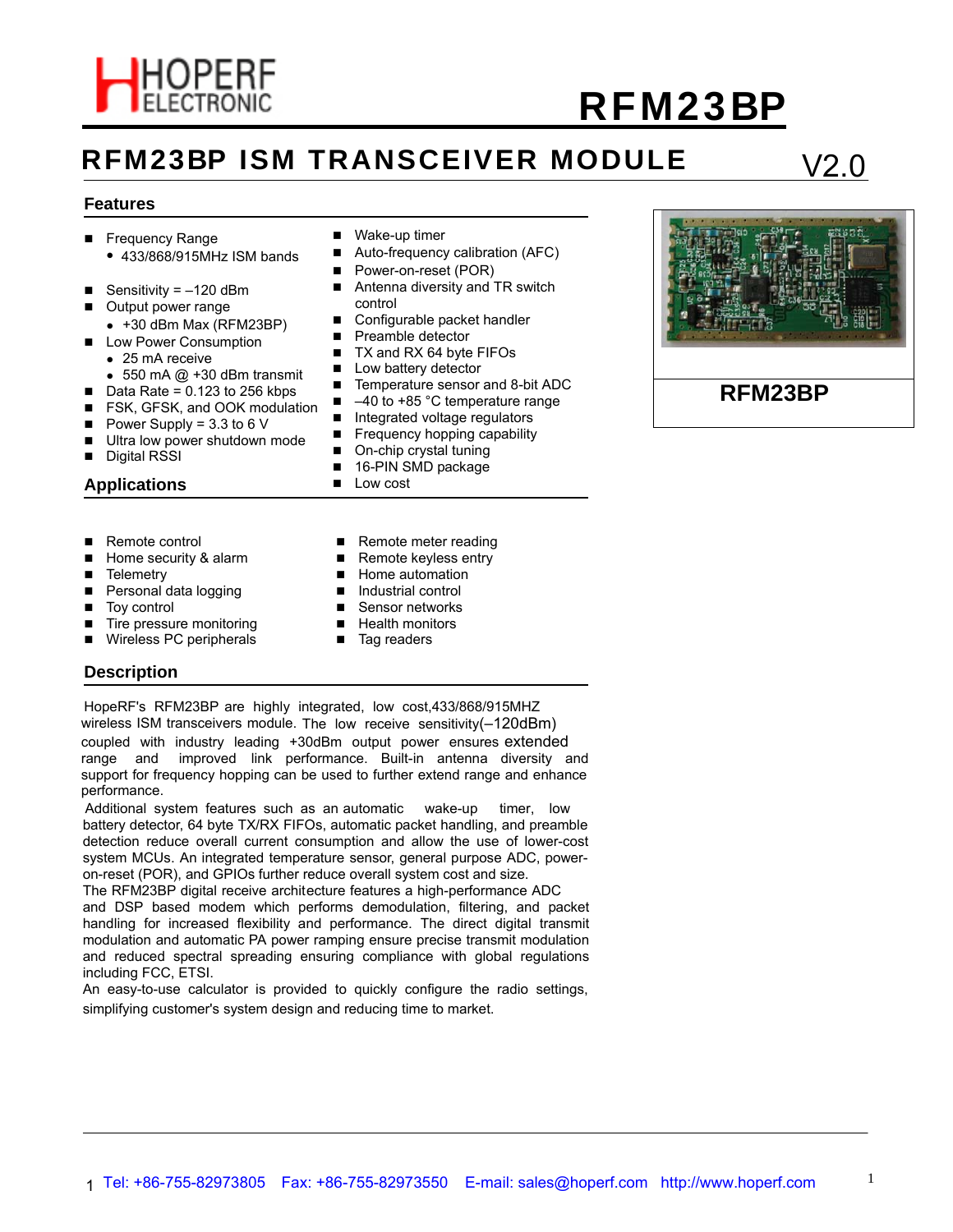# **TABLE OF C ONTENTS**

### **Section Page**

| 6.5. Data Whitening, Manchester Encoding, and CRC 42 |  |
|------------------------------------------------------|--|
|                                                      |  |
|                                                      |  |
|                                                      |  |
|                                                      |  |
|                                                      |  |
|                                                      |  |
|                                                      |  |
|                                                      |  |
|                                                      |  |
|                                                      |  |
|                                                      |  |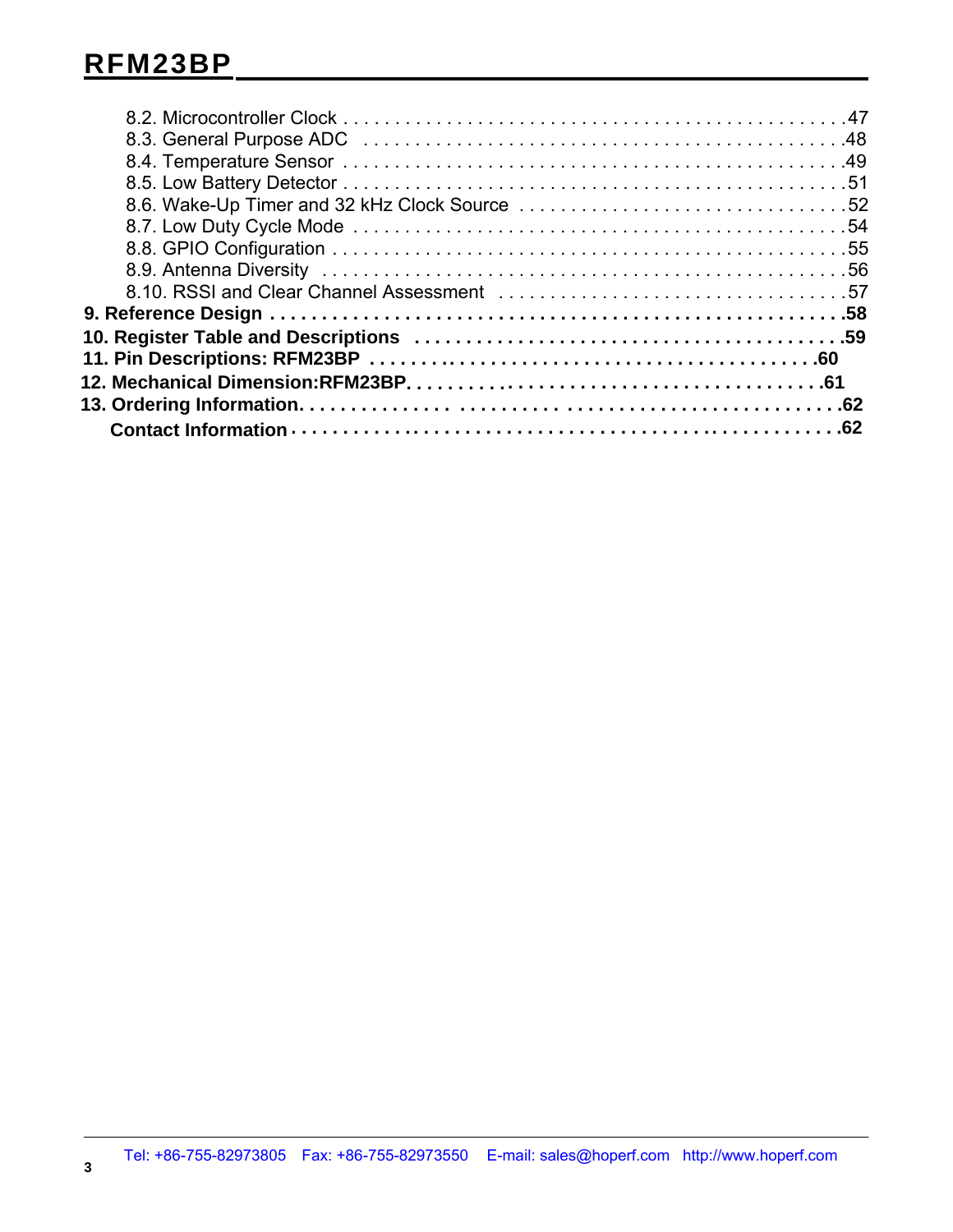## **1. Electrical Specifications**

#### **Table 1. DC Characteristics**

| <b>Parameter</b>                   | Symbol            | <b>Conditions</b>                                                                                              | Min | <b>Typ</b>   | <b>Max</b> | <b>Units</b>   |
|------------------------------------|-------------------|----------------------------------------------------------------------------------------------------------------|-----|--------------|------------|----------------|
| Supply Voltage Range               | V <sub>DD</sub>   |                                                                                                                | 3.3 | 5            | 6          | $\vee$         |
| <b>Power Saving Modes</b>          | <b>I</b> Shutdown | RC Oscillator, Main Digital Regulator,<br>and Low Power Digital Regulator OFF                                  |     | 15           | 50         | nA             |
|                                    | <b>I</b> Standby  | Low Power Digital Regulator ON (Register values retained)<br>and Main Digital Regulator, and RC Oscillator OFF |     | 450          | 800        | nA             |
|                                    | <b>I</b> Sleep    | RC Oscillator and Low Power Digital Regulator ON<br>(Register values retained) and Main Digital Regulator OFF  |     | 1            |            | μA             |
|                                    | Sensor-LBD        | Main Digital Regulator and Low Battery Detector ON,<br>Crystal Oscillator and all other blocks OFF             |     | $\mathbf{1}$ |            | μA             |
|                                    | Sensor-TS         | Main Digital Regulator and Temperature Sensor ON,<br>Crystal Oscillator and all other blocks OFF               |     | 1            |            | μA             |
|                                    | Ready             | Crystal Oscillator and Main Digital Regulator ON,<br>all other blocks OFF. Crystal Oscillator buffer disabled  |     | 800          |            | μA             |
| <b>TUNE Mode Current</b>           | I <sub>Tune</sub> | Synthesizer and regulators enabled                                                                             |     | 8.5          |            | m <sub>A</sub> |
| RX Mode Current                    | $I_{RX}$          |                                                                                                                |     | 25           |            | m <sub>A</sub> |
| <b>TX Mode Current</b><br>-RFM23BP | $Tx + Max$        | $txpow[2:0] = 110 (+30 dBm)$                                                                                   |     | 550          |            | mA             |
|                                    | $I_{TX_+M}$ in    | $txpow[2:0] = 001$ (TBD dBm)                                                                                   |     | <b>TBD</b>   |            | mA             |
|                                    |                   |                                                                                                                |     |              |            |                |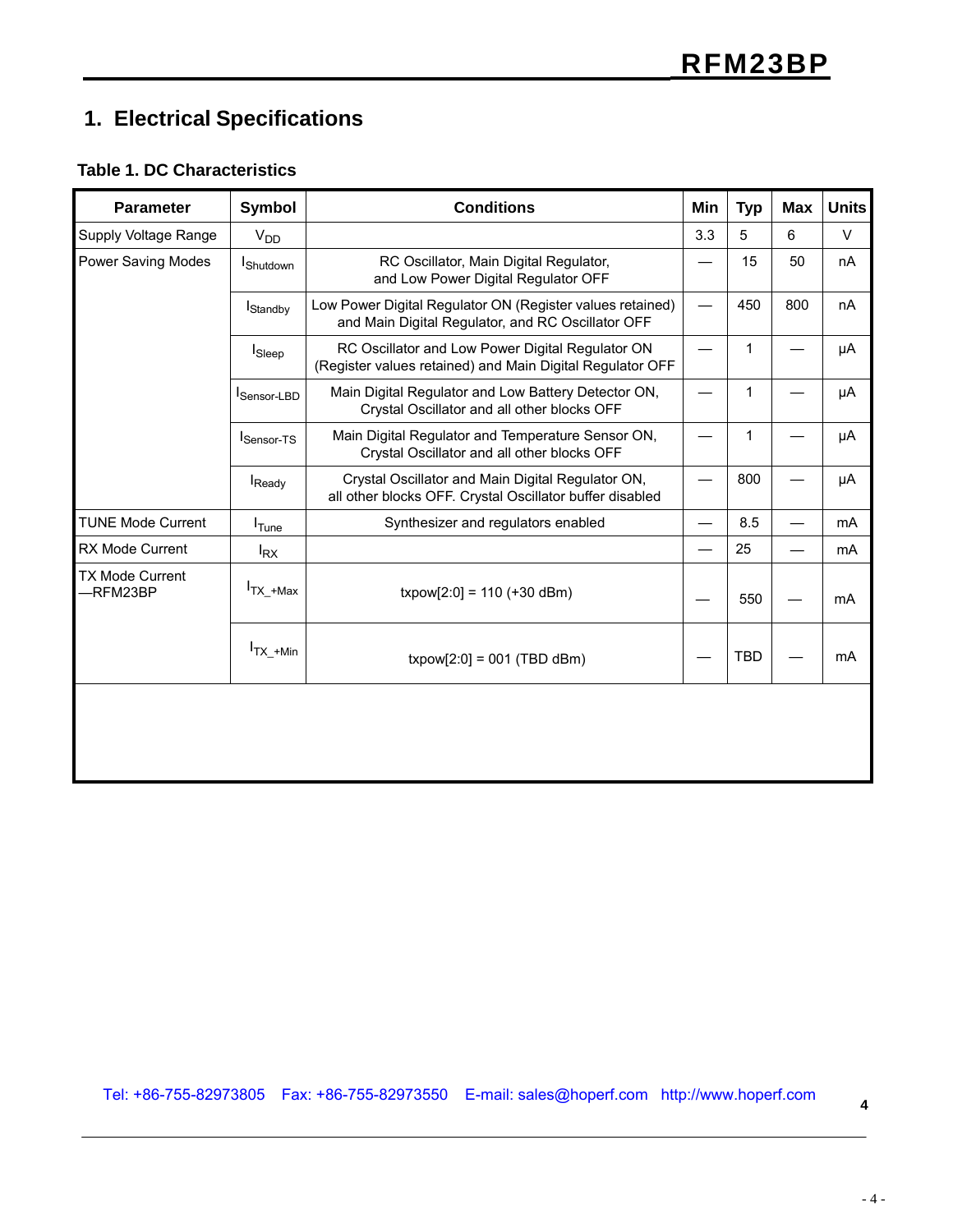#### **Table 2. Synthesizer AC Electrical Characteristics**

| <b>Parameter</b>                              | <b>Symbol</b>       | <b>Conditions</b>                                                                                                               | Min | <b>Typ</b>     | <b>Max</b>     | <b>Units</b>       |
|-----------------------------------------------|---------------------|---------------------------------------------------------------------------------------------------------------------------------|-----|----------------|----------------|--------------------|
|                                               |                     | 433MHz band                                                                                                                     | 413 |                | 453            | <b>MHz</b>         |
| <b>Synthesizer Frequency</b><br>Range-RFM23BP | $F_{SYN}$           | 868MHz band                                                                                                                     | 848 |                | 888            | <b>MHZ</b>         |
|                                               |                     | 915MHz band                                                                                                                     | 901 |                | 929            | <b>MHz</b>         |
|                                               |                     |                                                                                                                                 |     |                |                |                    |
| <b>Synthesizer Frequency</b>                  | $F_{RES-LB}$        | 433MHz Band                                                                                                                     |     | 156.25         |                | <b>Hz</b>          |
| Resolution                                    | $F_{RES-HB}$        | 868/915MHz Band                                                                                                                 |     | 312.5          |                | Hz                 |
| <b>Reference Frequency</b><br>Input Level     | f <sub>REF_LV</sub> | When using external reference signal<br>driving XOUT pin, instead of using<br>crystal. Measured peak-to-peak (V <sub>PP</sub> ) | 0.7 |                | 1.6            | $\vee$             |
| <b>Synthesizer Settling Time</b>              | $t_{\text{LOCK}}$   | Measured from exiting Ready mode with<br>XOSC running to any frequency.<br>Including VCO Calibration.                           |     | 200            |                | μs                 |
| <b>Residual FM</b>                            | $\Delta F_{RMS}$    | Integrated over ±250 kHz bandwidth<br>(500 Hz lower bound of integration)                                                       |     | $\overline{2}$ | $\overline{4}$ | kHz <sub>RMS</sub> |
| <b>Phase Noise</b>                            | $L\phi(f_M)$        | $\Delta F = 10$ kHz                                                                                                             |     | $-80$          |                | dBc/Hz             |
|                                               |                     | $\Delta F = 100$ kHz                                                                                                            |     | $-90$          |                | dBc/Hz             |
|                                               |                     | $\Delta F = 1$ MHz                                                                                                              |     | $-115$         |                | dBc/Hz             |
|                                               |                     | $\Delta F = 10$ MHz                                                                                                             |     | $-130$         |                | dBc/Hz             |
|                                               |                     |                                                                                                                                 |     |                |                |                    |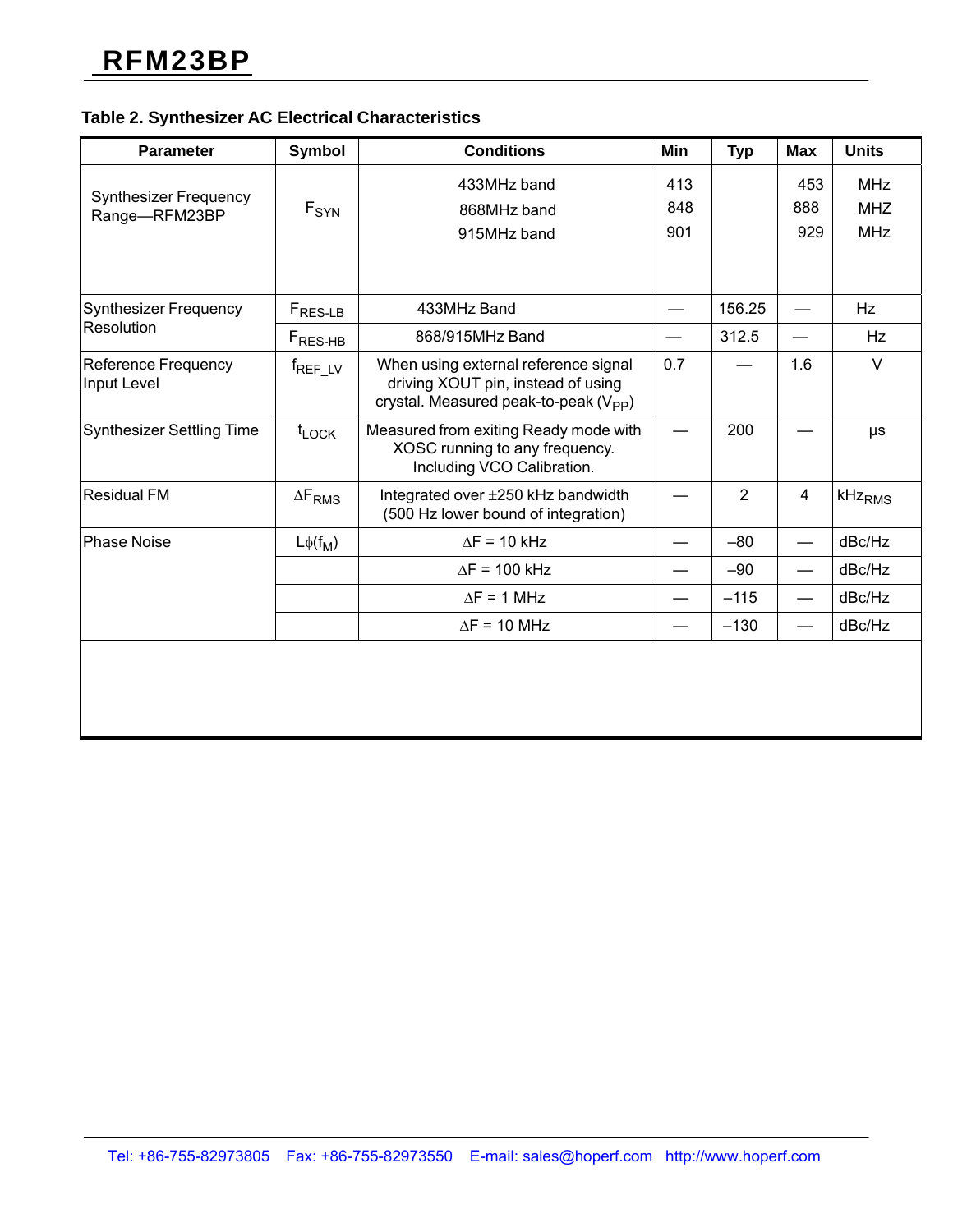| Table 3. Receiver AC Electrical Characteristics |  |  |
|-------------------------------------------------|--|--|
|-------------------------------------------------|--|--|

 $\geq \pm$ 3-Ch Offset Selectivity  $\left\| \right.$  C/I<sub>3-CH</sub>

Blocking at 8 MHz Offset  $\,$  8M<sub>BLOCK</sub>

| <b>Parameter</b>                       | <b>Symbol</b>             | <b>Conditions</b>                                                                                            | <b>Min</b>               | <b>Typ</b>  | <b>Max</b> | <b>Units</b> |
|----------------------------------------|---------------------------|--------------------------------------------------------------------------------------------------------------|--------------------------|-------------|------------|--------------|
|                                        |                           | 433MHz band                                                                                                  | 413                      |             | 453        | <b>MHz</b>   |
| <b>RX</b> Frequency<br>Range-RFM23BP   | $F_{RX}$                  | 868MHz band                                                                                                  | 848                      |             | 888        | <b>MHz</b>   |
|                                        |                           | 915MHz band                                                                                                  | 895                      |             | 935        | <b>MHz</b>   |
| <b>RX Sensitivity</b>                  | $P_{RX_2}$                | $(BER < 0.1\%)$<br>(2 kbps, GFSK, BT = 0.5, $\Delta f = \pm 5$ kHz)<br>special crystal is used on the module |                          | $-120$      |            | dBm          |
|                                        | $P_{RX\_40}$              | $(BER < 0.1\%)$<br>(1.2 kbps, FSK, BT=0.5,<br>$\Delta f = \pm 45$ kHz)                                       |                          | $-114$      |            | dBm          |
|                                        | $P_{RX\_100}$             | $(BER < 0.1\%)$<br>$(100 \text{ kbps}, \text{GFSK}, \text{BT} = 0.5,$<br>$\Delta f = \pm 50$ kHz)            |                          | $-104$      |            | dBm          |
|                                        | $P_{RX_125}$              | $(BER < 0.1\%)$<br>(125 kbps, GFSK, BT = 0.5,<br>$\Delta f = \pm 62.5$ kHz)                                  |                          | $-101$      |            | dBm          |
|                                        | $P_{RX\_OOOK}$            | $(BER < 0.1\%)$<br>(4.8 kbps, 350 kHz BW, OOK)                                                               |                          | $-110$      |            | dBm          |
|                                        |                           | $(BER < 0.1\%)$<br>(40 kbps, 400 kHz BW, OOK)                                                                |                          | $-102$      |            | dBm          |
| <b>RX Channel Bandwidth</b>            | <b>BW</b>                 | $-6-$                                                                                                        | 2.6                      |             | 620        | kHz          |
|                                        |                           |                                                                                                              |                          |             |            |              |
| <b>BER Variation vs Power</b><br>Level | $P_{RX\_RES}$             | Up to +5 dBm Input Level                                                                                     |                          | $\mathbf 0$ | 0.1        | ppm          |
| <b>RSSI Resolution</b>                 | <b>RES<sub>RSSI</sub></b> |                                                                                                              | $\overline{\phantom{0}}$ | ±0.5        |            | dB           |
| ±1-Ch Offset Selectivity               | $C/I_{1-CH}$              | Desired Ref Signal 3 dB above sensitivity,                                                                   | $\overline{\phantom{0}}$ | $-31$       |            | dB           |

 $\pm$ 2-Ch Offset Selectivity C/I<sub>2-CH</sub> — DER SULT%. Interieter and desired modu-<br>
lated with 40 kbps  $\Delta$ F = 20 kHz GFSK with  $\frac{35}{12}$ 

Blocking at 1 MHz Offset 1MBLOCK — –52 — dB Desired Ref Signal 3 dB above sensitivity.

Blocking at 4 MHz Offset 4MBLOCK — –56 — dB 40 kbps ΔF = 20 kHz GFSK with BT = 0.5 — –63 — dB

Spurious Emissions  $\begin{array}{|c|c|c|c|c|}\n\hline\n\end{array}$  P<sub>OB\_RX1</sub> Measured at RX pins  $\begin{array}{|c|c|c|c|c|}\n\hline\n-\end{array}$   $\begin{array}{|c|c|c|c|c|}\n-54 & \text{dBm} \\
\hline\n\end{array}$ 

Image Rejection  $\vert$  Im<sub>REJ</sub> Rejection at the image frequency.

BER < 0.1%. Interferer and desired modu-

Interferer and desired modulated with

IF=937 kHz

BT = 0.5, channel spacing = 150 kHz  $\boxed{-}$   $\boxed{-40}$   $\boxed{-}$  dB

 $-30$   $dB$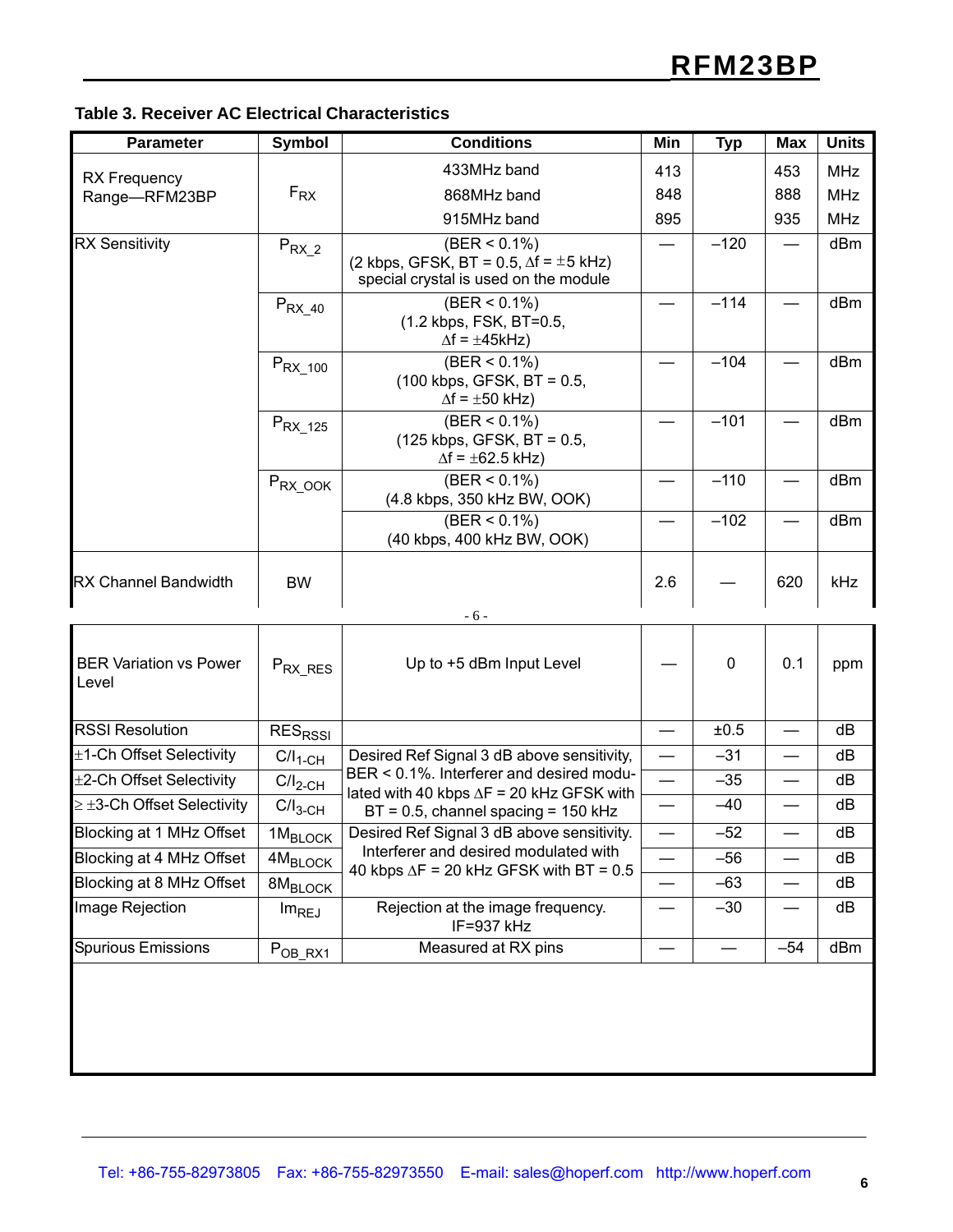### **Table 4. Transmitter AC Electrical Characteristics**

| <b>Parameter</b>                                       | <b>Symbol</b>         | <b>Conditions</b>                                  | Min    | <b>Typ</b>      | <b>Max</b>               | <b>Units</b> |
|--------------------------------------------------------|-----------------------|----------------------------------------------------|--------|-----------------|--------------------------|--------------|
|                                                        |                       | 433MHz band                                        | 413    |                 | 453                      | <b>MHz</b>   |
| <b>TX Frequency</b><br>Range-RFM23BP                   | $F_{TX}$              | 868MHz band                                        | 848    |                 | 888                      | <b>MHz</b>   |
|                                                        |                       | 915MHz band                                        | 895    |                 | 935                      | <b>MHz</b>   |
| <b>FSK Data Rate</b>                                   | $DR_{FSK}$            |                                                    | 0.123  | $\qquad \qquad$ | 256                      | kbps         |
| <b>OOK Data Rate</b>                                   | <b>DROOK</b>          |                                                    | 0.123  |                 | 40                       | kbps         |
| <b>Modulation Deviation</b>                            | $\Delta f1$           | 868/915MHz                                         | ±0.625 |                 | ±320                     | kHz          |
|                                                        | $\Delta f2$           | 433MHz                                             | ±0.625 |                 | ±160                     | kHz          |
| <b>Modulation Deviation</b><br>Resolution              | $\Delta f_{RES}$      |                                                    |        | 0.625           |                          | kHz          |
| <b>Output Power</b><br>Range-RFM23BP                   | $P_{TX}$              |                                                    |        | $+30$           |                          | dBm          |
| <b>TX RF Output Steps</b>                              | $\Delta P_{RF\_OUT}$  | controlled by txpow[2:0]                           | —      | 3               | $\overline{\phantom{0}}$ | dB           |
| <b>TX RF Output Level</b><br>Variation vs. Temperature | $\Delta P_{RF\_TEMP}$ | $-40$ to +85 °C                                    |        | $\overline{2}$  |                          | dB           |
| TX RF Output Level<br>Variation vs. Frequency          | $\Delta P_{RF\_FREG}$ | Measured across any one<br>frequency band          |        | 1               |                          | dB           |
| <b>Transmit Modulation</b><br>Filtering                | $B^*T$                | <b>Gaussian Filtering Bandwith Time</b><br>Product |        | 0.5             |                          |              |
| <b>Spurious Emissions</b>                              | $POB-TX1$             | $P_{OUIT}$ = +30 dBm,<br>Frequencies <1 GHz        |        |                 | $-30$                    | dBc          |
|                                                        | $POB-TX2$             | 1-12.75 GHz, excluding harmonics                   |        |                 | $-36$                    | dBc          |
|                                                        |                       |                                                    |        |                 |                          |              |

Tel: +86-755-82973805 Fax: +86-755-82973550 E-mail: sales@hoperf.com http://www.hoperf.com 7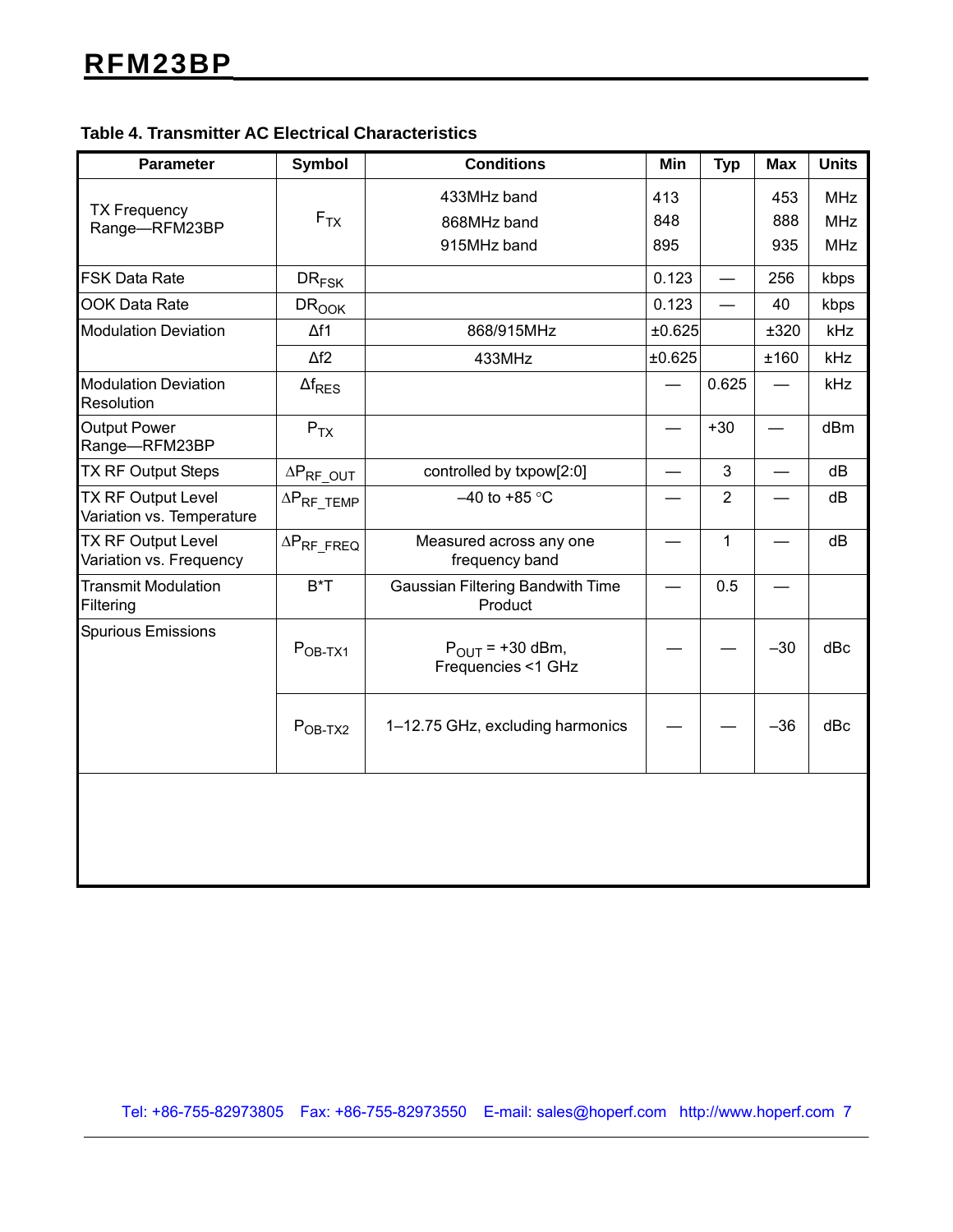### **Table 5. Auxiliary Block Specifications**

| $TS_A$<br>$TS_S$<br><b>LBD<sub>RES</sub></b><br>LBD <sub>CT</sub><br>$F_{MC}$<br>$ADC$ <sub>ENB</sub><br><b>ADC<sub>RES</sub></b><br>ADC <sub>CT</sub> | After calibrated via sensor offset<br>register tvoffs[7:0]<br>Configurable to 30 MHz,<br>15 MHz, 10 MHz, 4 MHz,<br>3 MHz, 2 MHz, 1 MHz, or<br>32.768 kHz | 32.768K | 0.5<br>5<br>50<br>250<br>8<br>$\overline{\mathbf{4}}$<br>305 | 30M | $^{\circ}C$<br>mV/°C<br>mV<br>$\mu s$<br>Hz<br>bit<br>mV/bit |
|--------------------------------------------------------------------------------------------------------------------------------------------------------|----------------------------------------------------------------------------------------------------------------------------------------------------------|---------|--------------------------------------------------------------|-----|--------------------------------------------------------------|
|                                                                                                                                                        |                                                                                                                                                          |         |                                                              |     |                                                              |
|                                                                                                                                                        |                                                                                                                                                          |         |                                                              |     |                                                              |
|                                                                                                                                                        |                                                                                                                                                          |         |                                                              |     |                                                              |
|                                                                                                                                                        |                                                                                                                                                          |         |                                                              |     |                                                              |
|                                                                                                                                                        |                                                                                                                                                          |         |                                                              |     |                                                              |
|                                                                                                                                                        |                                                                                                                                                          |         |                                                              |     |                                                              |
|                                                                                                                                                        |                                                                                                                                                          |         |                                                              |     |                                                              |
|                                                                                                                                                        |                                                                                                                                                          |         |                                                              |     | $\mu s$                                                      |
| $t_{30M}$                                                                                                                                              |                                                                                                                                                          |         | 600                                                          |     | μs                                                           |
| 30M <sub>RES</sub>                                                                                                                                     |                                                                                                                                                          |         | 97                                                           |     | $\mathsf{f}\mathsf{F}$                                       |
| $t_{32k}$                                                                                                                                              |                                                                                                                                                          |         | $6\phantom{1}$                                               |     | sec                                                          |
| 32K <sub>RES</sub>                                                                                                                                     |                                                                                                                                                          |         | 100                                                          |     | ppm                                                          |
| 32KRC <sub>RES</sub>                                                                                                                                   |                                                                                                                                                          |         | 2500                                                         |     | ppm                                                          |
| $t_{\mathsf{POR}}$                                                                                                                                     |                                                                                                                                                          |         | 16                                                           |     | ms                                                           |
| $\mathfrak{t}_{\mathsf{soft}}$                                                                                                                         |                                                                                                                                                          |         | 100                                                          |     | $\mu s$                                                      |
|                                                                                                                                                        |                                                                                                                                                          |         |                                                              |     |                                                              |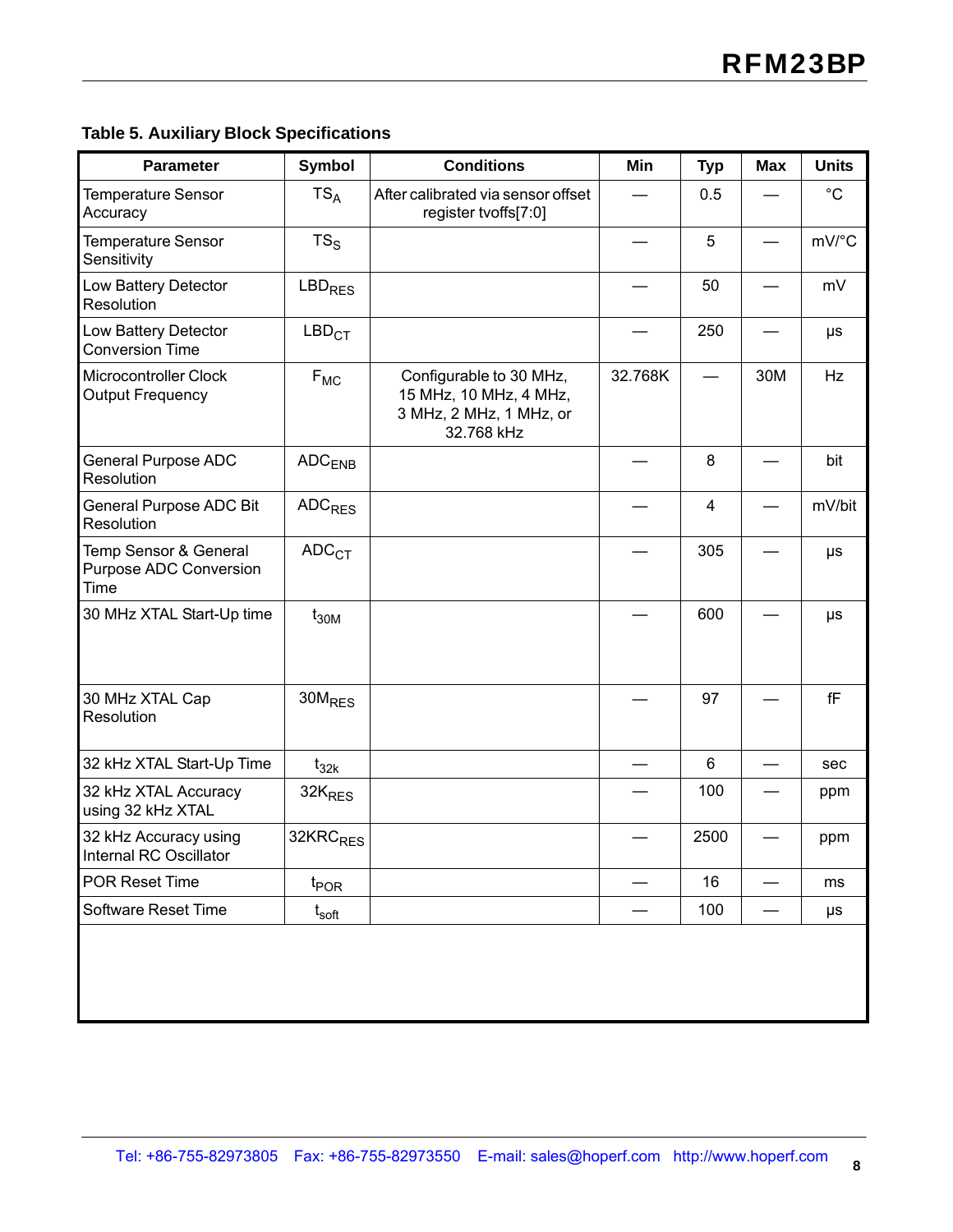| <b>Parameter</b>                   | Symbol                       | <b>Conditions</b>                                        | Min            | <b>Typ</b> | <b>Max</b> | <b>Units</b> |
|------------------------------------|------------------------------|----------------------------------------------------------|----------------|------------|------------|--------------|
| <b>Rise Time</b>                   | $\mathsf{T}_{\mathsf{RISE}}$ | 0.1 x $V_{DD}$ to 0.9 x $V_{DD}$ , C <sub>L</sub> = 5 pF |                |            | 8          | ns           |
| <b>Fall Time</b>                   | ${\sf T}_{\sf FALL}$         | 0.9 x $V_{DD}$ to 0.1 x $V_{DD}$ , $C_L$ = 5 pF          |                |            | 8          | ns           |
| Input Capacitance                  | $C_{IN}$                     |                                                          |                |            | 1          | pF           |
| Logic High Level Input Voltage     | $V_{IH}$                     |                                                          | $V_{DD} - 0.6$ |            |            | V            |
| Logic Low Level Input Voltage      | $V_{IL}$                     |                                                          |                |            | 0.6        | V            |
| <b>Input Current</b>               | <sup>I</sup> IN              | 0 < V <sub>IN</sub> < V <sub>DD</sub>                    | $-100$         |            | 100        | nA           |
| Logic High Level Output<br>Voltage | $V_{OH}$                     | $I_{OH}$ <1 mA source, $V_{DD}$ =1.8 V                   | $V_{DD} - 0.6$ |            |            | V            |
| Logic Low Level Output Voltage     | $V_{OL}$                     | $I_{\text{OI}}$ <1 mA sink, $V_{\text{DD}}$ =1.8 V       |                |            | 0.6        | V            |
|                                    |                              |                                                          |                |            |            |              |

### **Table 6. Digital IO Specifications (SDO, SDI, SCLK, nSEL, and nIRQ)**

#### **Table 7. GPIO Specifications (GPIO\_0, GPIO\_1, and GPIO\_2)**

| <b>Parameter</b>                     | Symbol                  | <b>Conditions</b>                                                   | Min            | <b>Typ</b> | Max | <b>Units</b> |
|--------------------------------------|-------------------------|---------------------------------------------------------------------|----------------|------------|-----|--------------|
| <b>Rise Time</b>                     | $T_{\sf RISE}$          | 0.1 x $V_{DD}$ to 0.9 x $V_{DD}$ ,<br>$C_1$ = 10 pF, DRV<1:0>=HH    |                |            | 8   | ns           |
| Fall Time                            | <b>T<sub>FALL</sub></b> | $0.9 \times V_{DD}$ to 0.1 x $V_{DD}$<br>$C_1$ = 10 pF, DRV<1:0>=HH |                |            | 8   | ns           |
| Input Capacitance                    | $C_{\mathsf{IN}}$       |                                                                     |                |            | 1   | pF           |
| Logic High Level Input Voltage       | $V_{\text{IH}}$         |                                                                     | $V_{DD} - 0.6$ |            |     | V            |
| Logic Low Level Input Voltage        | $V_{IL}$                |                                                                     |                |            | 0.6 | V            |
| Input Current                        | ΙM                      | 0 < V <sub>IN</sub> < V <sub>DD</sub>                               | $-100$         |            | 100 | nA           |
| Input Current If Pullup is Activated | $I_{\text{INP}}$        | $V_{II} = 0 V$                                                      | 5              |            | 25  | μA           |
| Maximum Output Current               | <b>I</b> OmaxLL         | DRV<1:0>=LL                                                         | 0.1            | 0.5        | 0.8 | mA           |
|                                      | $I_{OmaxLH}$            | DRV<1:0>=LH                                                         | 0.9            | 2.3        | 3.5 | mA           |
|                                      | $I$ OmaxHL              | DRV<1:0>=HL                                                         | 1.5            | 3.1        | 4.8 | mA           |
|                                      | <b>I</b> OmaxHH         | DRV<1:0>=HH                                                         | 1.8            | 3.6        | 5.4 | mA           |
| Logic High Level Output Voltage      | $V_{OH}$                | $I_{OH}$ < $I_{Omax}$ source,<br>$V_{DD} = 1.8 V$                   | $V_{DD} - 0.6$ |            |     | V            |
| Logic Low Level Output Voltage       | $V_{OL}$                | I <sub>OL</sub> < I <sub>Omax</sub> sink,<br>$V_{DD} = 1.8 V$       |                |            | 0.6 | $\vee$       |
|                                      |                         |                                                                     |                |            |     |              |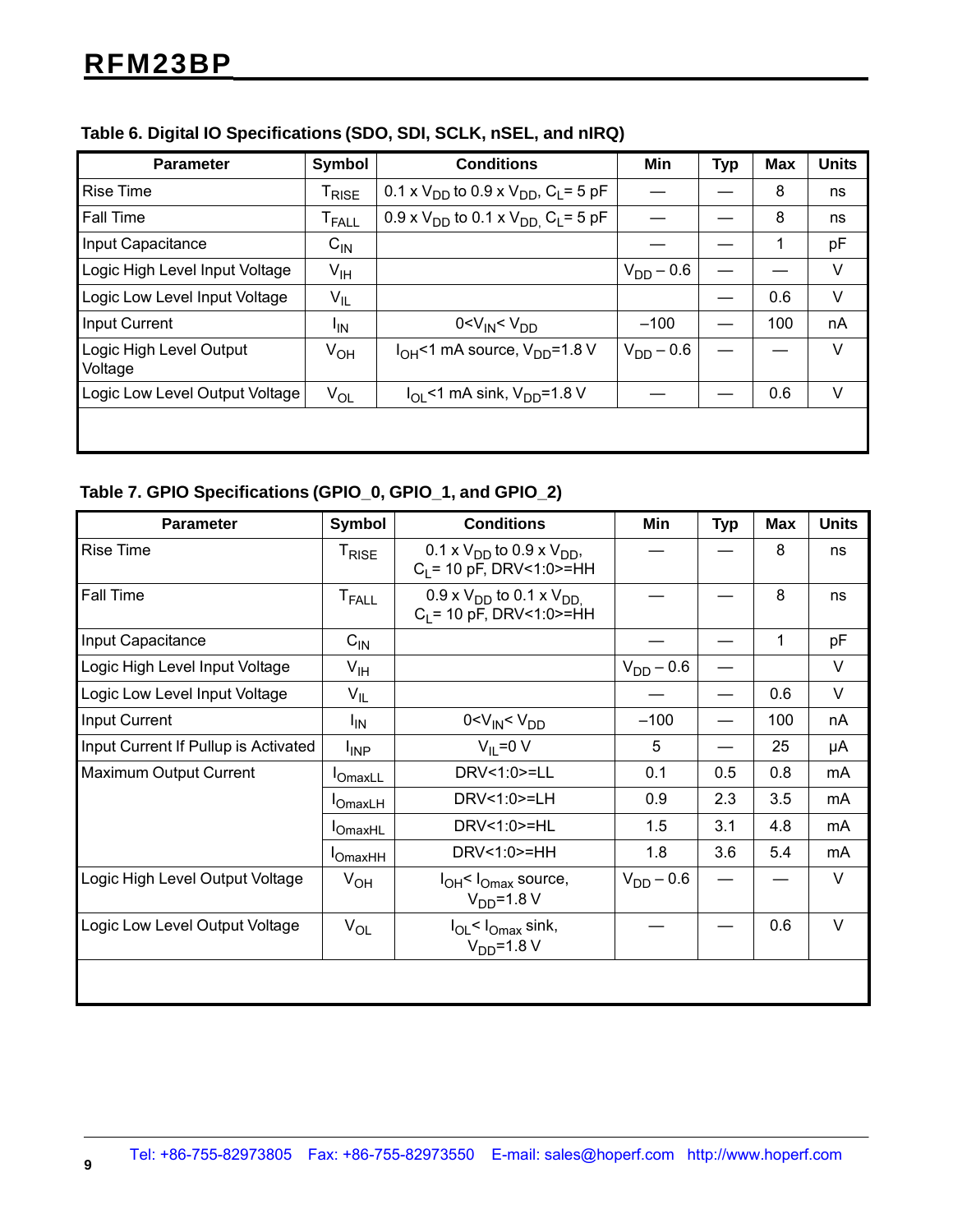#### **Table 8. Absolute Maximum Ratings**

| <b>Parameter</b>                                                                                                   | Value                   | Unit            |  |  |  |  |  |
|--------------------------------------------------------------------------------------------------------------------|-------------------------|-----------------|--|--|--|--|--|
| $V_{DD}$ to GND                                                                                                    | $-0.3, +8.3$            | V               |  |  |  |  |  |
| Instantaneous V <sub>RF-peak</sub> to GND on TX Output Pin                                                         | $-0.3, +8.3$            | V               |  |  |  |  |  |
| Sustained V <sub>RF-peak</sub> to GND on TX Output Pin                                                             | $-0.3, +8.3$            | v               |  |  |  |  |  |
| Voltage on Digital Control Inputs                                                                                  | $-0.3$ , $V_{DD}$ + 0.3 | V               |  |  |  |  |  |
| Voltage on Analog Inputs                                                                                           | $-0.3$ , $V_{DD}$ + 0.3 | V               |  |  |  |  |  |
| <b>RX Input Power</b>                                                                                              | $+10$                   | dBm             |  |  |  |  |  |
| Operating Temperature Range (special crystal is used on the module) $T_s$                                          | $-40$ to $+85$          | $^{\circ}C$     |  |  |  |  |  |
| Operating Temperature Range (Normal crystal is used on the module) $T_N$                                           | $-20$ to $+60$          | $^{\circ}$ C    |  |  |  |  |  |
| Thermal Impedance $\theta_{JA}$                                                                                    | 30                      | $\degree$ C/W   |  |  |  |  |  |
| Storage Temperature Range T <sub>STG</sub>                                                                         | $-55$ to $+125$         | $\rm ^{\circ}C$ |  |  |  |  |  |
| Nets: Ctrosses bound these listed under "Aboslute Maximum Detings" moy seuse permanent demans to the device. These |                         |                 |  |  |  |  |  |

**Note:** Stresses beyond those listed under "Absolute Maximum Ratings" may cause permanent damage to the device. These are stress ratings only and functional operation of the device at or beyond these ratings in the operational sections of the specifications is not implied. Exposure to absolute maximum rating conditions for extended periods may affect device reliability. Power Amplifier may be damaged if switched on without proper load or termination connected. TX matching network design will influence TX V<sub>RF-peak</sub> on TX output pin. Caution: ESD sensitive device.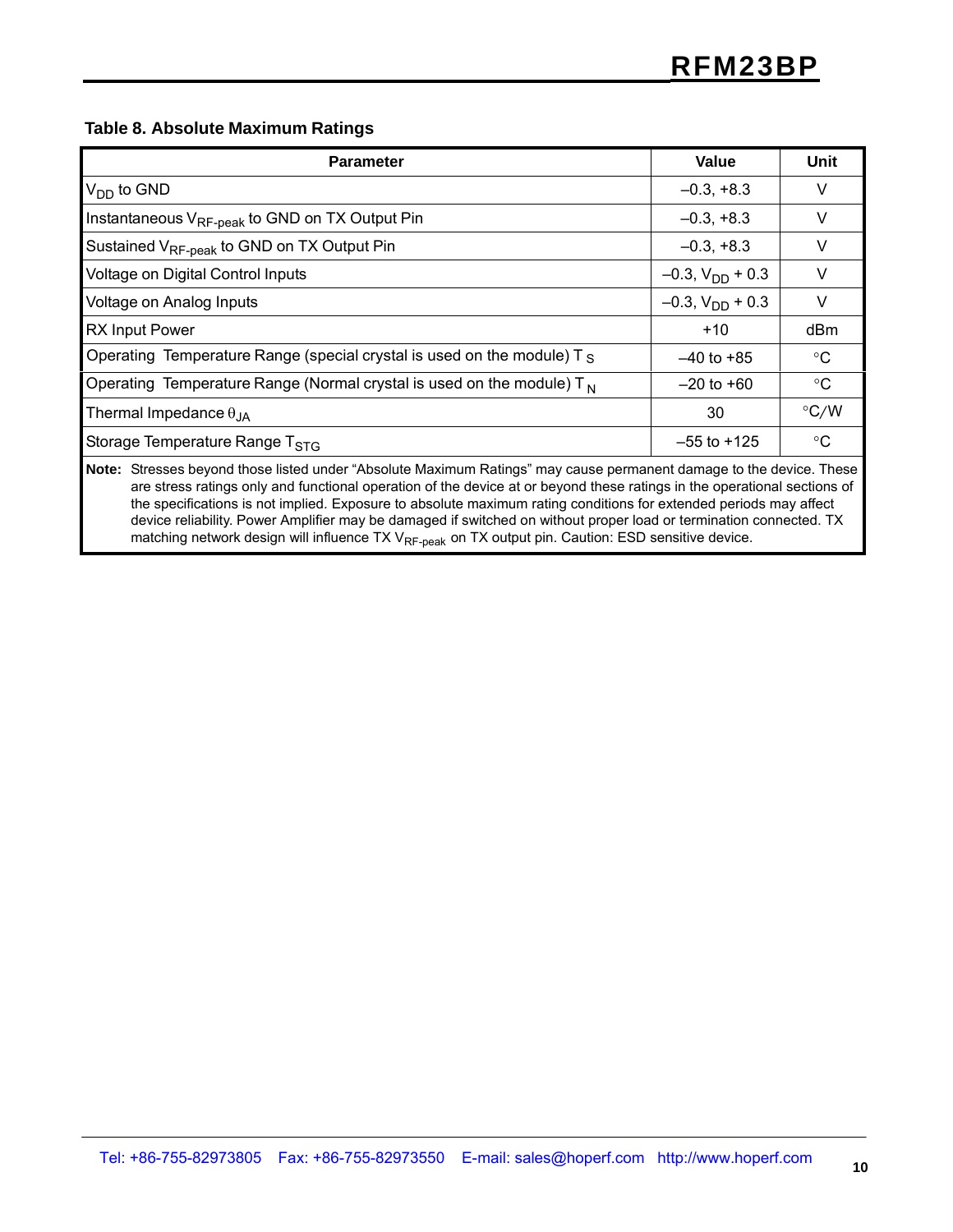### **2. Functional Description**

HopeRF's RFM23BP are highly integrated,low cost,433/868/915MHz wireless ISM transceivers module . The wide operating voltage range of 3.3–6V and low current consumption makes theRFM23BP an ideal solution for battery powered applications.

The RFM23BP operates as a time division duplexing (TDD) transceiver where the device alternately transmits and receives data packets. The device uses a single-conversion mixer to downconvert the 2-level FSK/GFSK/OOK modulated receive signal to a low IF frequency. Following a programmable gain amplifier (PGA) the signal is converted to the digital domain by a high performance ΔΣ ADC allowing filtering, demodulation, slicing, and packet handling to be performed in the built-in DSP increasing the receiver's performance and flexibility versus analog based architectures. The demodulated signal is then output to the system MCU through a programmable GPIO or via the standard SPI bus by reading the 64-byte RX FIFO.

A single high precision local oscillator (LO) is used for both transmit and receive modes since the transmitter and receiver do not operate at the same time. The LO is generated by an integrated VCO and ΔΣ Fractional-N PLL synthesizer. The synthesizer is designed to support configurable data rates, output frequency and frequency deviation at 433MHz,868MHz,915MHz band. The transmit FSK data is modulated directly into the ΔΣ data stream and can be shaped by a Gaussian low-pass filter to reduce unwanted spectral content.

The RFM23BP PA output power can be configured between +10 and +30 dBm ,. The RFM23BP supports frequency hopping, TX/RX switch control, and antenna diversity switch control to extend the link range and improve performance The RFM23BP is designed to work with a microcontroller to create a very low cost system as shown Figure 1. Voltage regula tors are integrated on-chip which allows for a wide operating supply voltage range from +3.3to +6 V. A standard 4-pin SPI bus is used to communicate with an external microcontroller. Three configurable general purpose I/Os are available. A complete list of the available GPIO functions is shown in

"8. Auxiliary Functions"and includes microcontroller clock output, Antenna Diversity, POR, and various interrupts.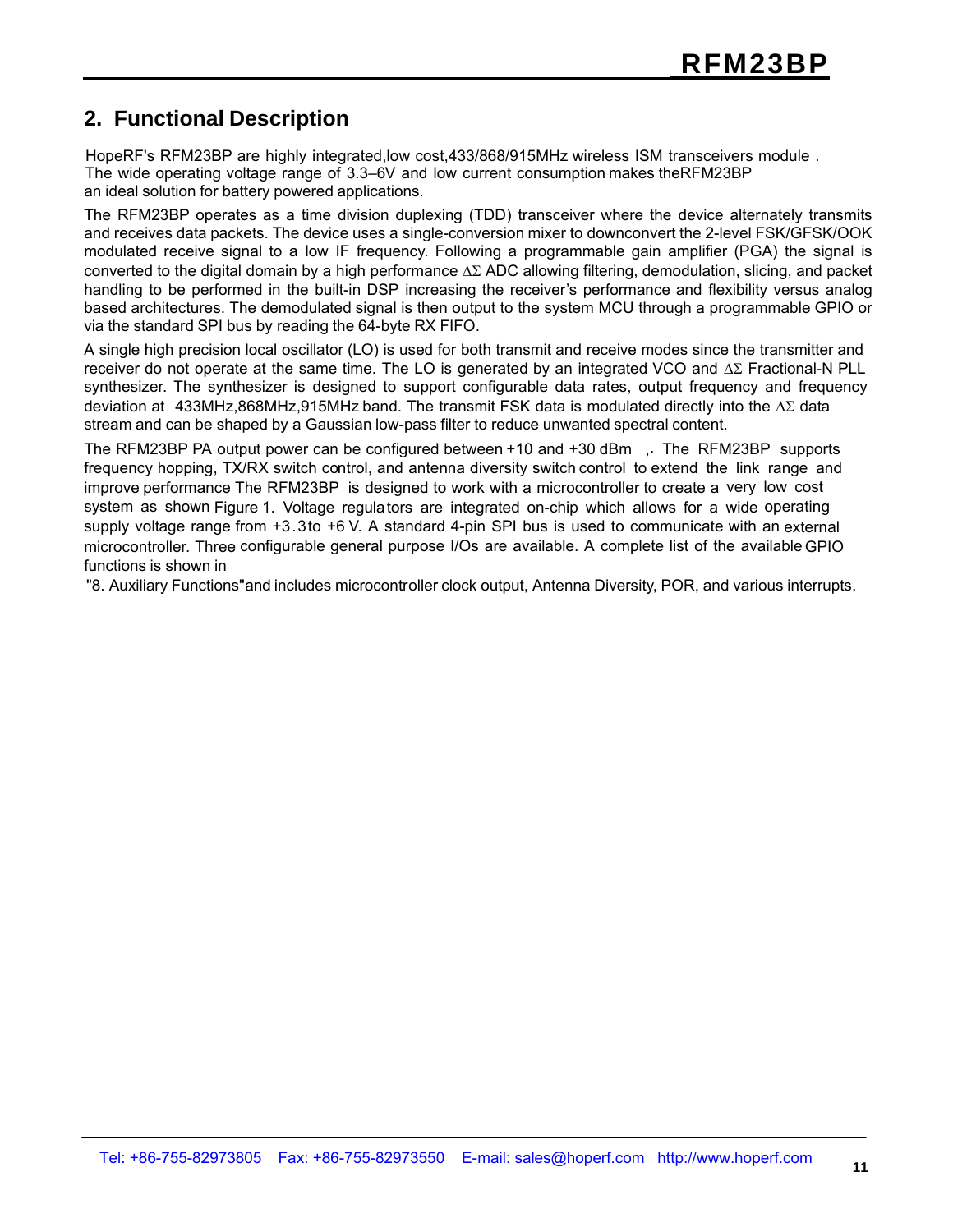#### **2.1. Operating Modes**

The RFM23BP provides several operating modes which can be used to optimize the power consumption for a given application. Depending upon the system communication protocol, an optimal trade-off between the radio wake time and power consumption can be achieved.

Table 9 summarizes the operating modes of the RFM23BP. In general, any given operating mode may be classified as an active mode or a power saving mode. The table indicates which block(s) are enabled (active) in each corresponding mode. With the exception of the SHUTDOWN mode, all can be dynamically selected by sending the appropriate commands over the SPI. An "X" in any cell means that, in the given mode of operation, that block can be independently programmed to be either ON or OFF, without noticeably impacting the current consumption. The SPI circuit block includes the SPI interface hardware and the device register space. The 32 kHz OSC block includes the 32.768 kHz RC oscillator or 32.768 kHz crystal oscillator and wake-up timer. AUX (Auxiliary Blocks) includes the temperature sensor, general purpose ADC, and low-battery detector.

| <b>Mode</b>          | <b>Circuit Blocks</b>                                               |            |            |            |                              |            |            |            |                         |
|----------------------|---------------------------------------------------------------------|------------|------------|------------|------------------------------|------------|------------|------------|-------------------------|
| <b>Name</b>          | <b>Digital LDO</b>                                                  | <b>SPI</b> | 32 kHz OSC | <b>AUX</b> | <b>30 MHz</b><br><b>XTAL</b> | <b>PLL</b> | <b>PA</b>  | <b>RX</b>  | <b>I</b> <sub>VDD</sub> |
| SHUT-<br><b>DOWN</b> | OFF (Register<br>contents lost)                                     | <b>OFF</b> | <b>OFF</b> | <b>OFF</b> | <b>OFF</b>                   | <b>OFF</b> | <b>OFF</b> | <b>OFF</b> | 15 nA                   |
| <b>STANDBY</b>       | ON (Register                                                        | <b>ON</b>  | <b>OFF</b> | <b>OFF</b> | <b>OFF</b>                   | <b>OFF</b> | <b>OFF</b> | <b>OFF</b> | 450 nA                  |
| <b>SLEEP</b>         | contents<br>retained)                                               | <b>ON</b>  | <b>ON</b>  | X          | <b>OFF</b>                   | <b>OFF</b> | <b>OFF</b> | <b>OFF</b> | $1 \mu A$               |
| <b>SENSOR</b>        |                                                                     | <b>ON</b>  | X          | <b>ON</b>  | <b>OFF</b>                   | <b>OFF</b> | <b>OFF</b> | <b>OFF</b> | $1 \mu A$               |
| <b>READY</b>         |                                                                     | <b>ON</b>  | X          | X          | ON                           | <b>OFF</b> | <b>OFF</b> | <b>OFF</b> | 800 µA                  |
| <b>TUNING</b>        |                                                                     | <b>ON</b>  | X          | X          | <b>ON</b>                    | ON         | <b>OFF</b> | <b>OFF</b> | 8.5 mA                  |
| <b>TRANSMIT</b>      |                                                                     | <b>ON</b>  | X          | X          | <b>ON</b>                    | ON         | ON         | <b>OFF</b> | 550mA*                  |
| <b>RECEIVE</b>       |                                                                     | ON         | X          | X          | <b>ON</b>                    | ON         | <b>OFF</b> | ON         | 18.5 mA                 |
|                      | *Note: Using RFM23BP at +30 dBm using recommended reference design. |            |            |            |                              |            |            |            |                         |

|  |  |  |  | <b>Table 9. Operating Modes</b> |
|--|--|--|--|---------------------------------|
|--|--|--|--|---------------------------------|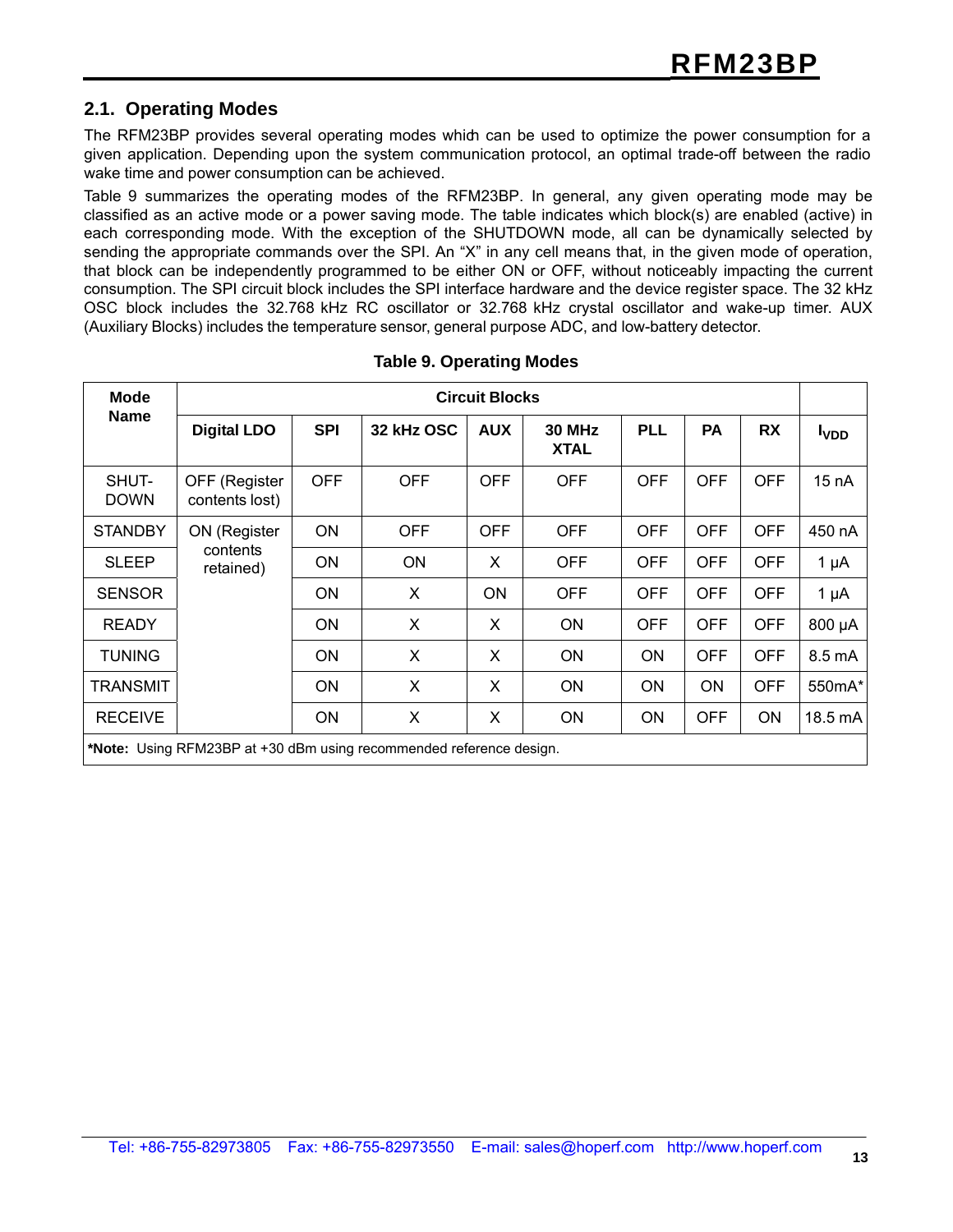### **3. Controller Interface**

#### **3.1. Serial Peripheral Interface (SPI)**

The RFM23BP communicates with the host MCU over a standard 3-wire SPI interface: SCLK, SDI, and nSEL. The host MCU can read data from the device on the SDO output pin. A SPI transaction is a 16-bit sequence which consists of a Read-Write (R/W) select bit, followed by a 7-bit address field (ADDR), and an 8-bit data field (DATA) as demonstrated in Figure 3. The 7-bit address field is used to select one of the 128, 8-bit control registers. The  $\overline{R}/W$  select bit determines whether the SPI transaction is a read or write transaction. If  $\overline{R}/W$  = 1 it signifies a WRITE transaction, while  $\overline{R}/W = 0$  signifies a READ transaction. The contents (ADDR or DATA) are latched into the RFM23BP every eight clock cycles. The timing parameters for the SPI interface are shown in Table 10. The SCLK rate is flexible with a maximum rate of 10 MHz.



**Figure 3. SPI Timing**

|                   |                        |            | Table TV. Serial Interlace Thilling Larameters                                                  |
|-------------------|------------------------|------------|-------------------------------------------------------------------------------------------------|
| Symbol            | <b>Parameter</b>       | Min (nsec) | <b>Diagram</b>                                                                                  |
| $t_{CH}$          | Clock high time        | 40         |                                                                                                 |
| $t_{CL}$          | Clock low time         | 40         | <b>SCLK</b>                                                                                     |
| $t_{DS}$          | Data setup time        | 20         | $ t_{DS} $ $t_{DH}$<br>$t_{SS}$<br>tcL<br>$t_{\text{CH}}$<br>ts⊣<br>$t_{DE}$<br>t <sub>DD</sub> |
| $t_{\text{DH}}$   | Data hold time         | 20         |                                                                                                 |
| $t_{DD}$          | Output data delay time | 20         | <b>SDI</b>                                                                                      |
| $t_{EN}$          | Output enable time     | 20         | SDO                                                                                             |
| $t_{DE}$          | Output disable time    | 50         | $t_{\text{SW}}$                                                                                 |
| $t_{SS}$          | Select setup time      | 20         | nSEL                                                                                            |
| $t_{\mathsf{SH}}$ | Select hold time       | 50         |                                                                                                 |
| $t_{\text{SW}}$   | Select high period     | 80         |                                                                                                 |

**Table 10. Serial Interface Timing Parameters**

To read back data from the RFM23BP, the R/W bit must be set to 0 followed by the 7-bit address of the register from which to read. The 8 bit DATA field following the 7-bit ADDR field is ignored on the SDI pin when R/W = 0. The next eight negative edge transitions of the SCLK signal will clock out the contents of the selected register. The data read from the selected register will be available on the SDO output pin. The READ function is shown in Figure 4. After the READ function is completed the SDO pin will remain at either a logic 1 or logic 0 state depending on the last data bit clocked out (D0). When nSEL goes high the SDO output pin will be pulled high by internal pullup.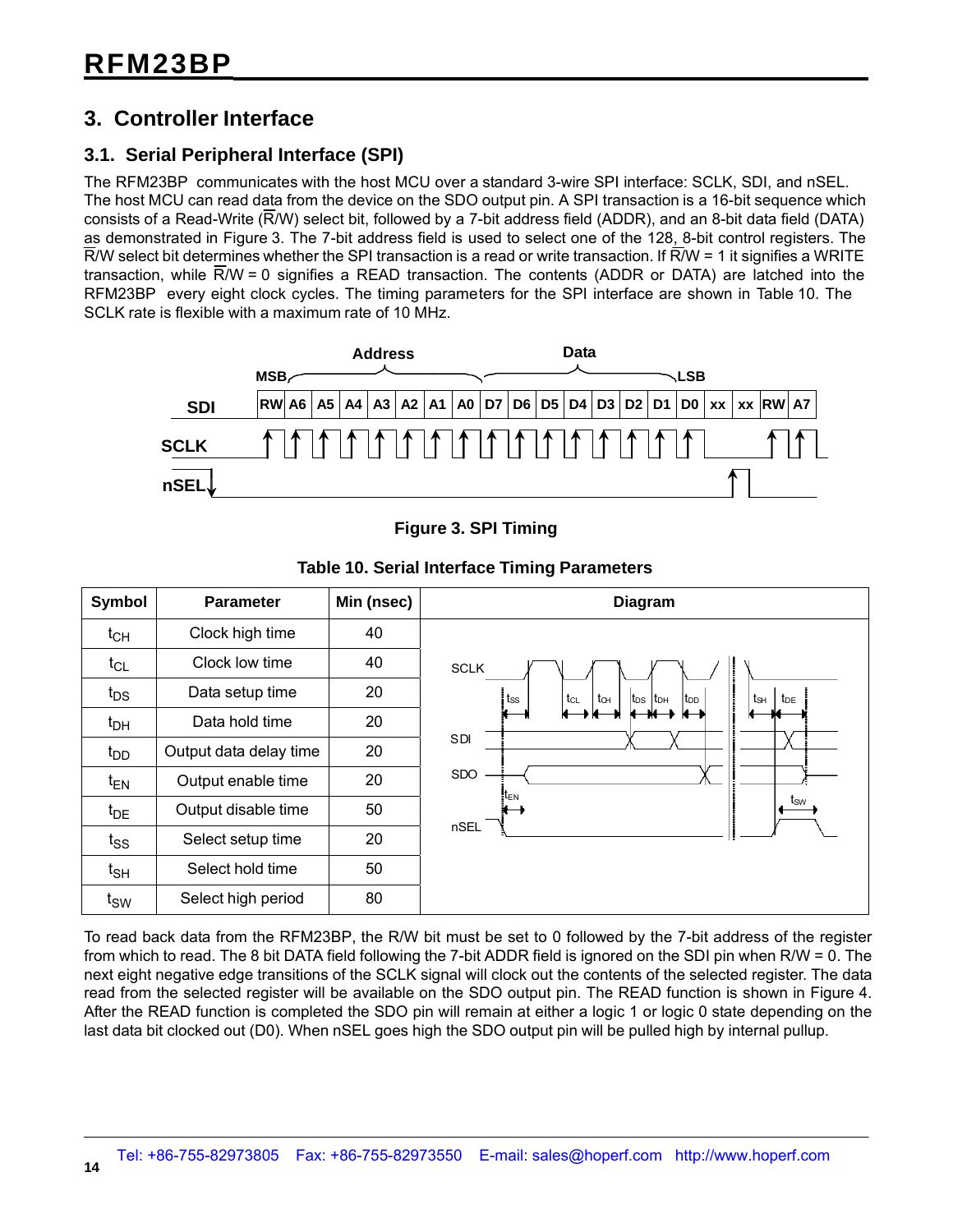



The SPI interface contains a burst read/write mode which allows for reading/writing sequential registers without having to re-send the SPI address. When the nSEL bit is held low while continuing to send SCLK pulses, the SPI interface will automatically increment the ADDR and read from/write to the next address. An example burst write transaction is illustrated in Figure 5 and a burst read in Figure 6. As long as nSEL is held low, input data will be latched into the RFM23BP every eight SCLK cycles.

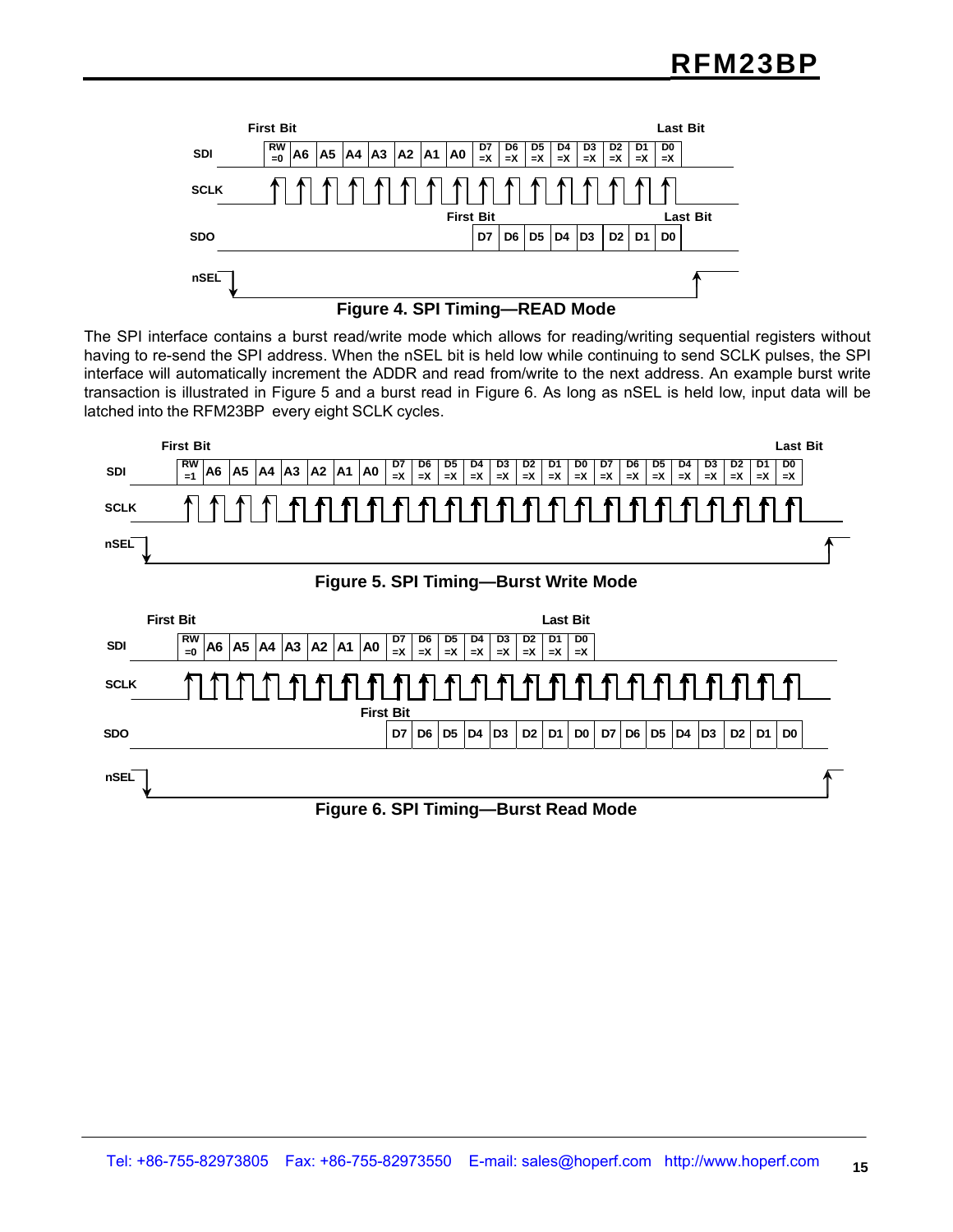#### **3.2. Operating Mode Control**

There are four primary states in the RFM23BP radio state machine:SHUTDOWN, IDLE, TX, and RX (see Figure 7). The SHUTDOWN state completely shuts down the radio to minimize current consumption. There are five different configurations/options for the IDLE state which can be selected to optimize the chip to the applications needs. "Register 07h. Operating Mode and Function Control 1" controls which operating mode/state is selected with the exception of SHUTDOWN which is controlled by SDN pin 20. The TX and RX state may be reached automatically from any of the IDLE states by setting the txon/rxon bits in "Register 07h. Operating Mode and Function Control 1". Table 11 shows each of the operating modes with the time required to reach either RX or TX mode as well as the current consumption of each mode.

The RFM23BP includes a low-power digital regulated supply (LPLDO) which is internally connected in parallel to the output of the main digital regulator (and is available externally at the VR\_DIG pin). This common digital supply voltage is connected to all digital circuit blocks including the digital modem, crystal oscillator, SPI, and register space. The LPLDO has extremely low quiescent current consumption but limited current supply capability; it is used only in the IDLE-STANDBY and IDLE-SLEEP modes. The main digital regulator is automatically enabled in all other modes.



**Figure 7. State Machine Diagram**

|  | Table 11. Operating Modes Response Time |  |  |  |
|--|-----------------------------------------|--|--|--|
|--|-----------------------------------------|--|--|--|

| State/Mode                                                                                  |                                                                             | <b>Response Time to</b>                                                   | <b>Current in State /Mode</b>                        |
|---------------------------------------------------------------------------------------------|-----------------------------------------------------------------------------|---------------------------------------------------------------------------|------------------------------------------------------|
|                                                                                             | <b>TX</b>                                                                   | <b>RX</b>                                                                 | [µA]                                                 |
| <b>Shut Down State</b>                                                                      | $16.8$ ms                                                                   | $16.8$ ms                                                                 | 15 nA                                                |
| Idle States:<br><b>Standby Mode</b><br>Sleep Mode<br>Sensor Mode<br>Ready Mode<br>Tune Mode | $800 \mu s$<br>$800 \,\mu s$<br>$800 \,\mu s$<br>$200 \mu s$<br>$200 \mu s$ | $800 \mu s$<br>$800 \,\mu s$<br>$800 \mu s$<br>$200 \mu s$<br>$200 \mu s$ | 450 nA<br>1 µA<br>1 µA<br>800 µA<br>$8.5 \text{ mA}$ |
| <b>TX State</b>                                                                             | NA.                                                                         | $200 \mu s$                                                               | 550 mA @ +30 dBm                                     |
| <b>RX</b> State                                                                             | $200 \mu s$                                                                 | NA.                                                                       | 18.5 mA                                              |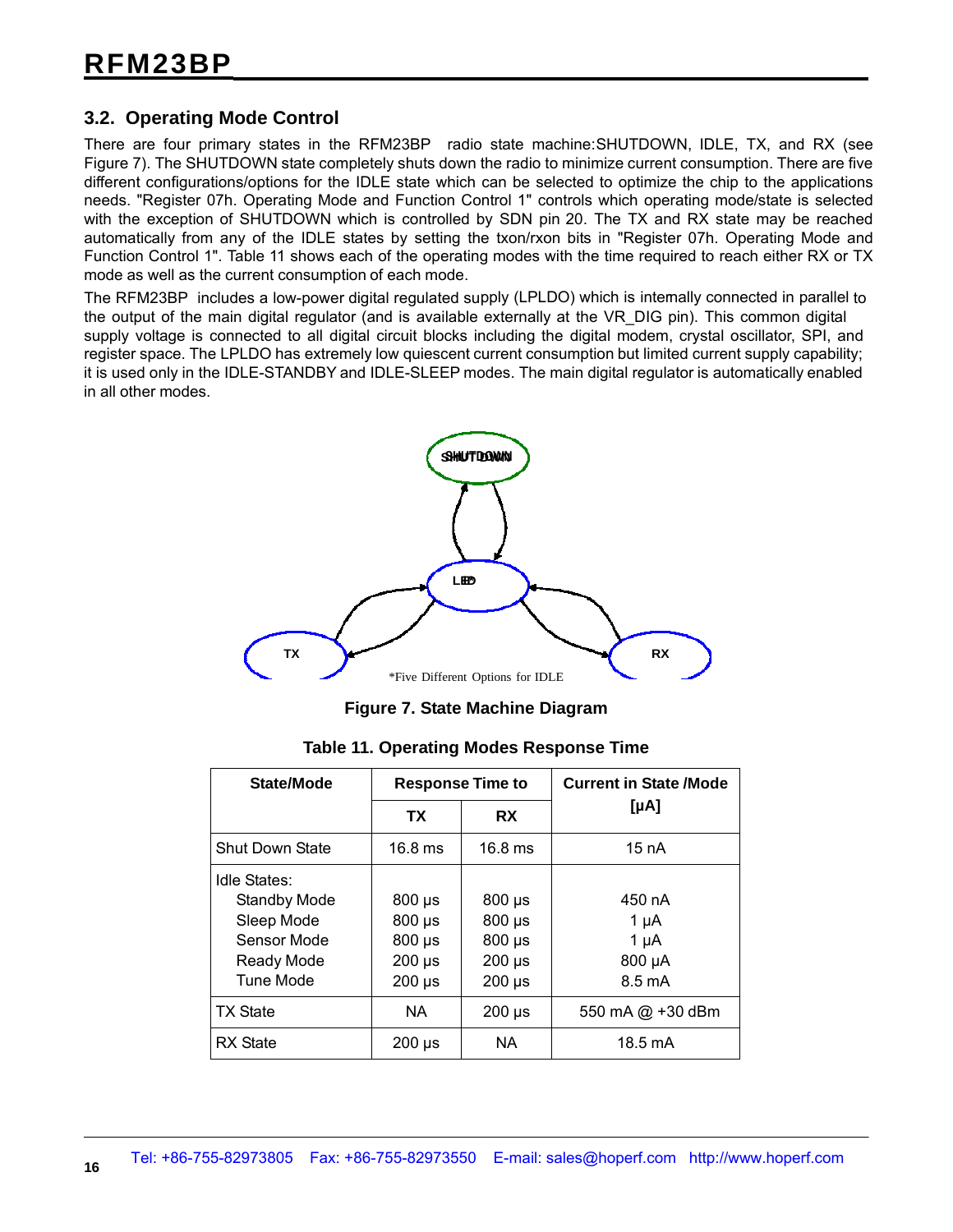#### **3.2.1. SHUTDOWN State**

The SHUTDOWN state is the lowest current consumption state of the device with nominally less than 15 nA of current consumption. The shutdown state may be entered by driving the SDN pin high. The SDN pin should be held low in all states except the SHUTDOWN state. In the SHUTDOWN state, the contents of the registers are lost and there is no SPI access.

When the chip is connected to the power supply, a POR will be initiated after the falling edge of SDN.

#### **3.2.2. IDLE State**

There are five different modes in the IDLE state which may be selected by "Register 07h. Operating Mode and Function Control 1". All modes have a tradeoff between current consumption and response time to TX/RX mode. This tradeoff is shown in Table 11. After the POR event, SWRESET, or exiting from the SHUTDOWN state the chip will default to the IDLE-READY mode. After a POR event the interrupt registers must be read to properly enter the SLEEP, SENSOR, or STANDBY mode and to control the 32 kHz clock correctly.

#### **3.2.2.1. STANDBY Mode**

STANDBY mode has the lowest current consumption of the five IDLE states with only the LPLDO enabled to maintain the register values. In this mode the registers can be accessed in both read and write mode. The STANDBY mode can be entered by writing 0h to "Register 07h. Operating Mode and Function Control 1". If an interrupt has occurred (i.e., the nIRQ pin = 0) the interrupt registers must be read to achieve the minimum current consumption. Additionally, the ADC should not be selected as an input to the GPIO in this mode as it will cause excess current consumption.

#### **3.2.2.2. SLEEP Mode**

In SLEEP mode the LPLDO is enabled along with the Wake-Up-Timer, which can be used to accurately wake-up the radio at specified intervals. See "8.6. Wake-Up Timer and 32 kHz Clock Source for more information on the Wake -Up-Timer. SLEEP mode is entered by setting enwt = 1 (40h) in "Register 07h. Operating Mode and Function Control 1". If an interrupt has occurred (i.e., the nIRQ pin = 0) the interrupt registers must be read to achieve the minimum current consumption. Also, the ADC should not be selected as an input to the GPIO in this mode as it will cause excess current consumption.

#### **3.2.2.3. SENSOR Mode**

In SENSOR mode either the Low Battery Detector, Temperature Sensor, or both may be enabled in addition to the LPLDO and Wake-Up-Timer. The Low Battery Detector can be enabled by setting enlbd = 1 in "Register 07h. Operating Mode and Function Control 1". See "8.4. Temperature Sensor" and "8.5. Low Battery Detector" for more information on these features. If an interrupt has occurred (i.e., the nIRQ pin = 0) the interrupt registers must be read to achieve the minimum current consumption.

#### **3.2.2.4. READY Mode**

READY Mode is designed to give a fast transition time to TX mode with reasonable current consumption. In this mode the Crystal oscillator remains enabled reducing the time required to switch to TX or RX mode by eliminating the crystal start-up time. READY mode is entered by setting xton = 1 in "Register 07h. Operating Mode and Function Control 1". To achieve the lowest current consumption state the crystal oscillator buffer should be disabled in "Register 62h. Crystal Oscillator Control and Test." To exit READY mode, bufovr (bit 1) of this register must be set back to 0.

#### **3.2.2.5. TUNE Mode**

In TUNE mode the PLL remains enabled in addition to the other blocks enabled in the IDLE modes. This will give the fastest response to TX mode as the PLL will remain locked but it results in the highest current consumption. This mode of operation is designed for frequency hopping spread spectrum systems (FHSS). TUNE mode is entered by setting pllon = 1 in "Register 07h. Operating Mode and Function Control 1". It is not necessary to set xton to 1 for this mode, the internal state machine automatically enables the crystal oscillator.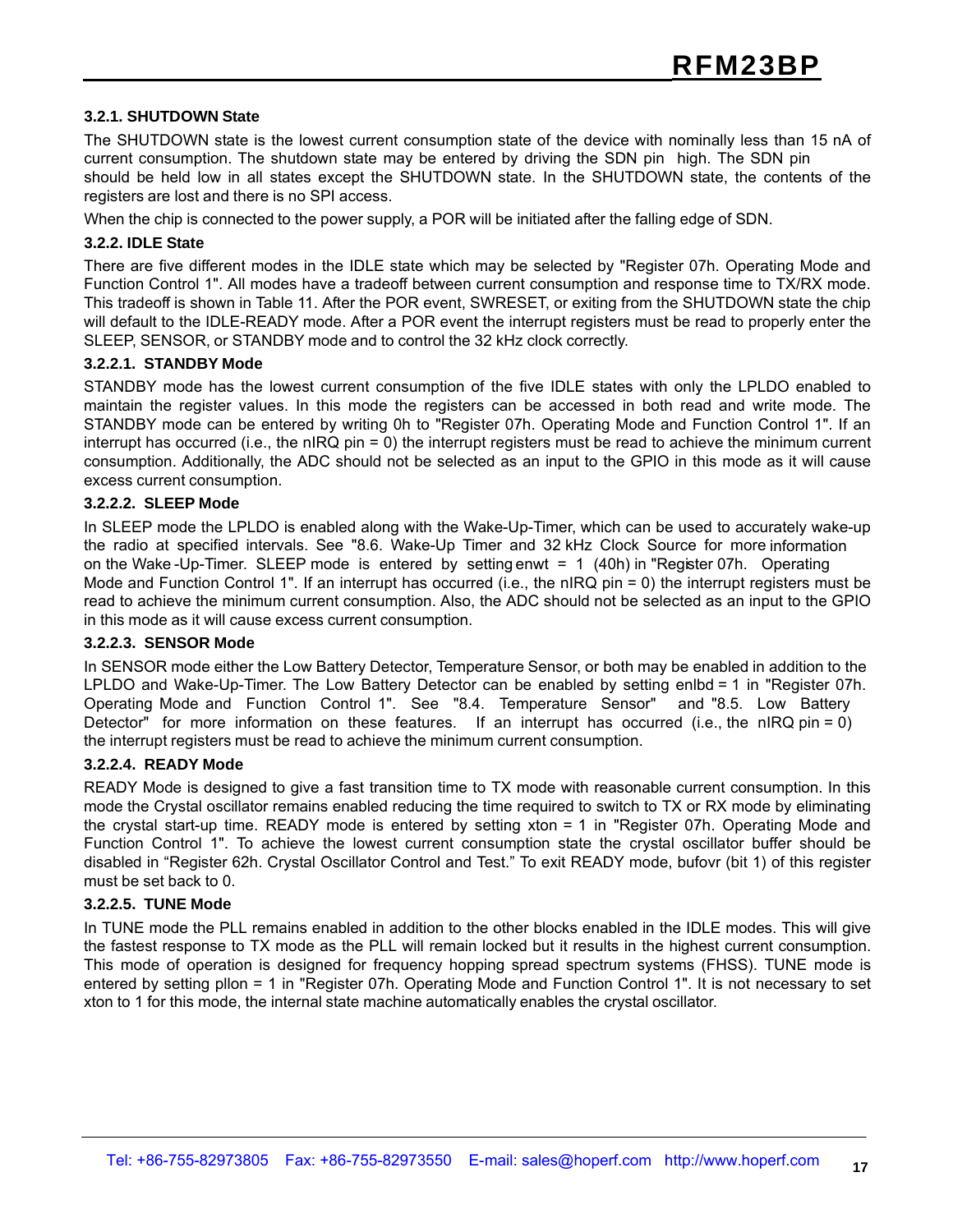#### **3.2.3. TX State**

The TX state may be entered from any of the IDLE modes when the txon bit is set to 1 in "Register 07h. Operating Mode and Function Control 1". A built-in sequencer takes care of all the actions required to transition between states from enabling the crystal oscillator to ramping up the PA. The following sequence of events will occur automatically when going from STANDBY mode to TX mode by setting the txon bit.

- 1. Enable the main digital LDO and the Analog LDOs.
- 2. Start up crystal oscillator and wait until ready (controlled byan internal timer).
- 3. Enable PLL.
- 4. Calibrate VCO (this action is skipped when the vcocal bit is "0", default value is "1").
- 5. Wait until PLL settles to required transmit frequency (controlled by an internal timer).
- 6. Activate power amplifier and wait until power ramping is completed (controlled by an internal timer).
- 7. Transmit packet.

Steps in this sequence may be eliminated depending on which IDLE mode the chip is configured to prior to setting the txon bit. By default, the VCO and PLL are calibrated every time the PLL is enabled.

#### **3.2.4. RX State**

The RX state may be entered from any of the IDLE modes when the rxon bit is set to 1 in "Register 07h. Operating Mode and Function Control 1". A built-in sequencer takes care of all the actions required to transition from one of the IDLE modes to the RX state. The following sequence of events will occur automatically to get the chip into RX mode when going from STANDBY mode to RX mode by setting the rxon bit:

- 1. Enable the main digital LDO and the Analog LDOs.
- 2. Start up crystal oscillator and wait until ready (controlled by an internal timer).
- 3. Enable PLL.
- 4. Calibrate VCO (this action is skipped when the vcocal bit is "0", default value is "1").
- 5. Wait until PLL settles to required receive frequency (controlled by an internal timer).
- 6. Enable receive circuits: LNA, mixers, and ADC.
- 7. Enable receive mode in the digital modem.

Depending on the configuration of the radio all or some of the following functions will be performed automatically by the digital modem: AGC, AFC (optional), update status registers, bit synchronization, packet handling (optional) including sync word, header check, and CRC.

#### **3.2.5. Device Status**

|    | Add   R/W   Function/Description |        | D6     | D <sub>5</sub> | D4      | D3      | D <sub>2</sub> | D <sub>1</sub>   | D <sub>0</sub> | <b>POR Def.</b> |
|----|----------------------------------|--------|--------|----------------|---------|---------|----------------|------------------|----------------|-----------------|
| 02 | Device Status                    | ffovfl | ffunfl | rxffem         | headerr | fregerr |                | $\text{CDS}$ [1] | cps[0]         |                 |

The operational status of the chip can be read from "Register 02h. Device Status".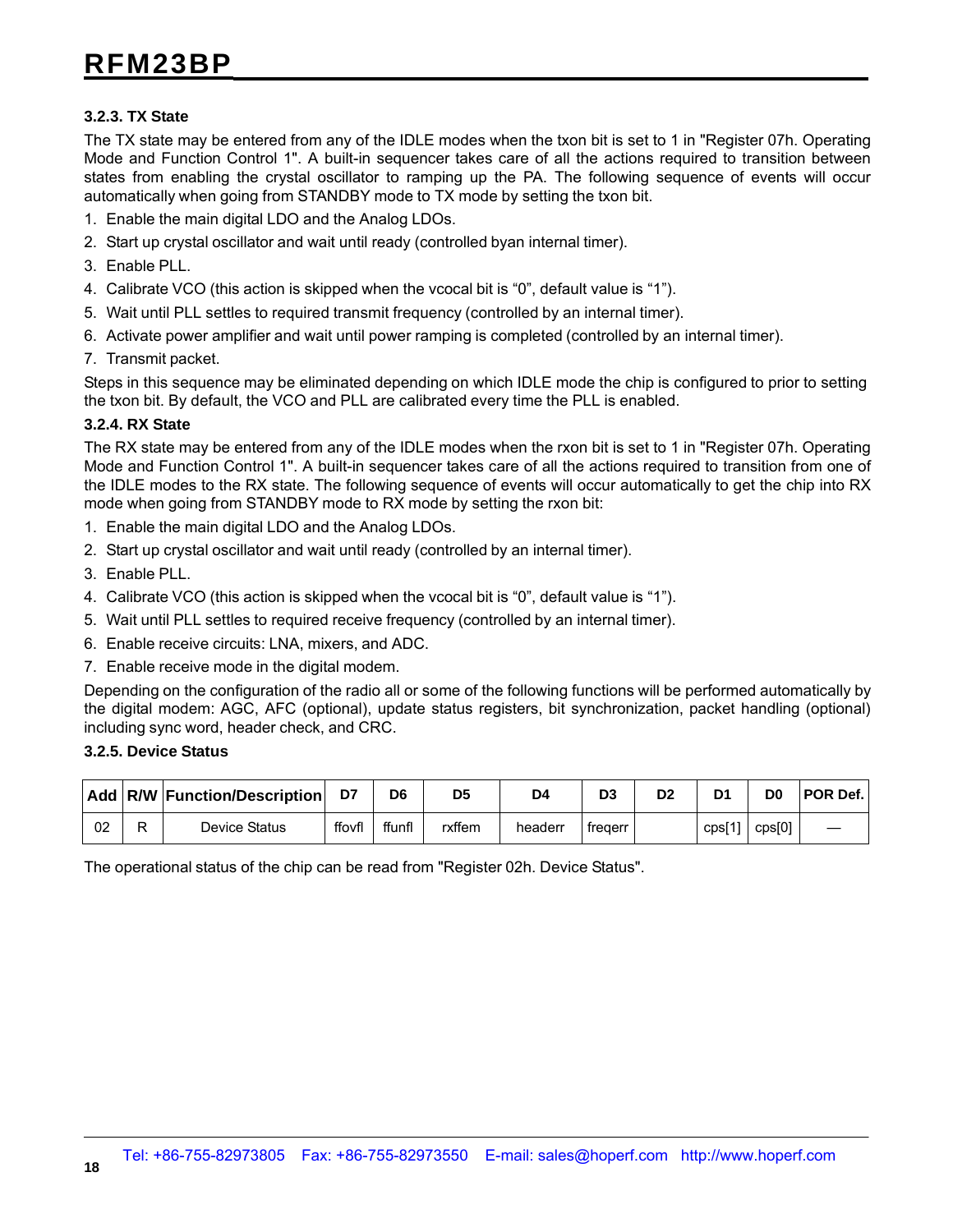#### **3.3. Interrupts**

The RFM23BP is capable of generating an interrupt signal when certain events occur. The chip notifies the microcontroller that an interrupt event has occurred by setting the nIRQ output pin LOW = 0. This interrupt signal will be generated when any one (or more) of the interrupt events (corresponding to the Interrupt Status bits) shown below occur. The nIRQ pin will remain low until the microcontroller reads the Interrupt Status Register(s) (Registers 03h–04h) containing the active Interrupt Status bit. The nIRQ output signal will then be reset until the next change in status is detected. The interrupts must be enabled by the corresponding enable bit in the Interrupt Enable Registers (Registers 05h–06h). All enabled interrupt bits will be cleared when the microcontroller reads the interrupt status register. If the interrupt is not enabled when the event occurs it will not trigger the nIRQ pin, but the status may still be read at anytime in the Interrupt Status registers.

|    |     | Add R/W Function/Descript<br>ion | D7      | D6          | D <sub>5</sub>                | D4         | D <sub>3</sub> | D <sub>2</sub> | D <sub>1</sub> | D <sub>0</sub>                                  | <b>POR Def.</b> |
|----|-----|----------------------------------|---------|-------------|-------------------------------|------------|----------------|----------------|----------------|-------------------------------------------------|-----------------|
| 03 | R   | <b>Interrupt Status 1</b>        | ifferr  | itxffafull  | itxffaem                      | irxffafull | iext           | ipksent        | ipkvalid       | icrcerror                                       |                 |
| 04 | R   | Interrupt Status 2               | iswdet  | ipreaval    | ipreainval                    | irssi      | iwut           | ilbd           | ichiprdy       | ipor                                            |                 |
| 05 | R/W | Interrupt Enable 1               | enfferr | entxffafull | entxffaem                     |            |                |                |                | enrxffafull enext enpksent enpkvalid encreerror | 00h             |
| 06 | R/W | Interrupt Enable 2               |         |             | enswdet enpreaval enpreainval | enrssi     | lenwut l       | enlbd          | lenchiprdy     | enpor                                           | 01h             |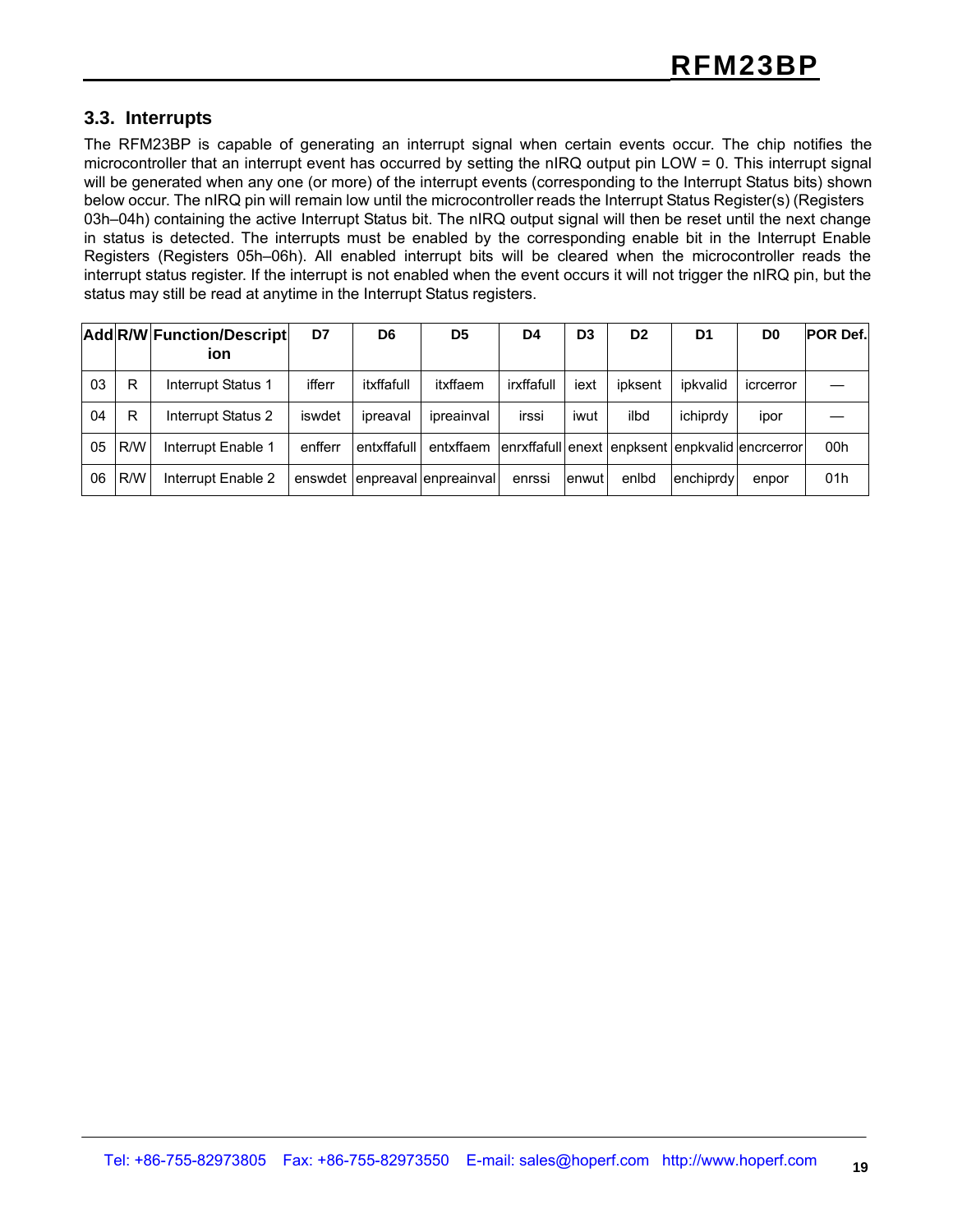#### **3.4. System Timing**

The system timing for TX and RX modes is shown in Figures 8 and 9. The figures demonstrate transitioning from STANDBY mode to TX or RX mode through the built-in sequencer of required steps. The user only needs to program the desired mode, and the internal sequencer will properly transition the part from its current mode.

The VCO will automatically calibrate at every frequency change or power up. The PLL T0 time is to allow for bias settling of the VCO. The PLL TS time is for the settling time of the PLL, which has a default setting of 100 µs. The total time for PLL T0, PLL CAL, and PLL TS under all conditions is 200 us. Under certain applications, the PLL T0 time and the PLL CAL may be skipped for faster turn-around time. Contact applications support if faster turnaround time is desired.





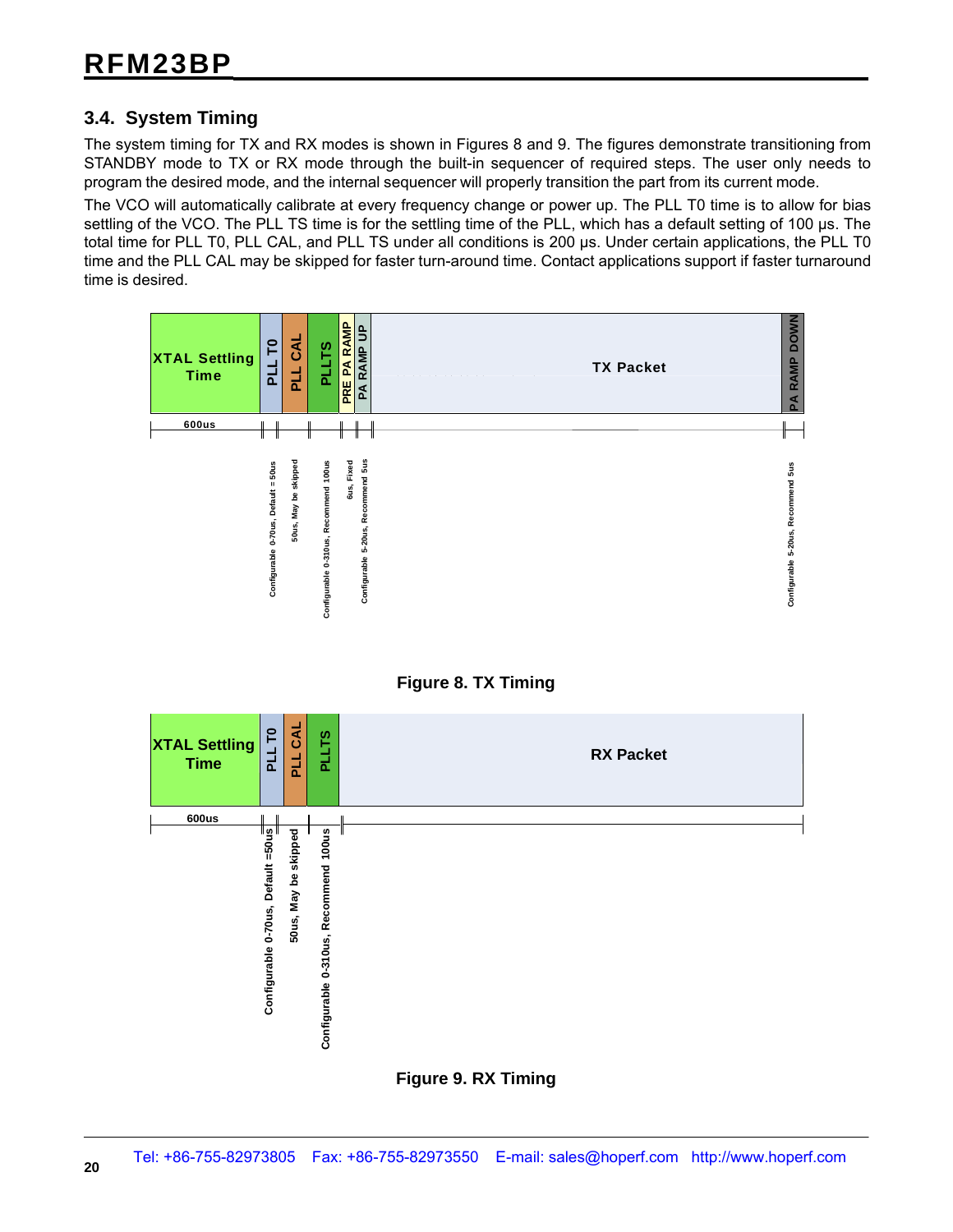#### **3.5. Frequency Control**

For calculating the necessary frequency register settings it is recommended that customers use the HOPERF Register Calculator worksheet (in Microsoft Excel) available on the product website. These methods offer a simple method to quickly determi ne the correct settings based on the application requirements. The following information can be used to calculated these values manually.

#### **3.5.1. Frequency Programming**

In order to receive or transmit an RF signal, the desired channel frequency, f<sub>carrier</sub>, must be programmed into the RFM23BP. The carrier frequency is generated by a Fractional-N Synthesizer, using 10 MHz both as the reference frequency and the clock of the (3<sup>rd</sup> order)  $ΔΣ$  modulator. This modulator uses modulo 64000 accumulators. This design was made to obtain the desired frequency resolution of the synthesizer. The overall division ratio of the feedback loop consist of an integer part (N) and a fractional part (F).In a generic sense, the output frequency of the synthesizer is as follows:

 $f_{OUT} = 10MHz \times (N + F)$ 

The fractional part (F) is determined by three different values, Carrier Frequency (fc[15:0]), Frequency Offset (fo[8:0]), and Frequency Deviation (fd[7:0]). Due to the fine resolution and high loop bandwidth of the synthesizer, FSK modulation is applied inside the loop and is done by varying F according to the incoming data; this is discussed further in "3.5.4. Frequency Deviation" Also, a fixed offset can be added to fine-tune the carrier frequency and counteract crystal tolerance errors. For simplicity assume that only the fc[15:0] register will determine the fractional component. The equation for selection of the carrier frequency is shown below:

$$
f_{\text{carrier}} = 10MHz \times (hbsel + 1) \times (N + F)
$$

$$
f_{TX} = 10MHz*(hbsel+1)*(fb[4:0]+24+\frac{fc[15:0]}{64000})
$$

|    |     | Add R/W Function/Description          | D7     | D6     | D <sub>5</sub> | D4       | D <sub>3</sub> | D <sub>2</sub> | D <sub>1</sub> | D <sub>0</sub> | POR Def.   |
|----|-----|---------------------------------------|--------|--------|----------------|----------|----------------|----------------|----------------|----------------|------------|
| 73 | R/W | Frequency Offset 1                    | fo[7]  | fo[6]  | fo[5]          | $f$ o[4] | fo[3]          | fo[2]          | fo[1]          | fo[0]          | 00h        |
| 74 | R/W | Frequency Offset 2                    |        |        |                |          |                |                | fo[9]          | fo[8]          | 00h        |
| 75 | R/W | <b>Frequency Band Select</b>          |        | sbsel  | hbsel          | fb[4]    | fb[3]          | fb[2]          | fb[1]          | fb[0]          | 35h        |
| 76 | R/W | <b>Nominal Carrier</b><br>Frequency 1 | fc[15] | fc[14] | fc[13]         | fc[12]   | fc[11]         | fc[10]         | fc[9]          | fc[8]          | <b>BBh</b> |
| 77 | R/W | <b>Nominal Carrier</b><br>Frequency 0 | fc[7]  | fc[6]  | fc[5]          | fc[4]    | fc[3]          | fc[2]          | fc[1]          | fc[0]          | 80h        |

The integer part (N) is determined by fb[4:0]. Additionally, the output frequency can be halved by connecting  $a \div 2$ divider to the output. This divider is not inside the loop and is controlled by the hbsel bit in "Register 75h. Frequency Band Select." This effectively partitions the entire 240–960 MHz frequency range into two separate bands: High Band (HB) for hbsel = 1, and Low Band (LB) for hbsel = 0. The valid range of fb[4:0] is from 0 to 23. If a higher value is written into the register, it will default to a value of 23. The integer part has a fixed offset of 24 added to it as shown in the formula above. Table 12 demonstrates the selection of fb[4:0] for the corresponding frequency band.

After selection of the fb (N) the fractional component may be solved with the following equation:

$$
fc[15:0] = \left(\frac{f_{TX}}{10MHz*(hbsel+1)} - fb[4:0] - 24\right)^{1/2}64000
$$

fb and fc are the actual numbers stored in the corresponding registers.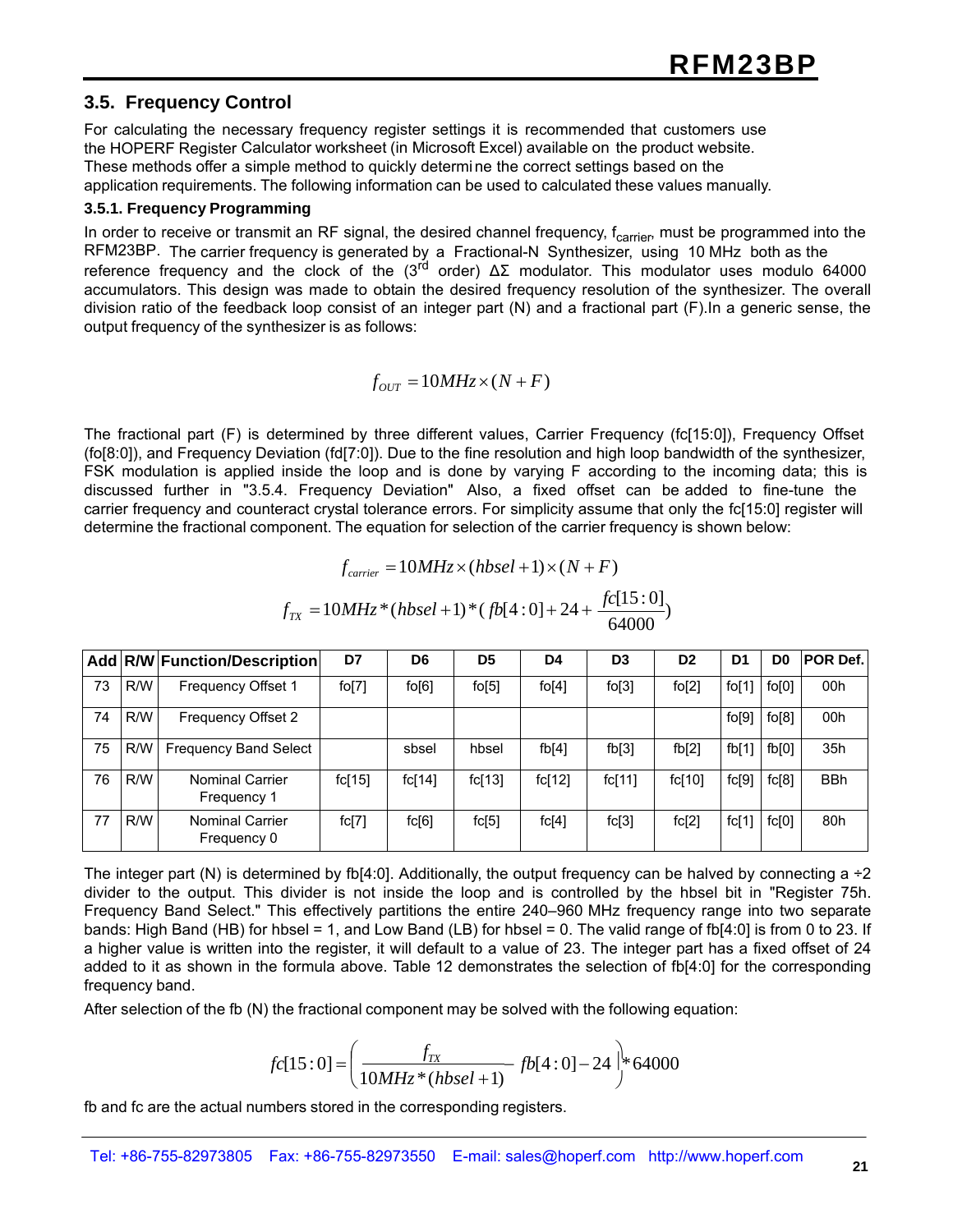| fb[4:0] Value  | N  | <b>Frequency Band</b> |               |  |  |
|----------------|----|-----------------------|---------------|--|--|
|                |    | hbsel=0               | hbsel=1       |  |  |
| 0              | 24 | 240-249.9 MHz         | 480-499.9 MHz |  |  |
| 1              | 25 | 250-259.9 MHz         | 500-519.9 MHz |  |  |
| $\overline{2}$ | 26 | 260-269.9 MHz         | 520-539.9 MHz |  |  |
| 3              | 27 | 270-279.9 MHz         | 540-559.9 MHz |  |  |
| $\overline{4}$ | 28 | 280-289.9 MHz         | 560-579.9 MHz |  |  |
| 5              | 29 | 290-299.9 MHz         | 580-599.9 MHz |  |  |
| 6              | 30 | 300-309.9 MHz         | 600-619.9 MHz |  |  |
| $\overline{7}$ | 31 | 310-319.9 MHz         | 620-639.9 MHz |  |  |
| 8              | 32 | 320-329.9 MHz         | 640-659.9 MHz |  |  |
| 9              | 33 | 330-339.9 MHz         | 660-679.9 MHz |  |  |
| 10             | 34 | 340-349.9 MHz         | 680-699.9 MHz |  |  |
| 11             | 35 | 350-359.9 MHz         | 700-719.9 MHz |  |  |
| 12             | 36 | 360-369.9 MHz         | 720-739.9 MHz |  |  |
| 13             | 37 | 370-379.9 MHz         | 740-759.9 MHz |  |  |
| 14             | 38 | 380-389.9 MHz         | 760-779.9 MHz |  |  |
| 15             | 39 | 390-399.9 MHz         | 780-799.9 MHz |  |  |
| 16             | 40 | 400-409.9 MHz         | 800-819.9 MHz |  |  |
| 17             | 41 | 410-419.9 MHz         | 820-839.9 MHz |  |  |
| 18             | 42 | 420-429.9 MHz         | 840-859.9 MHz |  |  |
| 19             | 43 | 430-439.9 MHz         | 860-879.9 MHz |  |  |
| 20             | 44 | 440-449.9 MHz         | 880-899.9 MHz |  |  |
| 21             | 45 | 450-459.9 MHz         | 900-919.9 MHz |  |  |
| 22             | 46 | 460–469.9 MHz         | 920-939.9 MHz |  |  |
| 23             | 47 | 470-479.9 MHz         | 940-960 MHz   |  |  |

**Table 12. Frequency Band Selection**

The chip will automatically shift the frequency of the Synthesizer down by 937.5 kHz (30 MHz ÷ 32) to achieve the correct Intermediate Frequency (IF) when RX mode is entered. Low-side injection is used in the RX Mixing architecture; therefore, no frequency reprogramming is required when using the same TX frequency and switching between RX/TX modes.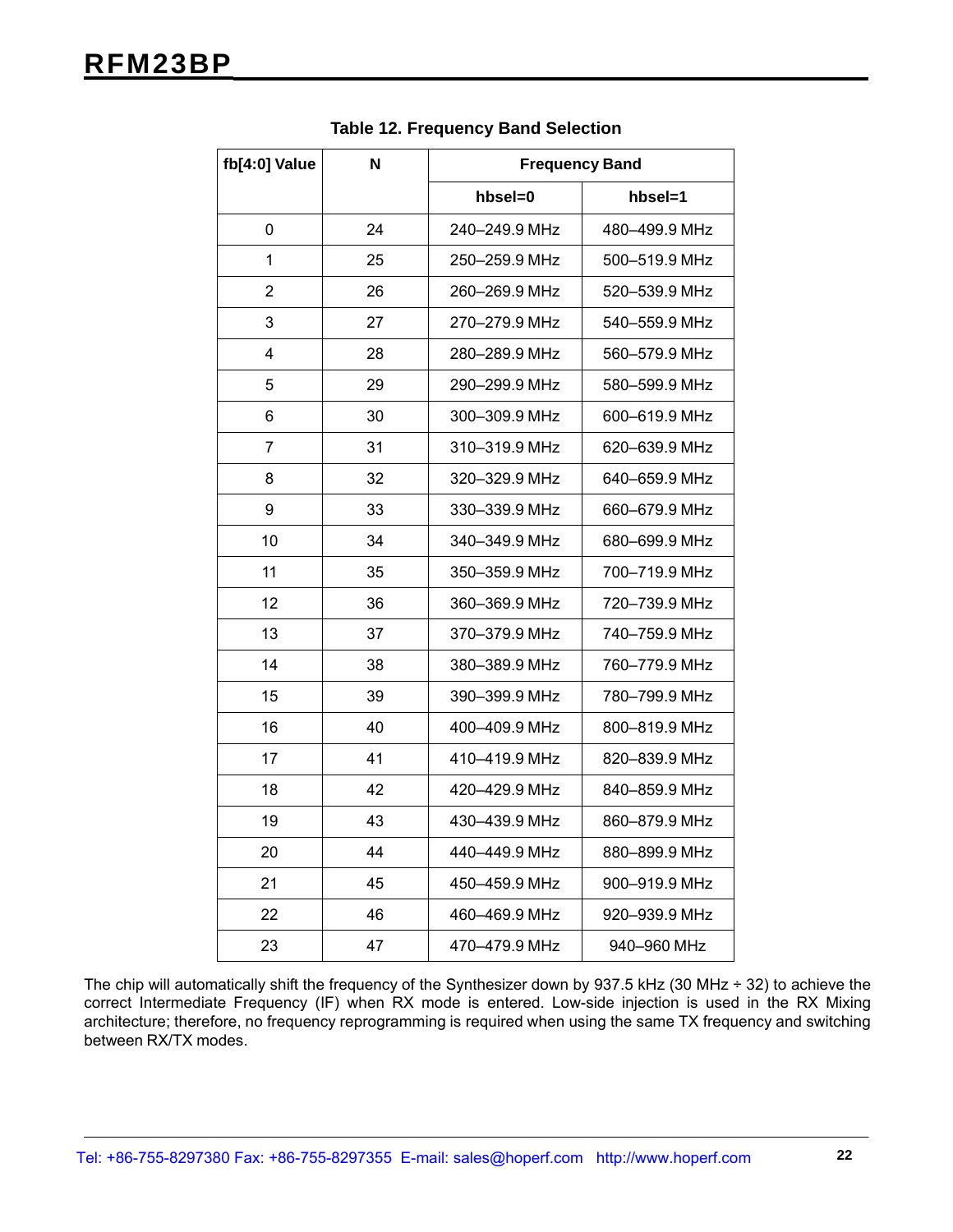#### **3.5.2. Easy Frequency Programming for FHSS**

While Registers 73h–77h may be used to program the carrier frequency of the RFM23BP, it is often easier to think in terms of "channels" or "channel numbers" rather than an absolute frequency value in Hz. Also, there may be some timing-critical applications (such as for Frequency Hopping Systems) in which it is desirable to change frequency by programming a single register. Once the channel step size is set, the frequency may be changed by a single register corresponding to the channel number. A nominal frequency is first set using Registers 73h–77h, as described above. Registers 79h and 7Ah are then used to set a channel step size and channel number, relative to the nominal setting. The Frequency Hopping Step Size (fhs[7:0]) is set in increments of 10 kHz with a maximum channel step size of 2.56 MHz. The Frequency Hopping Channel Select Register then selects channels based on multiples of the step size.

#### $F_{\text{carrier}} = \text{From} + \text{fhs}[7:0] \times (\text{fhch}[7:0] \times 10kHz)$

For example, if the nominal frequency is set to 900 MHz using Registers 73h–77h, the channel step size is set to 1 MHz using "Register 7Ah. Frequency Hopping Step Size," and "Register 79h. Frequency Hopping Channel Select" is set to 5d, the resulting carrier frequency would be 905 MHz. Once the nominal frequency and channel step size are programmed in the registers, it is only necessary to program the fhch[7:0] register in order to change the frequency.

|    | Add R/W | <b>Function/Description</b>         | D7        | D <sub>6</sub> | D <sub>5</sub> | D4        | D <sub>3</sub> | D <sub>2</sub> | D <sub>1</sub> | D0                 | <b>POR Def.</b> |
|----|---------|-------------------------------------|-----------|----------------|----------------|-----------|----------------|----------------|----------------|--------------------|-----------------|
| 79 | R/W     | Frequency Hopping Channel<br>Select | fhch[7]   | fhch[6]        | fhch[5]        | fhch[4]   | fhch[3]        | fhch[2]        | fhch[1]        | fhch[0]            | 00h             |
| 7A | R/W     | Frequency Hopping Step<br>Size      | fhs $[7]$ | fhs $[6]$      | fhs $[5]$      | fhs $[4]$ | fhs[3]         | $f$ hs $[2]$   | fhs $[1]$      | fhs <sup>[0]</sup> | 00h             |

#### **3.5.3. Automatic State Transition for Frequency Change**

If registers 79h or 7Ah are changed in either TX or mode, the state machine will automatically transition the chip back to TUNE, change the frequency, and automatically go back to either TX or RX. This feature is useful to reduce the number of SPI commands required in a Frequency Hopping System. This in turn reduces microcontroller activity, reducing current consumption. The exception to this is during TX FIFO mode. If a frequency change is initiated during a TX packet, then the part will complete the current TX packet and will only change the frequency for subsequent packets.

#### **3.5.4. Frequency Deviation**

The peak frequency deviation is configurable from ±0.625 to ±320 kHz. The Frequency Deviation (Δf) is controlled by the Frequency Deviation Register (fd), address 71 and 72h, and is independent of the carrier frequency setting. When enabled, regardless of the setting of the hbsel bit (high band or low band), the resolution of the frequency deviation will remain in increments of 625 Hz. When using frequency modulation the carrier frequency will deviate from the nominal center channel carrier frequency by ±Δf:

$$
\Delta f = fd[8:0] \times 625Hz
$$
  
fd[8:0] =  $\frac{\Delta f}{625Hz}$   $\Delta f$  = peak deviation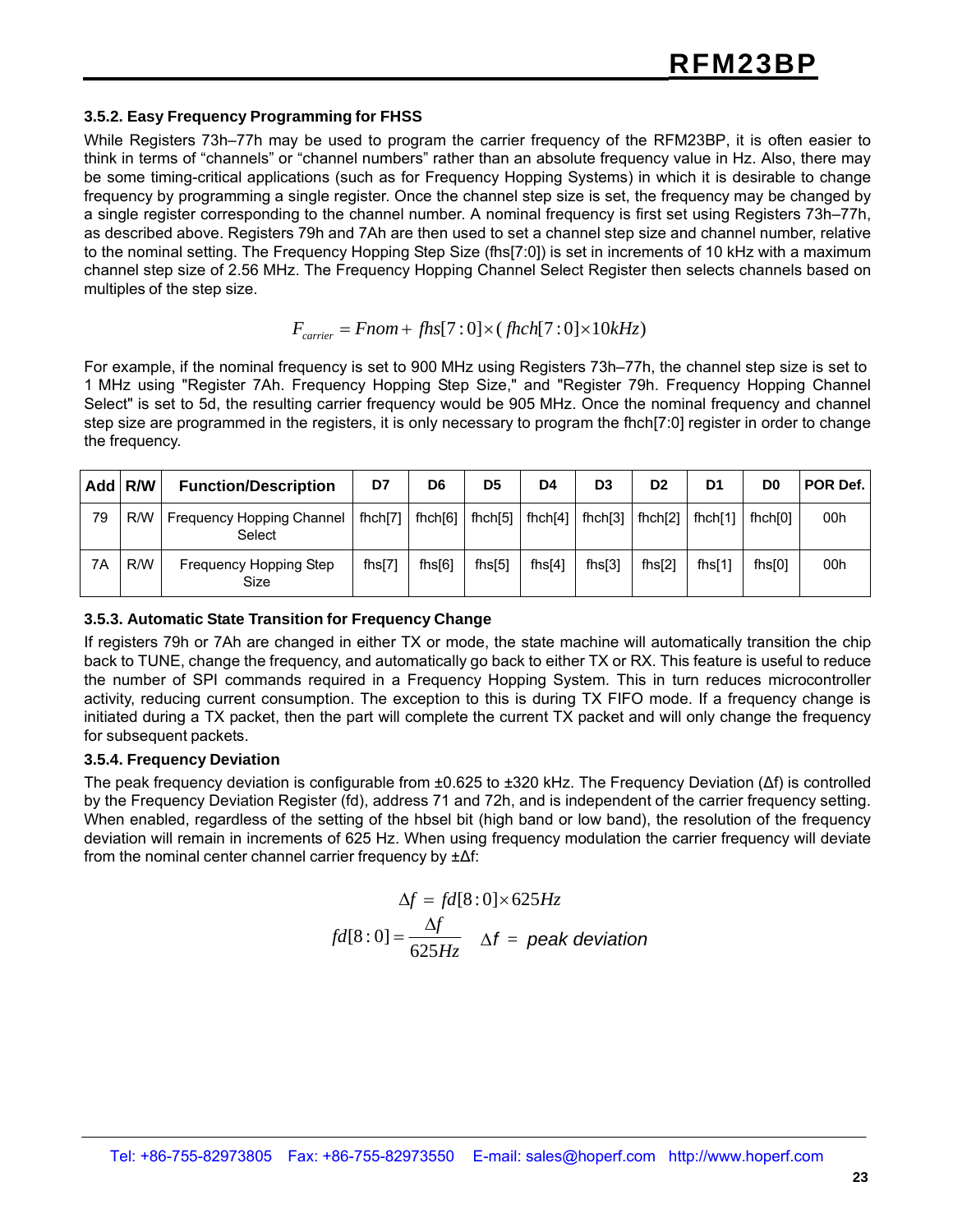

**Figure 10. Frequency Deviation**

The previous equation should be used to calculate the desired frequency deviation. If desired, frequency modulation may also be disabled in order to obtain an unmodulated carrier signal at the channel center frequency; see "4.1. Modulation Type" for further details.

|    | Add R/W | <b>Function/Description</b>                                                                                   | D7    | D <sub>6</sub> | D <sub>5</sub> | D4    | D <sub>3</sub> | D <sub>2</sub> | D1    | D0    | POR Def. |
|----|---------|---------------------------------------------------------------------------------------------------------------|-------|----------------|----------------|-------|----------------|----------------|-------|-------|----------|
| 71 | R/W     | Modulation Mode Control 2   trclk[1]   trclk[0]   dtmod[1]   dtmod[0]   eninv   fd[8]   modtyp[1]   modtyp[0] |       |                |                |       |                |                |       |       | 00h      |
| 72 | R/W     | <b>Frequency Deviation</b>                                                                                    | fd[7] | fd[6]          | fd[5]          | fd[4] | fd[3]          | fd[2]          | fd[1] | fd[0] | 20h      |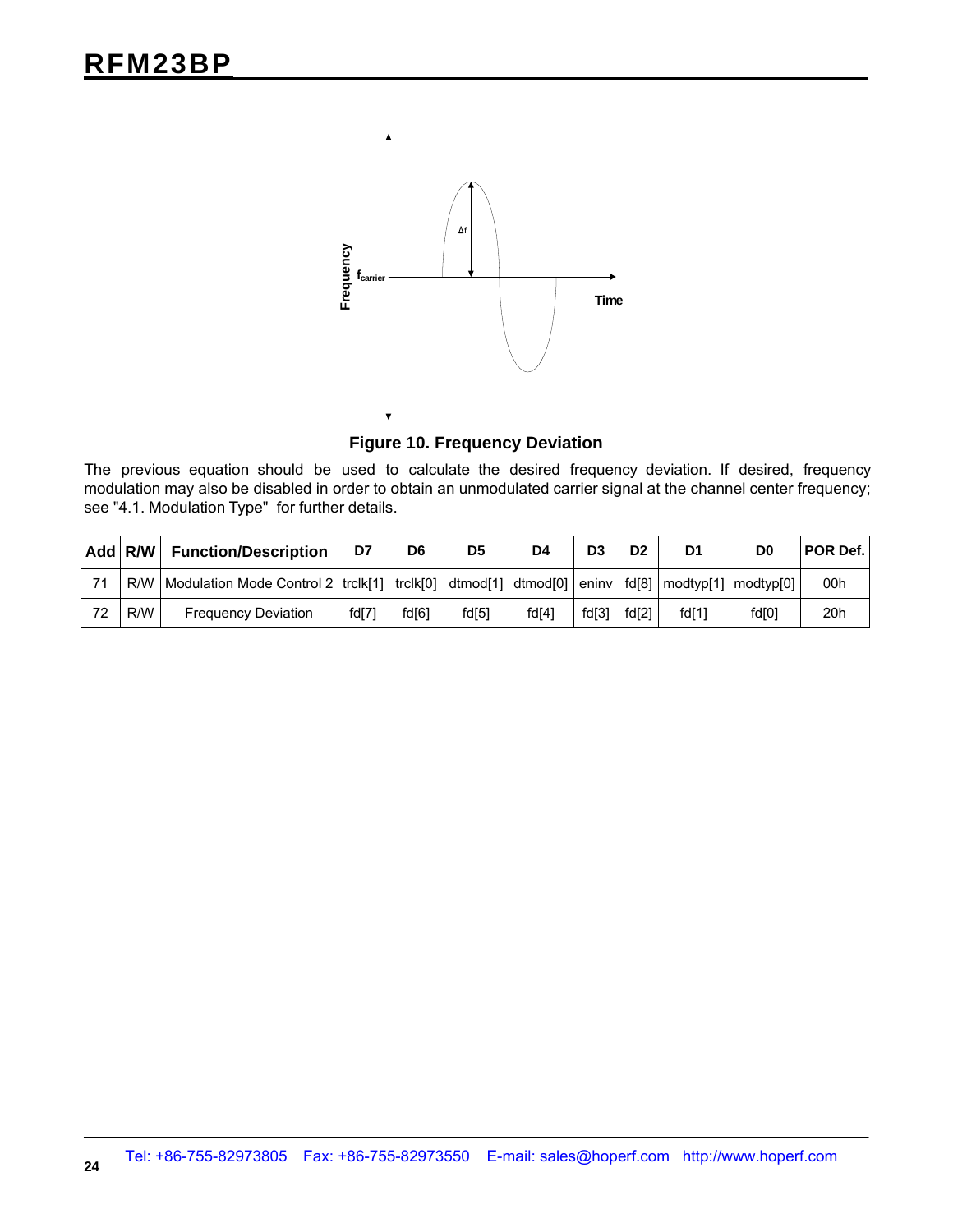#### **3.5.5. Frequency Offset Adjustment**

When the AFC is disabled the frequency offset can be adjusted manually by fo[9:0] in registers 73h and 74h. It is not possible to have both AFC and offset as internally they share the same register. The frequency offset adjustment and the AFC both are implemented by shifting the Synthesizer Local Oscillator frequency. This register is a signed register so in order to get a negative offset it is necessary to take the twos complement of the positive offset number. The offset can be calculated by the following:

*DesiredOffset* =156.25*Hz* × (*hbsel* +1)× *fo*[9 : 0]

*fo*[9 : 0] = *DesiredOffset* 156.25*Hz* × (*hbsel* + 1)

The adjustment range in high band is ±160 kHz and in low band it is ±80 kHz. For example to compute an offset of +50 kHz in high band mode fo[9:0] should be set to 0A0h. For an offset of –50 kHz in high band mode the fo[9:0] register should be set to 360h.

| Add | R/W | <b>Function/Description</b> | D7    | D <sub>6</sub> | D <sub>5</sub> | D4       | D <sub>3</sub> | D <sub>2</sub>     | D <sub>1</sub> | D <sub>0</sub> | <b>POR</b><br>Def. |
|-----|-----|-----------------------------|-------|----------------|----------------|----------|----------------|--------------------|----------------|----------------|--------------------|
| 73  | R/W | Frequency Offset            | fo[7] | fo[6]          | $f$ o $[5]$    | $f$ o[4] | fo[3]          | f <sub>0</sub> [2] | fo[1]          | fo[0]          | 00h                |
| 74  | R/W | Frequency Offset            |       |                |                |          |                |                    | fo[9]          | fo[8]          | 00h                |

**3.5.6. Automatic Frequency Control (AFC)**

All AFC settings can be easily obtained from the settings calculator. This is the recommended method to program all AFC settings. This section is intended to describe the operation of the AFC in more detail to help understand the trade-offs of using AFC.The receiver supports automatic frequency control (AFC) to compensate for frequency differences between the transmitter and receiver reference frequencies. These differences can be caused by the absolute accuracy and temperature dependencies of the reference crystals. Due to frequency offset compensation in the modem, the receiver is tolerant to frequency offsets up to 0.25 times the IF bandwidth when the AFC is disabled. When the AFC is enabled, the received signal will be centered in the pass-band of the IF filter, providing optimal sensitivity and selectivity over a wider range of frequency offsets up to 0.35 times the IF bandwidth. The trade-off of receiver sensitivity (at 1% PER) versus carrier offset and the impact of AFC are illustrated in Figure 11.



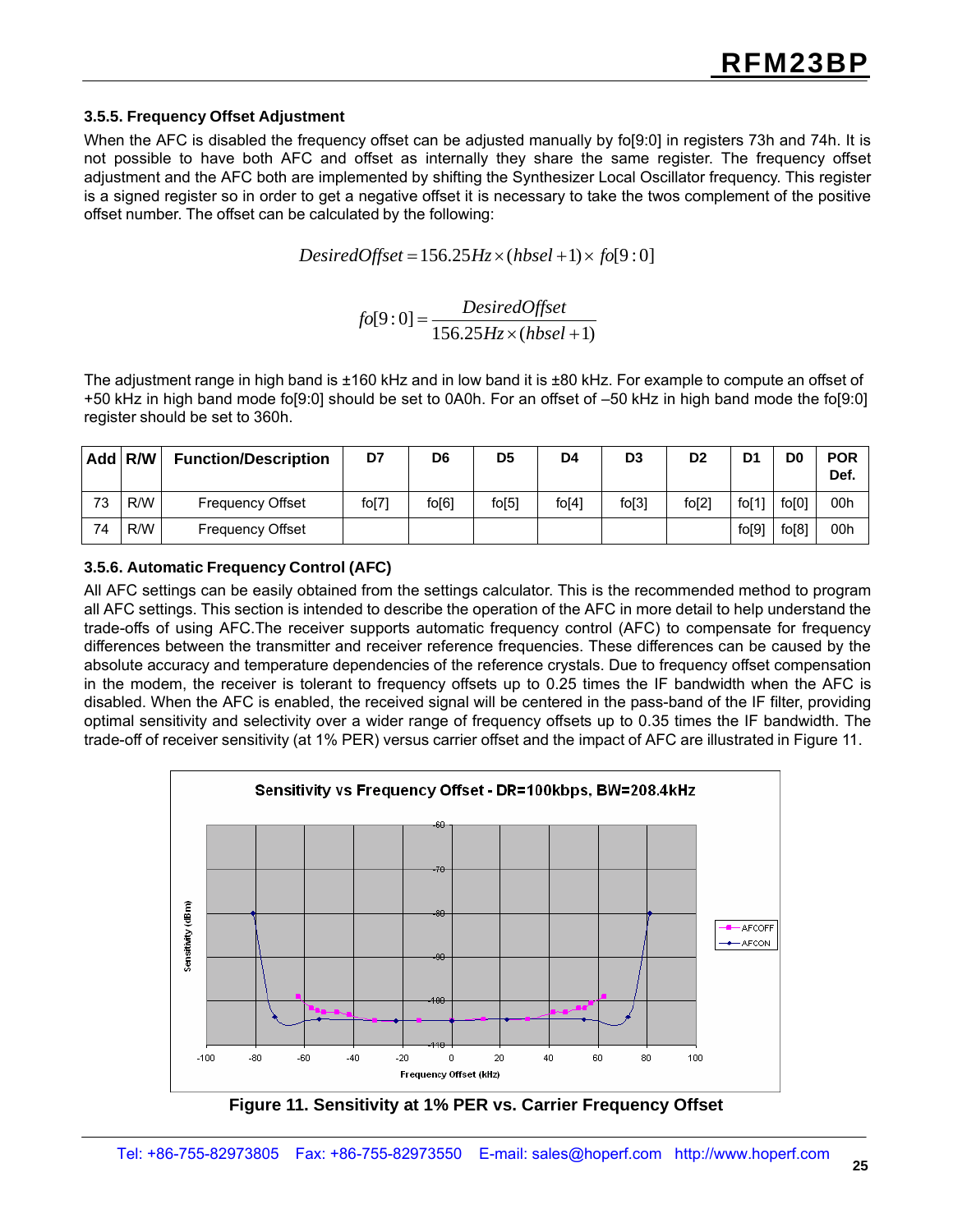When AFC is enabled, the preamble length needs to be long enough to settle the AFC. In general, one byte of preamble is sufficient to settle the AFC. Disabling the AFC allows the preamble to be shortened from 40 bits to 32 bits. Note that with the AFC disabled, the preamble length must still be long enough to settle the receiver and to detect the preamble (see "6.7. Preamble Length" . The AFC corrects the detected frequency offset by changing the frequency of the Fractional-N PLL. When the preamble is detected, the AFC will freeze for the remainder of the packet. In multi-packet mode the AFC is reset at the end of every packet and will re-acquire the frequency offset for the next packet. The AFC loop includes a bandwidth limiting mechanism improving the rejection of out of band signals. When the AFC loop is enabled, its pull-in-range is determined by the bandwidth limiter value (AFCLimiter) which is located in register 2Ah.

AFC pull in range =  $\pm$ AFCLimiter[7:0] x (hbsel+1) x 625 Hz

The AFC Limiter register is an unsigned register and its value can be obtained from the HOPERF Register Calculator spreadsheet.

The amount of error correction feedback to the Fractional-N PLL before the preamble is detected is controlled from afcgearh[2:0]. The default value 000 relates to a feedback of 100% from the measured frequency error and is advised for most applications. Every bit added will half the feedback but will require a longer preamble to settle.

The AFC operates as follows. The frequency error of the incoming signal is measured over a period of two bit times, after which it corrects the local oscillator via the Fractional-N PLL. After this correction, some time is allowed to settle the Fractional-N PLL to the new frequency before the next frequency error is measured. The duration of the AFC cycle before the preamble is detected can be programmed with shwait[2:0]. It is advised to use the default value 001, which sets the AFC cycle to 4 bit times (2 for measurement and 2 for settling). If shwait[2:0] is programmed to 3'b000, there is no AFC correction output. It is advised to use the default value 001, which sets the AFC cycle to 4 bit times (2 for measurement and 2 for settling).

The AFC correction value may be read from register 2Bh. The value read can be converted to kHz with the following formula:

|              | <b>Frequency Correction</b> |                             |  |  |  |  |  |
|--------------|-----------------------------|-----------------------------|--|--|--|--|--|
|              | <b>RX</b>                   | тх                          |  |  |  |  |  |
| AFC disabled | Freg Offset Register        | <b>Freq Offset Register</b> |  |  |  |  |  |
| AFC enabled  | AFC.                        | <b>Freg Offset Register</b> |  |  |  |  |  |

| AFC Correction = 156.25Hz x (hbsel +1) x afc_corr[7: 0] |  |  |  |
|---------------------------------------------------------|--|--|--|
|                                                         |  |  |  |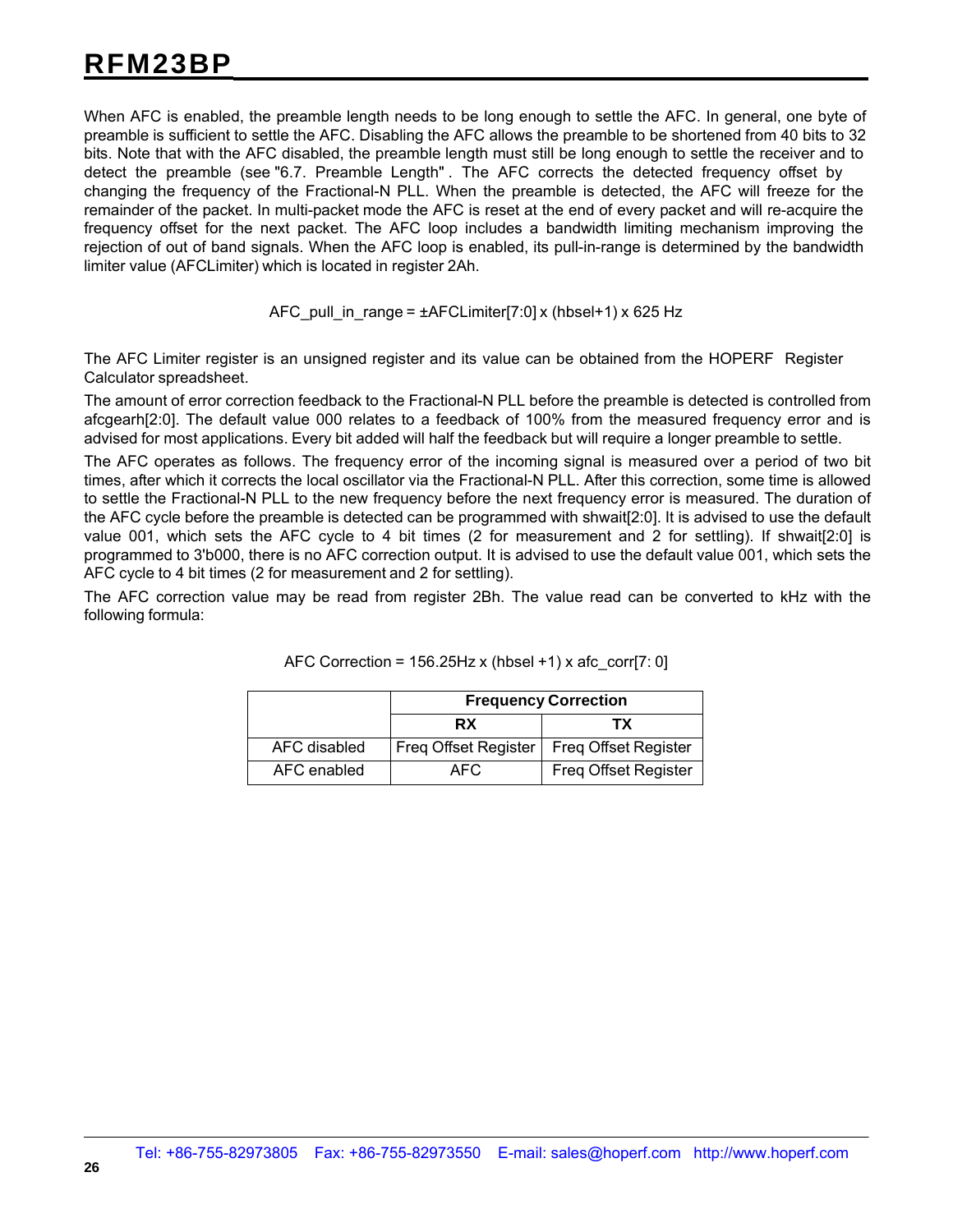#### **3.5.7. TX Data Rate Generator**

The data rate is configurable between 0.123–256 kbps. For data rates below 30 kbps the "txdtrtscale" bit in register 70h should be set to 1. When higher data rates are used this bit should be set to 0**.**

The TX date rate is determined by the following formula in kbps:

$$
DR\_TX (kbps) = \frac{txdr[ 15:0] \times 1 MHz}{2^{16+5 \times txdtrtscale}}
$$

$$
txdr[15:0] = \frac{DR\_TX(kbps) \times 2^{16+5 \times txdtrtscale}}{1 MHz}
$$

For data rates higher than 100 kbps, Register 58h should be changed from its default of 80h to C0h. Non-optimal modulation and increased eye closure will result if this setting is not made for data rates higher than 100 kbps. The txdr register is only applicable to TX mode and does not need to be programmed for RX mode. The RX bandwidth which is partly determined from the data rate is programmed separately.

|    |     | Add   R/W   Function/Description | D7       | D6      | D <sub>5</sub> | D4      | D3      | D <sub>2</sub>                                                                                                                                                         | D1      | D0      | POR Def. |
|----|-----|----------------------------------|----------|---------|----------------|---------|---------|------------------------------------------------------------------------------------------------------------------------------------------------------------------------|---------|---------|----------|
| 6E | R/W | TX Data Rate 1                   | txdr[15] |         |                |         |         | $\vert \text{txdr} \vert 14 \vert \vert \text{txdr} \vert 13 \vert \vert \text{txdr} \vert 12 \vert \vert \text{txdr} \vert 11 \vert \vert \text{txdr} \vert 10 \vert$ | txdr[9] | txdr[8] | 0Ah      |
| 6F | R/W | TX Data Rate 0                   | txdr[7]  | txdr[6] | txdr[5]        | txdr[4] | txdr[3] | txdr[2]                                                                                                                                                                | txdr[1] | txdr[0] | 3Dh      |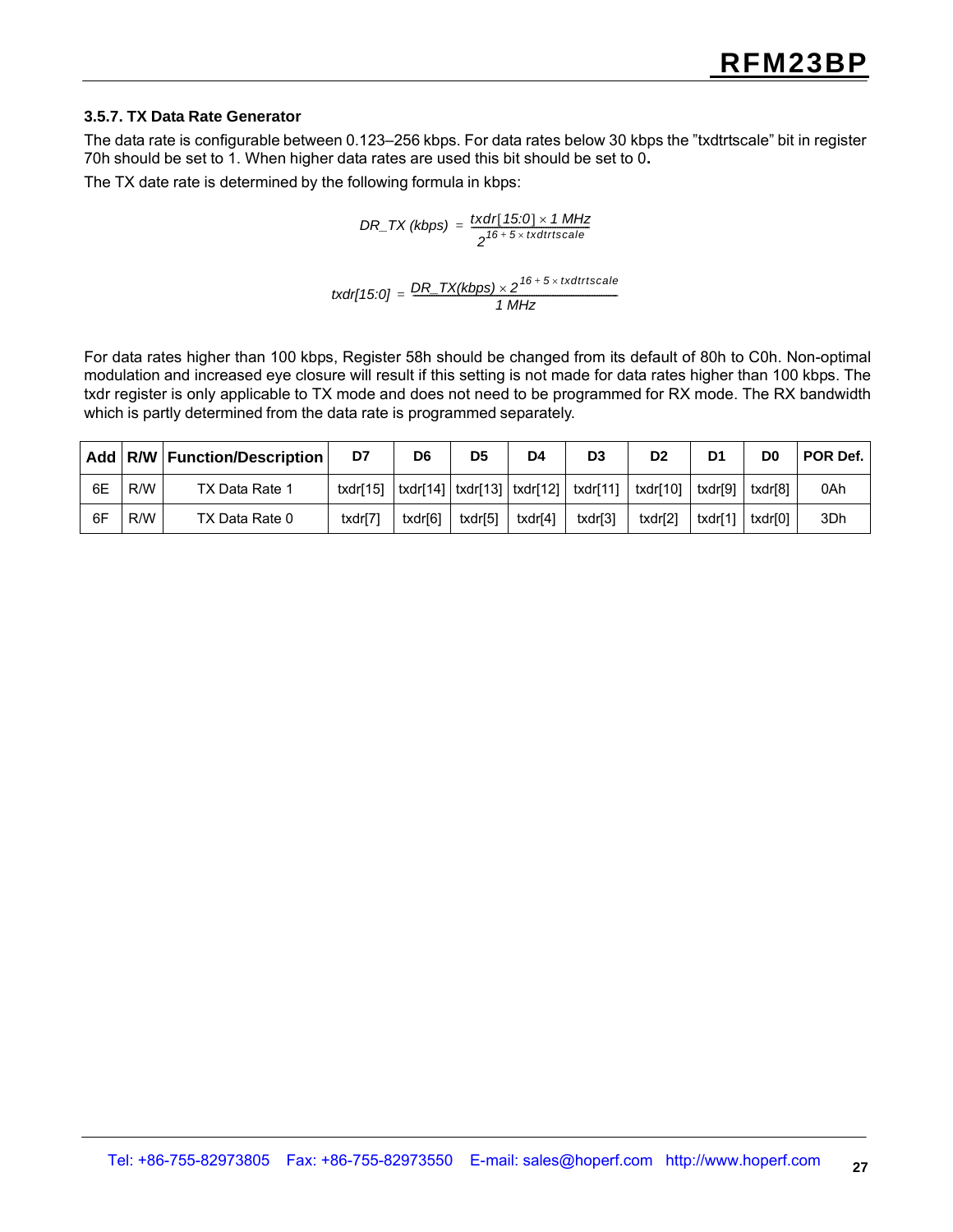### **4. Modulation Options**

#### **4.1. Modulation Type**

The RFM23BP supports three different modulation options: Gaussian Frequency Shift Keying (GFSK), Frequency Shift Keying (FSK), and On-Off Keying (OOK). GFSK is the recommended modulation type as it provides the best performance and cleanest modulation spectrum. Figure 12 demonstrates the difference between FSK and GFSK for a Data Rate of 64 kbps. The time domain plots demonstrate the effects of the Gaussian filtering. The frequency domain plots demonstrate the spectral benefit of GFSK over FSK. The type of modulation is selected with the modtyp[1:0] bits in "Register 71h. Modulation Mode Control 2". Note that it is also possible to obtain an unmodulated carrier signal by setting modtyp[1:0] = 00.

| modtyp[1:0] | <b>Modulation Source</b>                           |
|-------------|----------------------------------------------------|
| 00          | Unmodulated Carrier                                |
| 01          | OOK                                                |
| 10          | <b>FSK</b>                                         |
| 11          | GFSK (enable TX Data CLK when direct mode is used) |



**Figure 12. FSK vs GFSK Spectrums**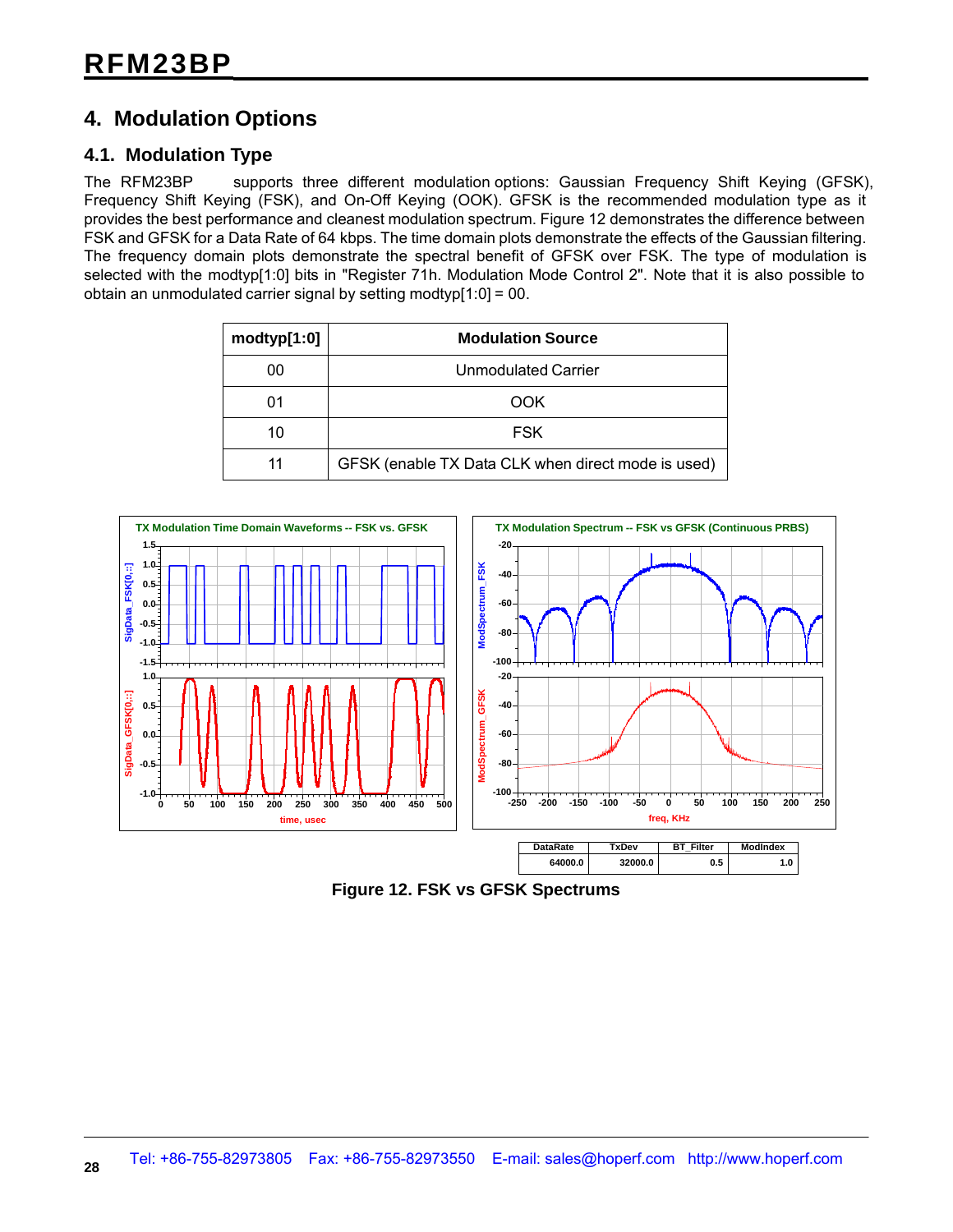#### **4.2. Modulation Data Source**

The RFM23BP may be configured to obtain its modulation data from one of three different sources: FIFO mode, Direct Mode, and from a PN9 mode. In Direct Mode, the TX modulation data may be obtained from several different input pins. These options are set through the dtmod[1:0] field in "Register 71h. Modulation Mode Control 2".

|    |     | Add   R/W   Function/Description    | D7       | D6       | D <sub>5</sub> | D4                            | D3      | D <sub>2</sub> | D <sub>1</sub>        | D0 | POR Def. |
|----|-----|-------------------------------------|----------|----------|----------------|-------------------------------|---------|----------------|-----------------------|----|----------|
| 71 | R/W | <b>Modulation Mode</b><br>Control 2 | trclk[1] | trclk[0] |                | $ $ dtmod[1] $ $ dtmod[0] $ $ | eninv l | fd[8]          | modtyp[1]   modtyp[0] |    | 00h      |

| $d$ tmod $[1:0]$ | Data Source                                                             |
|------------------|-------------------------------------------------------------------------|
| 00               | Direct Mode using TX/RX Data via GPIO pin (GPIO configuration required) |
| 01               | Direct Mode using TX/RX Data via SDI pin (only when nSEL is high)       |
| 10               | FIFO Mode                                                               |
| 11               | PN9 (internally generated)                                              |

#### **4.2.1. FIFO Mode**

In FIFO mode, the transmit and receive data is stored in integrated FIFO register memory. The FIFOs are accessed via "Register 7Fh. FIFO Access," and are most efficiently accessed with burst read/write operation as discussed in "3.1. Serial Peripheral Interface (SPI)" .

In TX mode, the data bytes stored in FIFO memory are "packaged" together with other fields and bytes of information to construct the final transmit packet structure. These other potential fields include the Preamble, Sync word, Header, CRC checksum, etc. The configuration of the packet structure in TX mode is determined by the Automatic Packet Handler (if enabled), in conjunction with a variety of Packet Handler Registers (see Table 13). If the Automatic Packet Handler is disabled, the entire desired packet structure should be loaded into FIFO memory; no other fields (such as Preamble or Sync word are automatically added to the bytes stored in FIFO memory). For further information on the configuration of the FIFOs for a specific application or packet size, see "6. Data Handling and Packet Handler" .

In RX mode, only the bytes of the received packet structure that are considered to be "data bytes" are stored in FIFO memory. Which bytes of the received packet are considered "data bytes" is determined by the Automatic Packet Handler (if enabled), in conjunction with the Packet Handler Registers (see Table 13). If the Automatic Packet Handler is disabled, all bytes following the Sync word are considered data bytes and are stored in FIFO memory. Thus, even if Automatic Packet Handling operation is not desired, the preamble detection threshold and Sync word still need to be programmed so that the RX Modem knows when to start filling data into the FIFO. When the FIFO is being used in RX mode, all of the received data may still be observed directly (in realtime) by properly programming a GPIO pin as the RXDATA output pin; this can be quite useful during application development.

When in FIFO mode, the chip will automatically exit the TX or RX State when either the ipksent or ipkvalid interrupt occurs. The chip will return to the IDLE mode state programmed in "Register 07h. Operating Mode and Function Control 1". For example, the chip may be placed into TX mode by setting the txon bit, but with the pllon bit additionally set. The chip will transmit all of the contents of the FIFO and the ipksent interrupt will occur. When this interrupt event occurs, the chip will clear the txon bit and return to TUNE mode, as indicated by the set state of the pllon bit. If no other bits are additionally set in register 07h (besides txon initially), then the chip will return to the STANDBY state.

In RX mode, the rxon bit will be cleared if ipkvalid occurs and the rxmpk bit (RX Multi-Packet bit, SPI Register 08h bit [4]) is not set. When the rxmpk bit is set, the part will not exit the RX state after successfully receiving a packet, but will remain in RX mode. The microcontroller will need to decide on the appropriate subsequent action, depending upon information such as an interrupt generated by CRC, packet valid, or preamble detect.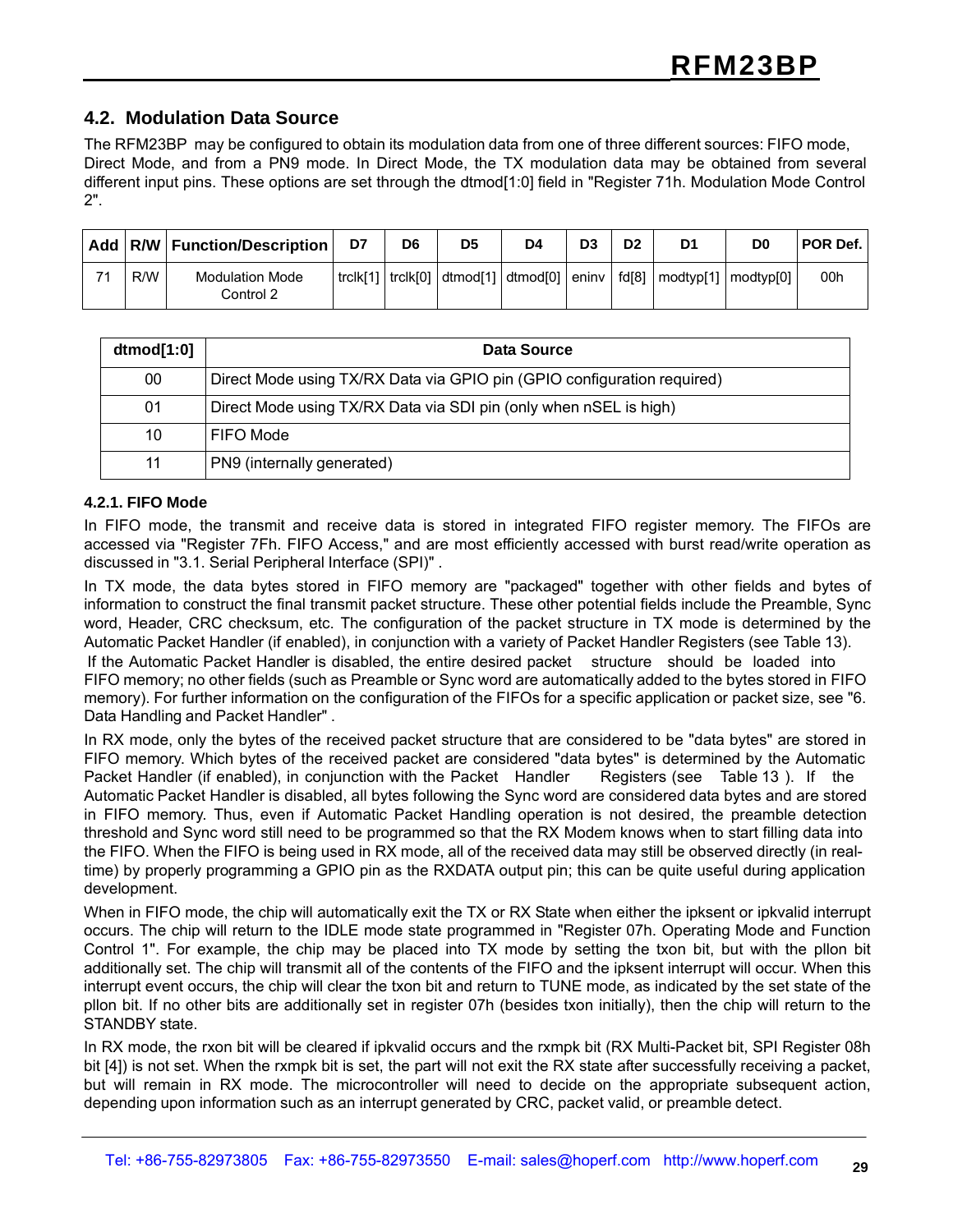#### **4.2.2. Direct Mode**

For legacy systems that perform packet handling within an MCU or other baseband chip, it may not be desirable to use the FIFO. For this scenario, a Direct Mode is provided which bypasses the FIFOs entirely.

In TX direct mode, the TX modulation data is applied to an input pin of the chip and processed in "real time" (i.e., not stored in a register for transmission at a later time). A variety of pins may be configured for use as the TX Data input function.

Furthermore, an additional pin may be required for a TX Clock output function if GFSK modulation is desired (only the TX Data input pin is required for FSK). Two options for the source of the TX Data are available in the dtmod[1:0] field, and various configurations for the source of the TX Data Clock may be selected through the trclk[1:0] field.

| trclk[1:0]      | <b>TX/RX Data Clock Configuration</b>                                               |
|-----------------|-------------------------------------------------------------------------------------|
| $00\,$          | No TX Clock (only for FSK)                                                          |
| 01              | TX/RX Data Clock is available via GPIO (GPIO needs programming accordingly as well) |
| 10 <sup>1</sup> | TX/RX Data Clock is available via SDO pin (only when nSEL is high)                  |
| 11              | TX/RX Data Clock is available via the nIRQ pin                                      |

The eninv bit in SPI Register 71h will invert the TX Data; this is most likely useful for diagnostic and testing purposes.

In RX direct mode, the RX Data and RX Clock can be programmed for direct (real-time) output to GPIO pins. The microcontroller may then process the RX data without using the FIFO or packet handler functions of the RFIC. In RX direct mode, the chip must still acquire bit timing during the Preamble, and thus the preamble detection threshold (SPI Register 35h) must still be programmed. Once the preamble is detected, certain bit timing functions within the RX Modem change their operation for optimized performance over the remainder of the packet. It is not required that a Sync word be present in the packet in RX Direct mode; however, if the Sync word is absent then the skipsyn bit in SPI Register 33h must be set, or else the bit timing and tracking function within the RX Modem will not be configured for optimum performance.

#### **4.2.2.1. Direct Synchronous Mode**

In TX direct mode, the chip may be configured for synchronous or asynchronous modes of modulation. In direct synchronous mode, the RFIC is configured to provide a TX Clock signal as an output to the external device that is providing the TX Data stream. This TX Clock signal is a square wave with a frequency equal to the programmed data rate. The external modulation source (e.g., MCU) must accept this TX Clock signal as an input and respond by providing one bit of TX Data back to the RFIC, synchronous with one edge of the TX Clock signal. In this fashion, the rate of the TX Data input stream from the external source is controlled by the programmed data rate of the RFIC; no TX Data bits are made available at the input of the RFIC until requested by another cycle of the TX Clock signal. The TX Data bits supplied by the external source are transmitted directly in real-time (i.e., not stored internally for later transmission).

All modulation types (FSK/GFSK/OOK) are valid in TX direct synchronous mode. As will be discussed in the next section, there are limits on modulation types in TX direct asynchronous mode.

#### **4.2.2.2. Direct Asynchronous Mode**

In TX direct asynchronous mode, the RFIC no longer controls the data rate of the TX Data input stream. Instead, the data rate is controlled only by the external TX Data source; the RFIC simply accepts the data applied to its TX Data input pin, at whatever rate it is supplied. This means that there is no longer a need for a TX Clock output signal from the RFIC, as there is no synchronous "handshaking" between the RFIC and the external data source. The TX Data bits supplied by the external source are transmitted directly in real-time (i.e., not stored internally for later transmission).

It is not necessary to program the data rate parameter when operating in TX direct asynchronous mode. The chip still internally samples the incoming TX Data stream to determine when edge transitions occur; however, rather than sampling the data at a pre-programmed data rate, the chip now internally samples the incoming TX Data stream at its maximum possible oversampling rate. This allows the chip to accurately determine the timing of the bit edge transitions without prior knowledge of the data rate. (Of course, it is still necessary to program the desired peak frequency deviation.)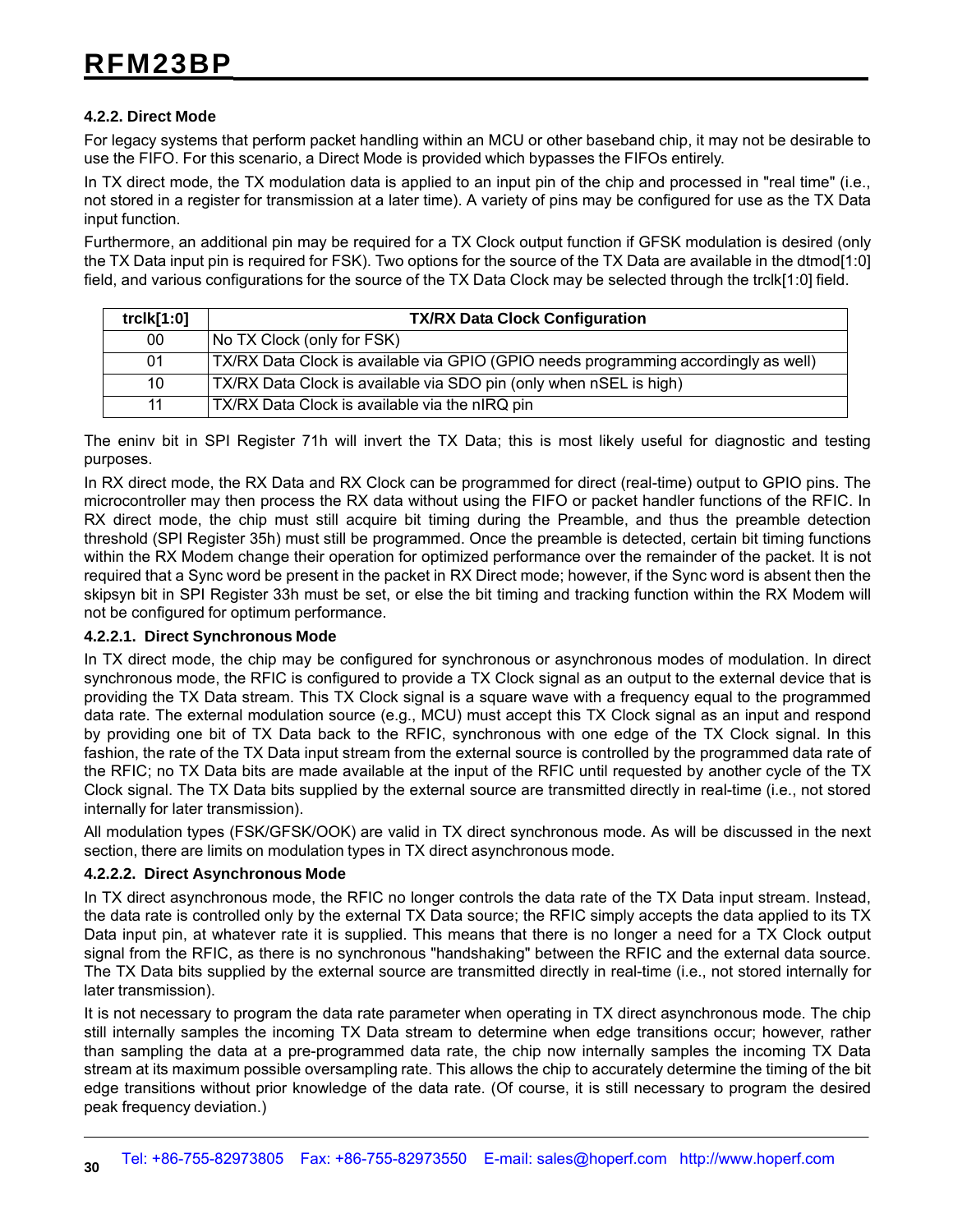Only FSK and OOK modulation types are valid in TX Direct Asynchronous Mode; GFSK modulation is not available in asynchronous mode. This is because the RFIC does not have knowledge of the supplied data rate, and thus cannot determine the appropriate Gaussian lowpass filter function to apply to the incoming data.

One advantage of this mode that it saves a microcontroller pin because no TX Clock output function is required. The primary disadvantage of this mode is the increase in occupied spectral bandwidth with FSK (as compared to GFSK).



**Figure 13. Direct Synchronous Mode Example**





#### **4.2.2.3. Direct Mode using SPI or nIRQ Pins**

In certain applications it may be desirable to minimize the connections to the microcontroller or to preserve the GPIOs for other uses. For these cases it is possible to use the SPI pins and nIRQ as the modulation clock and data. The SDO pin can be configured to be the data clock by programming trclk = 10. If the nSEL pin is LOW then the function of the pin will be SPI data output. If the pin is high and trclk[1:0] is 10 then during RX and TX modes the data clock will be available on the SDO pin. If trclk[1:0] is set to 11 and no interrupts are enabled in registers 05 or 06h, then the nIRQ pin can also be used as the TX/RX data clock.

The SDI pin can be configured to be the data source in both RX and TX modes if dtmod[1:0] = 01. In a similar fashion, if nSEL is LOW the pin will function as SPI data-in. If nSEL is HIGH then in TX mode it will be the data to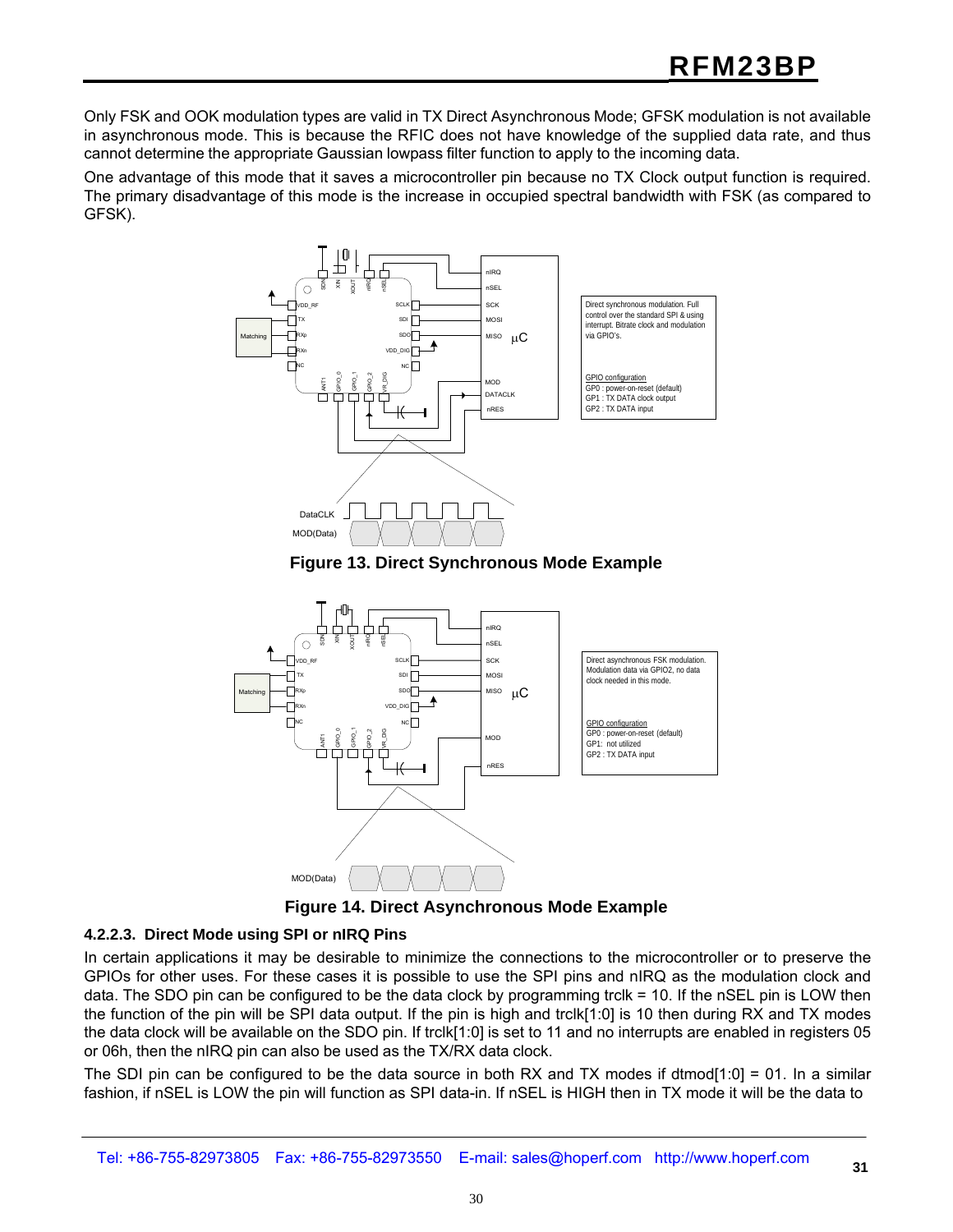be modulated and transmitted. In RX mode it will be the received demodulated data. Figure 15 demonstrates using SDI and SDO as the TX/RX data and clock:



#### **Figure 15. Microcontroller Connections**

If the SDO pin is not used for data clock then it may be programmed to be the interrupt function (nIRQ) by programming Reg 0Eh bit 3.

#### **4.2.3. PN9 Mode**

In this mode the TX Data is generated internally using a pseudorandom (PN9 sequence) bit generator. The primary purpose of this mode is for use as a test mode to observe the modulated spectrum without having to provide data.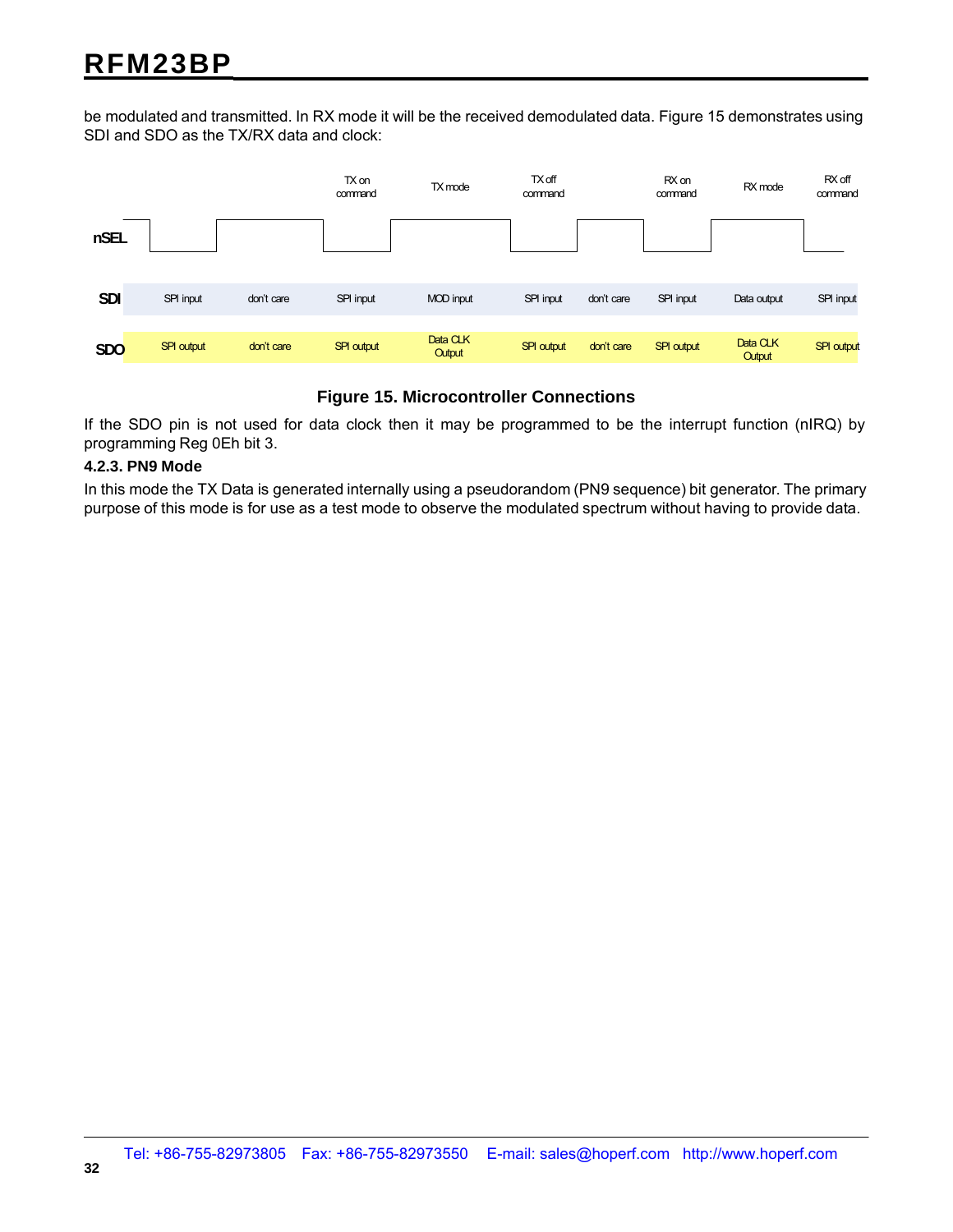### **5. Internal Functional Blocks**

This section provides an overview some of the key blocks of the internal radio architecture.

#### **5.1. RX LNA**

The LNA provides gain with a noise figure low enough to suppress the noise of t he following stages. The LNA has one step of gain control which is controlled by the analog gain control (AGC) algorithm. The AGC algorithm adjusts the gain of the LNA and PGA so the receiver can handle signal levels from om sensitivity to +5 dBm with optimal performance.

For the RFM23BP, The direct tie is used, The lna\_sw bit in "Register 6Dh. TX Power" must be set.

#### **5.2. RX I-Q Mixer**

The output of the LNA is fed internally to the input of the receive mixer. The receive mixer is implemented as an I-Q mixer that provides both I and Q channel outputs to the programmable gain amplifier. The mixer consists of two double-balanced mixers whose RF inputs are driven in parallel, local oscillator (LO) inputs are driven in quadrature, and separate I and Q Intermediate Frequency (IF) outputs drive the programmable gain amplifier. The receive LO signal is supplied by an integrated VCO and PLL synthesizer operating between 240–960 MHz. The necessary quadrature LO signals are derived from the divider at the VCO output.

#### **5.3. Programmable Gain Amplifier**

The programmable gain amplifier (PGA) provides the necessary gain to boost the signal level into the dynamic range of the ADC. The PGA must also have enough gain switching to allow for large input signals to ensure a linear RSSI range up to –20 dBm. The PGA has steps of 3 dB which are controlled by the AGC algorithm in the digital modem.

#### **5.4. ADC**

The amplified IQ IF signals are digitized using an Analog-to-Digital Converter (ADC), which allows for low current consumption and high dynamic range. The bandpass response of the ADC provides exceptional rejection of out of band blockers.

#### **5.5. Digital Modem**

Using high-performance ADCs allows channel filtering, image rejection, and demodulation to be performed in the digital domain, resulting in reduced area while increasing flexibility. The digital modem performs the following functions:

- Channel selection filter
- TX modulation
- RX demodulation
- AGC
- **Preamble detector**
- Invalid preamble detector
- Radio signal strength indicator (RSSI)
- Automatic frequency compensation (AFC)
- Packet handling including  $EZMAC<sup>®</sup>$  features
- Cyclic redundancy check (CRC)

The digital channel filter and demodulator are optimized for ultra low power consumption and are highly configurable. Supported modulation types are GFSK, FSK, and OOK. The channel filter can be configured to support bandwidths ranging from 620 kHz down to 2.6 kHz. A large variety of data rates are supported ranging from 0.123 up to 256 kbps. The AGC algorithm is implemented digitally using an advanced control loop optimized for fast response time.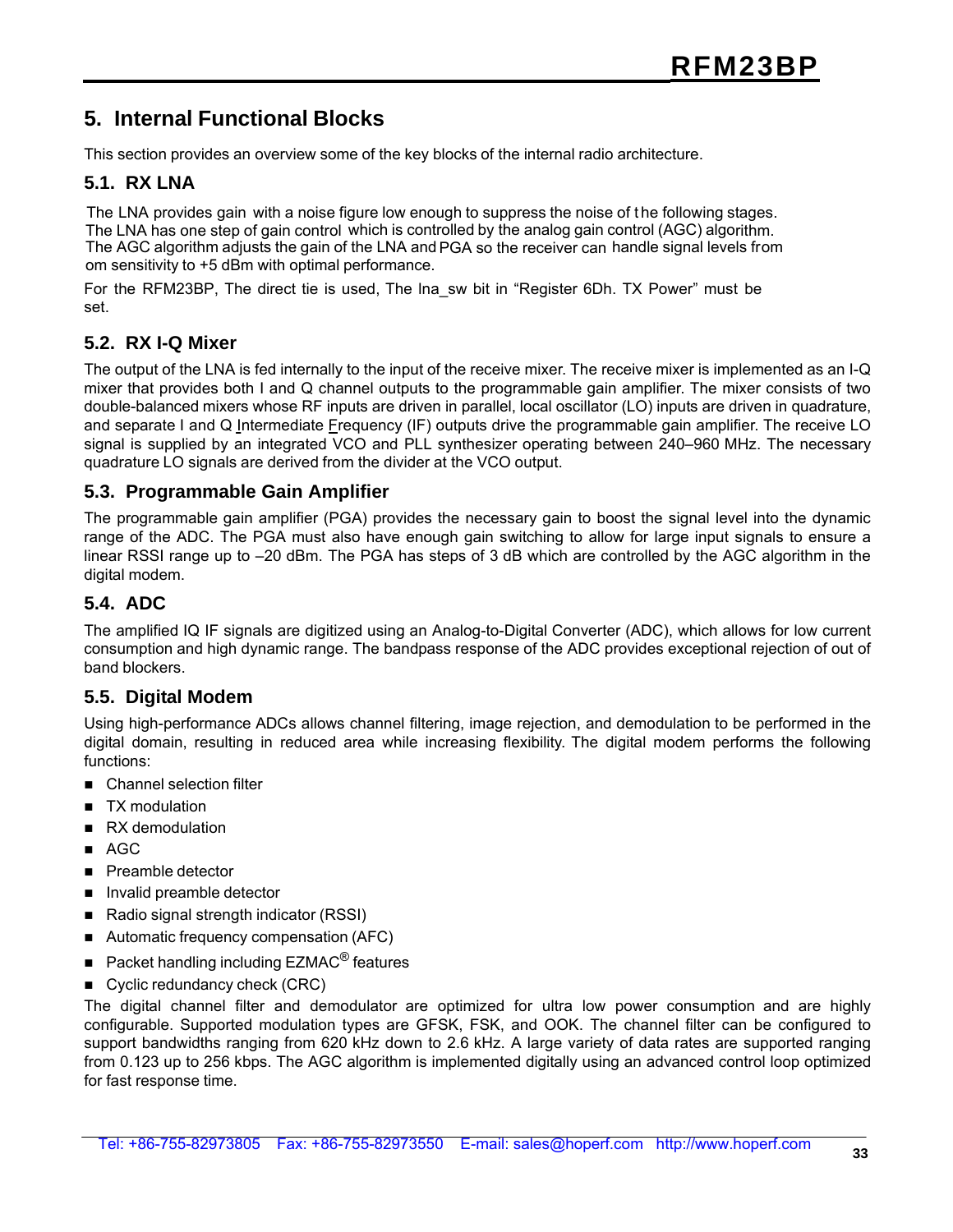The configurable preamble detector is used to improve the reliability of the sync-word detection. The sync-word detector is only enabled when a valid preamble is detected, significantly reducing the probability of false detection.

The received signal strength indicator (RSSI) provides a measure of the signal strength received on the tuned channel. The resolution of the RSSI is 0.5 dB. This high resolution RSSI enables accurate channel power measurements for clear channel assessment (CCA), carrier sense (CS), and listen before talk (LBT) functionality. Frequency mistuning caused by crystal inaccuracies can be compensated by enabling the digital automatic frequency control (AFC) in receive mode.

A comprehensive programmable packet handler including key features of HOPERF' EZMAC is integrated to create a variety of communication topologies ranging from peer-to-peer networks to mesh networks. The extensive programmability of the packet header allows for advanced packet filtering which in turn enables a mix of broadcast, group, and point-to-point communication.

A wireless communication channel can be corrupted by noise and interference, and it is therefore important to know if the received data is free of errors. A cyclic redundancy check (CRC) is used to detect the presence of erroneous bits in each packet. A CRC is computed and appended at the end of each transmitted packet and verified by the receiver to confirm that no errors have occurred. The packet handler and CRC can significantly reduce the load on the system microcontroller allowing for a simpler and cheaper microcontroller.

The digital modem includes the TX modulator which converts the TX data bits into the corresponding stream of digital modulation values to be summed with the fractional input to the sigma-delta modulator. This modulation approach results in highly accurate resolution of the frequency deviation. A Gaussian filter is implemented to support GFSK, considerably reducing the energy in the adjacent channels. The default bandwidth-time product (BT) is 0.5 for all programmed data rates, but it may not be adjusted to other values.

#### **5.6. Synthesizer**

An integrated Sigma Delta (ΣΔ) Fractional-N PLL synthesizer capable of operating from 240–960 MHz is provided

Using a ΣΔ synthesizer has many advantages; it provides flexibility in choosing data rate, deviation, channel frequency, and channel spacing. The transmit modulation is applied directly to the loop in the digital domain through the fractional divider which results in very precise accuracy and control over the transmit deviation.

Depending on the part, the PLL and  $\Delta$ -Σ modulator scheme is designed to support any desired frequency and channel spacing in the range from 240–960 MHz with a frequency resolution of 156.25 Hz (Low band) or 312.5 Hz (High band). The transmit data rate can be programmed between 0.123–256 kbps, and the frequency deviation can be programmed between ±1–320 kHz. These parameters may be adjusted via registers as shown in "3.5. Frequency Control".



**Figure 16. PLL Synthesizer Block Diagram**

The reference frequency to the PLL is 10 MHz. The PLL utilizes a differential L-C VCO, with integrated on-chip inductors. The output of the VCO is followed by a configurable divider which will divide down the signal to the desired output frequency band. The modulus of the variable divide-by-N divider stage is controlled dynamically by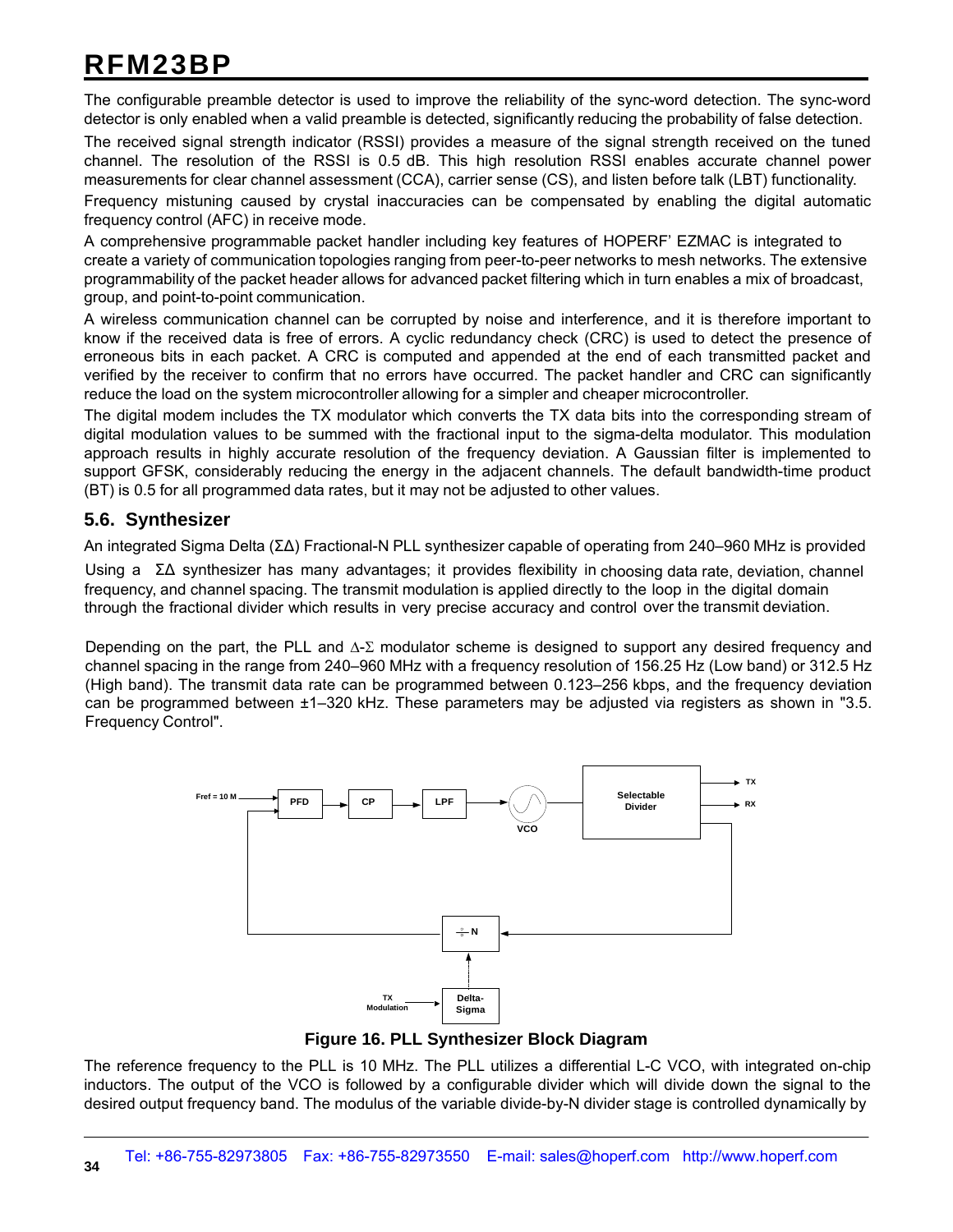the output from the Δ-Σ modulator. The tuning resolution is sufficient to tune to the commanded frequency with a maximum accuracy of 312.5 Hz anywhere in the range between 240–960 MHz.

#### **5.6.1. VCO**

The output of the VCO is automatically divided down to the correct output frequency depending on the hbsel and fb[4:0] fields in "Register 75h. Frequency Band Select." In receive mode, the LO frequency is automatically shifted downwards by the IF frequency of 937.5 kHz, allowing transmit and receive operation on the same frequency. The VCO integrates the resonator inductor and tuning varactor, so no external VCO components are required.

The VCO uses a capacitance bank to cover the wide frequency range specified. The capacitance bank will automatically be calibrated every time the synthesizer is enabled. In certain fast hopping applications this might not be desirable so the VCO calibration may be skipped by setting the appropriate register.

#### **5.7. Power Amplifier**

The RFM23BP contains an internal integrated power amplifier(PA) capable of transmitting at output levels between – 1 and +30 dBm. The PA design is single-ended and is implemented as a two stage class fcc amplifier with a high efficiency when transmitting at maximum power. The PA efficiency can only be optimized at one power level. Changing the output power by adjusting txpow[2:0] will scale both the output power and current but the efficiency will not remain constant. The PA output is ramped up and down to prevent unwanted spectral splatter.

For the RFM23BP, The direct tie is used, The lna sw bit in "Register 6Dh. TX Power" must be set.

#### **5.7.1. Output Power Selection**

.

The output power is configurable in 3 dB steps with the txpow[2:0] field in "Register 6Dh. TX Power." Extra output power can allow the use of a cheaper smaller antenna, greatly reducing the overall BOM cost. The higher power setting of the chip achieves maximum possible range, but of course comes at the cost of higher TX current consumption. However, depending on the duty cycle of the system, the effect on battery life may be insignificant. Contact HOPERF Support for help in evaluating this tradeoff.

|    |     | Add   R/W   Function/D<br>escription | D7        | D <sub>6</sub> | D <sub>5</sub> | D4                                            | D <sub>3</sub> | D <sub>2</sub> | D1       | D0       | <b>POR</b><br>Def. |
|----|-----|--------------------------------------|-----------|----------------|----------------|-----------------------------------------------|----------------|----------------|----------|----------|--------------------|
| 6D | R/W | <b>TX Power</b>                      | papeakval |                |                | papeaken   papeaklv[1]   papeaklv[0]   lna sw |                | txpow[2]       | txpow[1] | txpow[0] | 18h                |

| txpow[2:0]       | <b>RFM23BP Output Power</b> |
|------------------|-----------------------------|
| $\overline{000}$ | TBD                         |
| 001              | TBD                         |
| 010              | TBD                         |
| 011              | TBD                         |
| 100              | TBD                         |
| 101              | +28dBm                      |
| 110              | $+29$ d $Bm$                |
| 111              | $+30$ d $Bm$                |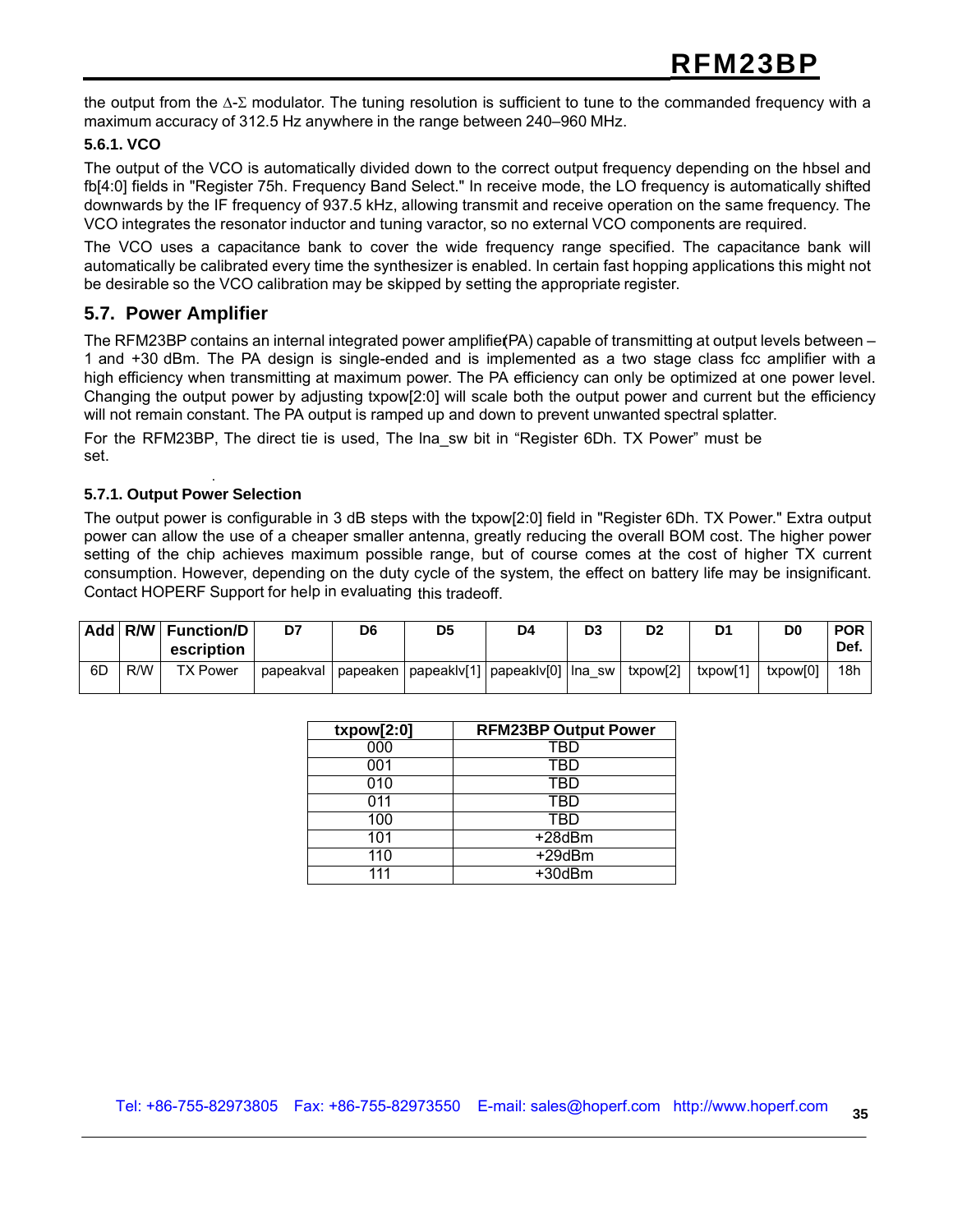#### **5.8. Crystal Oscillator**

The RFM23BP includes an integrated 30 MHz crystal oscillator with a fast start-up time of less than 600 Es. A parallel resonant 30MHz crystal is used on the module. The design is differential with the required crystal load capacitance integrated on-chip to minimize the number of external components.

The crystal load capacitance can be digitally programmed to accommodate crystals with various load capacitance requirements and to adjust the frequency of the crystal oscillator. The tuning of the crystal load capacitance is programmed through the xlc[6:0] field of "Register 09h. 30 MHz Crystal Oscillator Load Capacitance." The total internal capacitance is 12.5 pF and is adjustable in approximately 127 steps (97fF/step). The xtalshift bit provides a coarse shift in frequency but is not binary with xlc[6:0].

The crystal frequency adjustment can be used to compensate for crystal production tolerances. Utilizing the onchip temperature sensor and suitable control software, the temperature dependency of the crystal can be canceled.

The typical value of the total on-chip capacitance Cint can be calculated as follows:

Cint =  $1.8$  pF +  $0.085$  pF x xlc[6:0] +  $3.7$  pF x xtalshift

Note that the coarse shift bit xtalshift is not binary with xlc[6:0]. The total load capacitance Cload seen by the crystal can be calculated by adding the sum of all external parasitic PCB capacitances Cext to Cint. If the maximum value of Cint (16.3 pF) is not sufficient, an external capacitor can be added for exact tuning.

If AFC is disabled then the synthesizer frequency may be further adjusted by programming the Frequency Offset field fo[9:0]in "Register 73h. Frequency Offset 1" and "Register 74h. Frequency Offset 2", as discussed in "3.5. Frequency Control" .

The crystal oscillator frequency is divided down internally and may be output to the microcontroller through one of the GPIO pins for use as the System Clock. In this fashion, only one crystal oscillator is required for the entire system and the BOM cost is reduced. The available clock frequencies and GPIO configuration are discussed further in "8.2. Microcontroller Clock" .

|    |     | Add   R/W   Function/Description              | D7        | D6     | D <sub>5</sub> | D4                 | D <sub>3</sub> | D <sub>2</sub> | D1     | D0     | <b>POR Def.</b> |
|----|-----|-----------------------------------------------|-----------|--------|----------------|--------------------|----------------|----------------|--------|--------|-----------------|
| 09 | R/W | <b>Crystal Oscillator Load</b><br>Capacitance | xtalshift | xlc[6] | xlc[5]         | xlc <sup>[4]</sup> | xlc[3]         | x c[2]         | xlcl1' | xlc[0] | 7Fh             |

#### **5.9. Regulators**

There are a total of six regulators integrated onto the RF M23BPS . With the exception of the digital regulator, all regulators are designed to operate with only internal decoupling. All regulators are designed to operate with an input supply voltage from +3.3 to +6V. A supply voltage should only be connected to the VDD pins.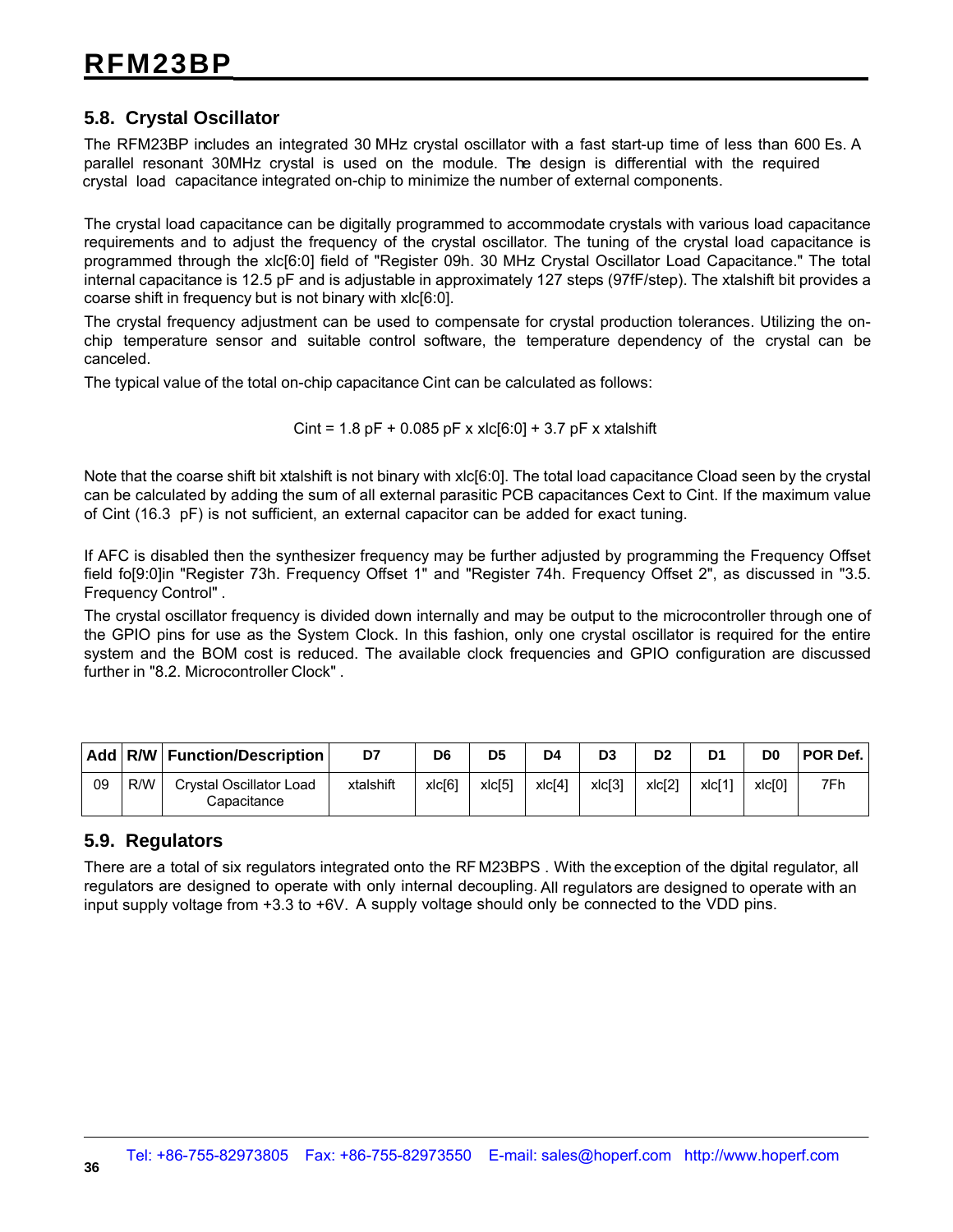### **6. Data Handling and Packet Handler**

The internal modem is designed to operate with a packet including a 10101... preamble structure. To configure the modem to operate with packet formats without a preamble or other legacy packet structures contact customer support.

#### **6.1. RX and TX FIFOs**

Two 64 byte FIFOs are integrated into the chip, one for RX and one for TX, as shown in Figure 17. "Register 7Fh. FIFO Access" is used to access both FIFOs. A burst write, as described in "3.1. Serial Peripheral Interface (SPI)" to address 7Fh will write da ta to the TX FIFO. A burst read from address 7Fh will read data from the RX FIFO.



**Figure 17. FIFO Thresholds**

The TX FIFO has two programmable thresholds. An interrupt event occurs when the data in the TX FIFO reaches these thresholds. The first threshold is the FIFO almost full threshold, txafthr[5:0]. The value in this register corresponds to the desired threshold value in number of bytes. When the data being filled into the TX FIFO crosses this threshold limit, an interrupt to the microcontroller is generated so the chip can enter TX mode to transmit the contents of the TX FIFO. The second threshold for TX is the FIFO almost empty threshold, txaethr[5:0]. When the data being shifted out of the TX FIFO drops below the almost empty threshold an interrupt will be generated. The microcontroller will need to switch out of TX mode or fill more data into the TX FIFO. The transceiver can be configured so that when the TX FIFO is empty it will automatically exit the TX state and return to one of the low power states. When TX is initiated, it will transmit the number of bytes programmed into the packet length field (Reg 3Eh). When the packet ends, the chip will return to the state specified in register 07h. For example, if 08h is written to address 07h then the chip will return to the STANDBY state. If 09h is written then the chip will return to the READY state.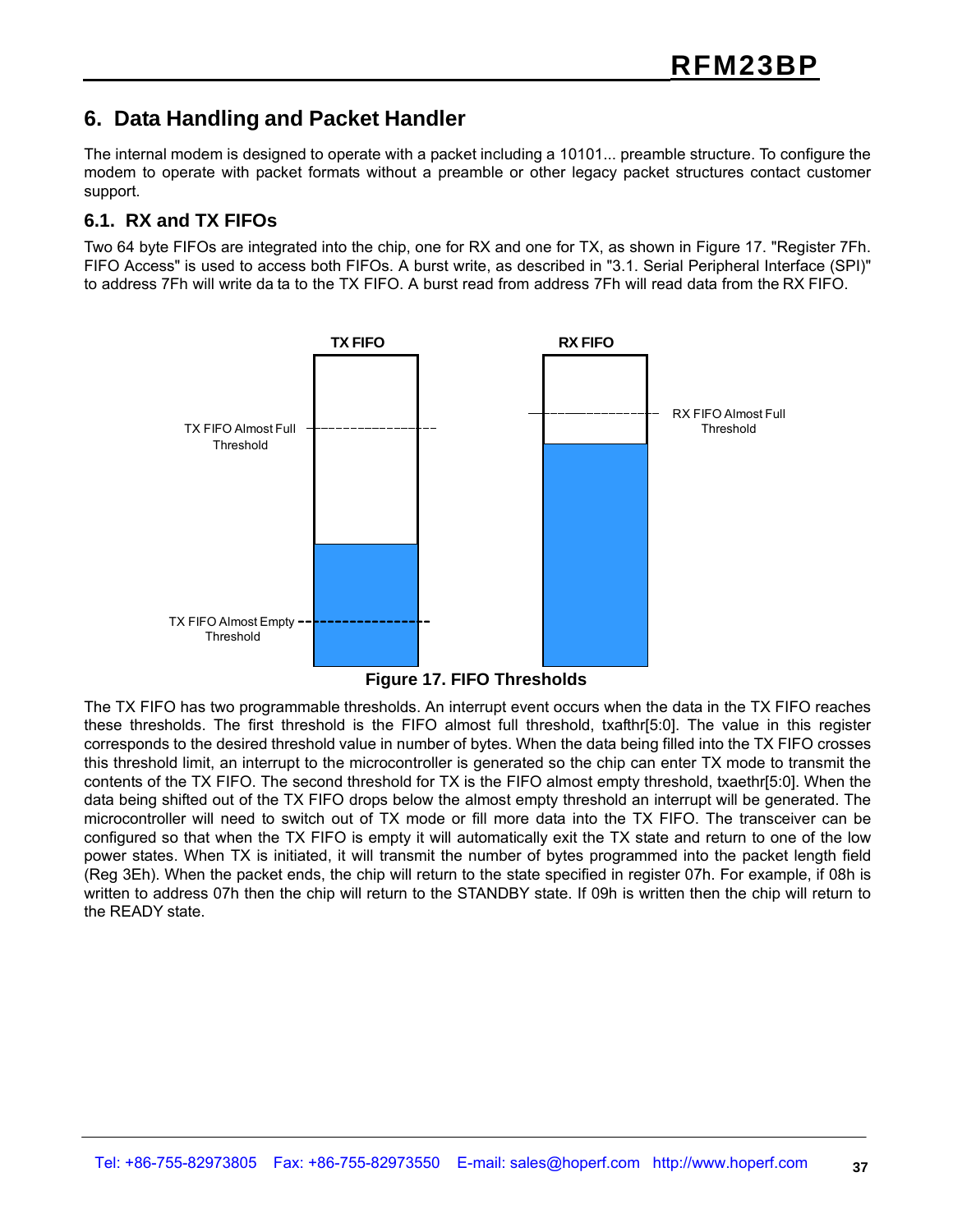|    |     | Add   R/W   Function/D<br>escription        | D7                    | D <sub>6</sub>        | D <sub>5</sub>        | D4         | D <sub>3</sub>                                                 | D <sub>2</sub> | D <sub>1</sub> | D <sub>0</sub> | <b>POR</b><br>Def. |
|----|-----|---------------------------------------------|-----------------------|-----------------------|-----------------------|------------|----------------------------------------------------------------|----------------|----------------|----------------|--------------------|
| 08 | R/W | Operating &<br><b>Function</b><br>Control 2 | antdiv <sup>[2]</sup> | antdiv <sup>[1]</sup> | antdiv <sup>[0]</sup> | rxmpk      | autotx                                                         | enldm          | ffclrrx        | ffclrtx        | 00h                |
| 7C | R/W | <b>TX FIFO</b><br>Control 1                 | Reserved              | Reserved              | txafthr[5]            | txafthr[4] | txafthr[3]                                                     | txafthr[2]     | txafthr[1]     | txafthr[0]     | 37h                |
| 7D | R/W | TX FIFO<br>Control 2                        | Reserved              | Reserved   txaethr[5] |                       |            | txaethr[4]   txaethr[3]   txaethr[2]   txaethr[1]   txaethr[0] |                |                |                | 04h                |

The RX FIFO has one programmable threshold called the FIFO Almost Full Threshold, rxafthr[5:0]. When the incoming RX data crosses the Almost Full Threshold an interrupt will be generated to the microcontroller via the nIRQ pin. The microcontroller will then need to read the data from the RX FIFO.

|    |     | Add   R/W   Function/De  <br>scription | D7 | D6                                                                                              | D <sub>5</sub> | D4 | D <sub>3</sub> | D2 | D1 | D <sub>0</sub> | <b>POR</b><br>Def. |
|----|-----|----------------------------------------|----|-------------------------------------------------------------------------------------------------|----------------|----|----------------|----|----|----------------|--------------------|
| 7E | R/W | RX FIFO<br>Control                     |    | Reserved Reserved   rxafthr[5]   rxafthr[4]   rxafthr[3]   rxafthr[2]   rxafthr[1]   rxafthr[0] |                |    |                |    |    |                | 37h                |

Both the TX and RX FIFOs may be cleared or reset with the ffclrtx and ffclrrx bits. All interrupts may be enabled by setting the Interrupt Enabled bits in "Register 05h. Interrupt Enable 1" and "Register 06h. Interrupt Enable 2." If the interrupts are not enabled the function will not generate an interrupt on the nIRQ pin but the bits will still be read correctly in the Interrupt Status registers.

#### **6.2. Packet Configuration**

When using the FIFOs, automatic packet handling may be enabled for TX mode, RX mode, or both. "Register 30h. Data Access Control" through "Register 4Bh. Received Packet Length" control the configuration, status, and decoded RX packet data for Packet Handling. The usual fields for network communication (such as preamble, synchronization word, headers, packet length, and CRC) can be configured to be automatically added to the data payload. The fields needed for packet generation normally change infrequently and can therefore be stored in registers. Automatically adding these fields to the data payload greatly reduces the amount of communication between the microcontroller and the RFM23BP and reduces the required computational power of the microcontroller.

The general packet structure is shown in Figure 18. The length of each field is shown below the field. The preamble pattern is always a series of alternating ones and zeroes, starting with a zero. All the fields have programmable lengths to accommodate different applications. The most common CRC polynominals are available for selection.



#### **Figure 18. Packet Structure**

An overview of the packet handler configuration registers is shown in Table 13.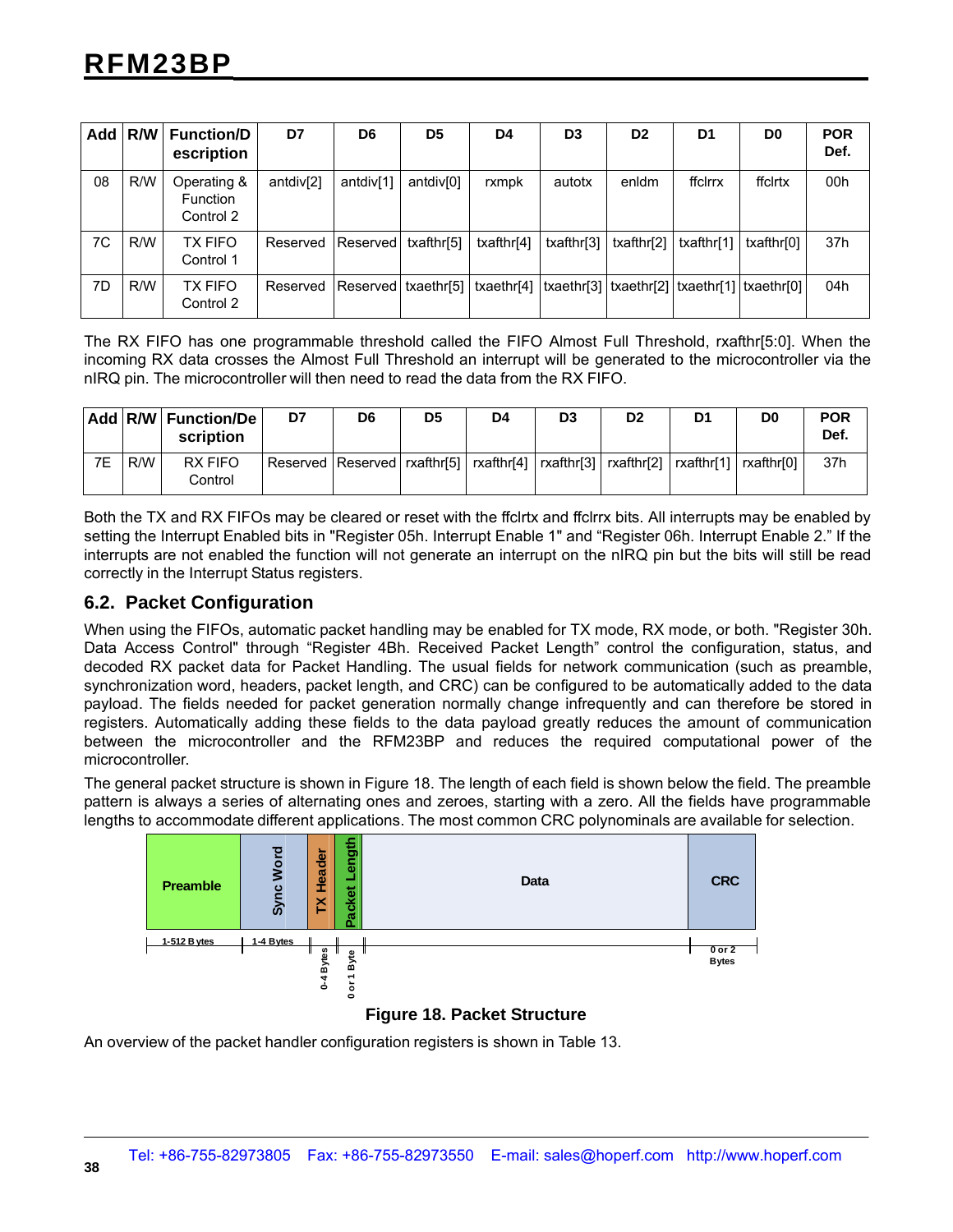#### **6.3. Packet Handler TX Mode**

If the TX packet length is set the packet handler will send the number of bytes in the packet length field before returning to IDLE mode and asserting the packet sent interrupt. To resume sending data from the FIFO the microcontroller needs to command the chip to re-enter TX mode. Figure 19 provides an example transaction where the packet length is set to three bytes.



#### **Figure 19. Multiple Packets in TX Packet Handler**

#### **6.4. Packet Handler RX Mode**

#### **6.4.1. Packet Handler Disabled**

When the packet handler is disabled certain fields in the received packet are still required. Proper modem operation requires preamble and sync when the FIFO is being used, as shown in Figure 20. Bits after sync will be treated as raw data with no qualification. This mode allows for the creation of a custom packet handler when the automatic qualification parameters are not sufficient. Manchester encoding is supported but data whitening, CRC, and header checks are not.



**Figure 20. Required RX Packet Structure with Packet Handler Disabled**

#### **6.4.2. Packet Handler Enabled**

When the packet handler is enabled, all the fields of the packet structure need to be configured. Register contents are used to construct the header field and length information encoded into the transmitted packet when transmitting. The receive FIFO can be configured to handle packets of fixed or variable length with or without a header. If multiple packets are desired to be stored in the FIFO, then there are options available for the different fields that will be stored into the FIFO. Figure 21 demonstrates the options and settings available when multiple packets are enabled. Figure 22 demonstrates the operation of fixed packet length and correct/incorrect packets.



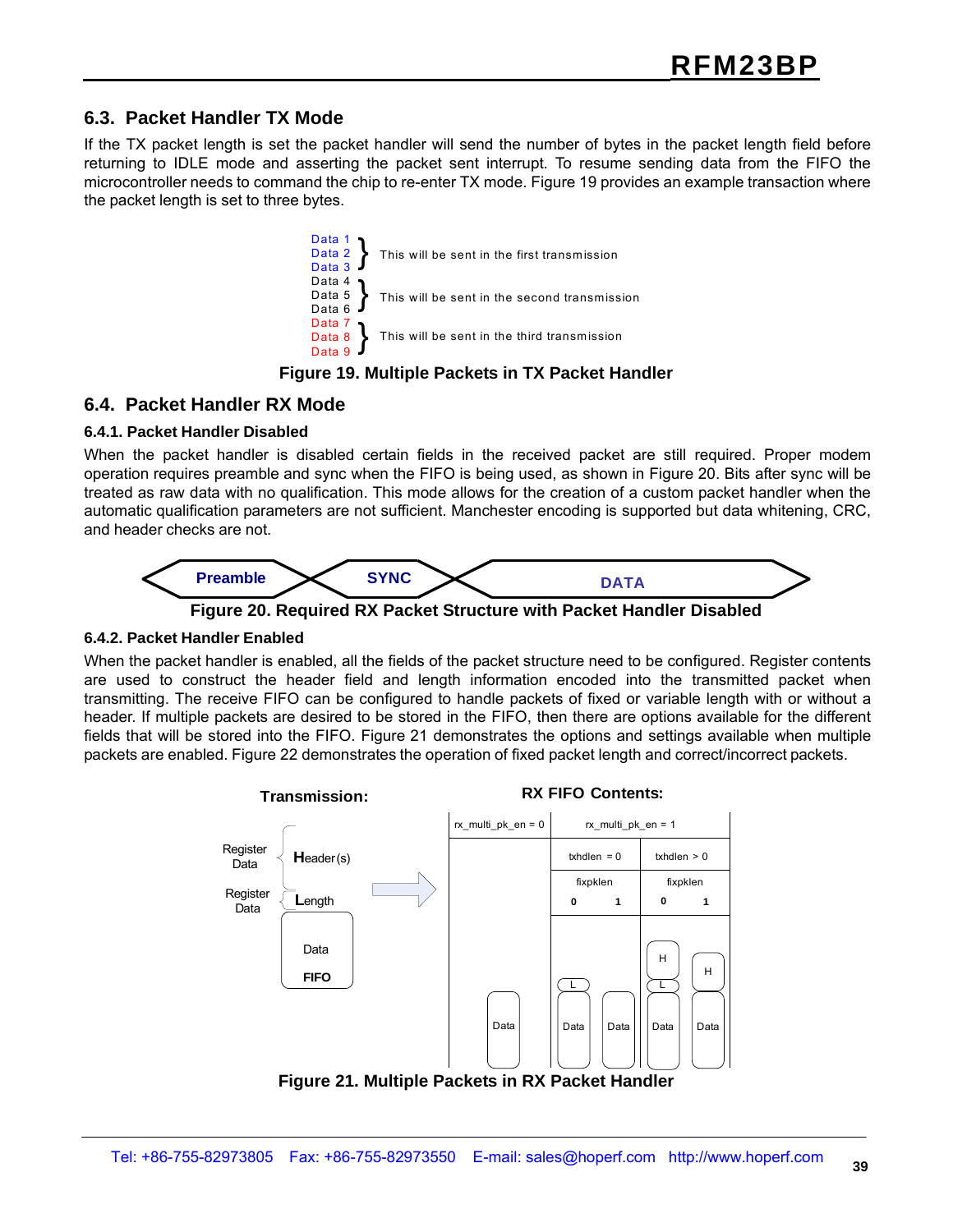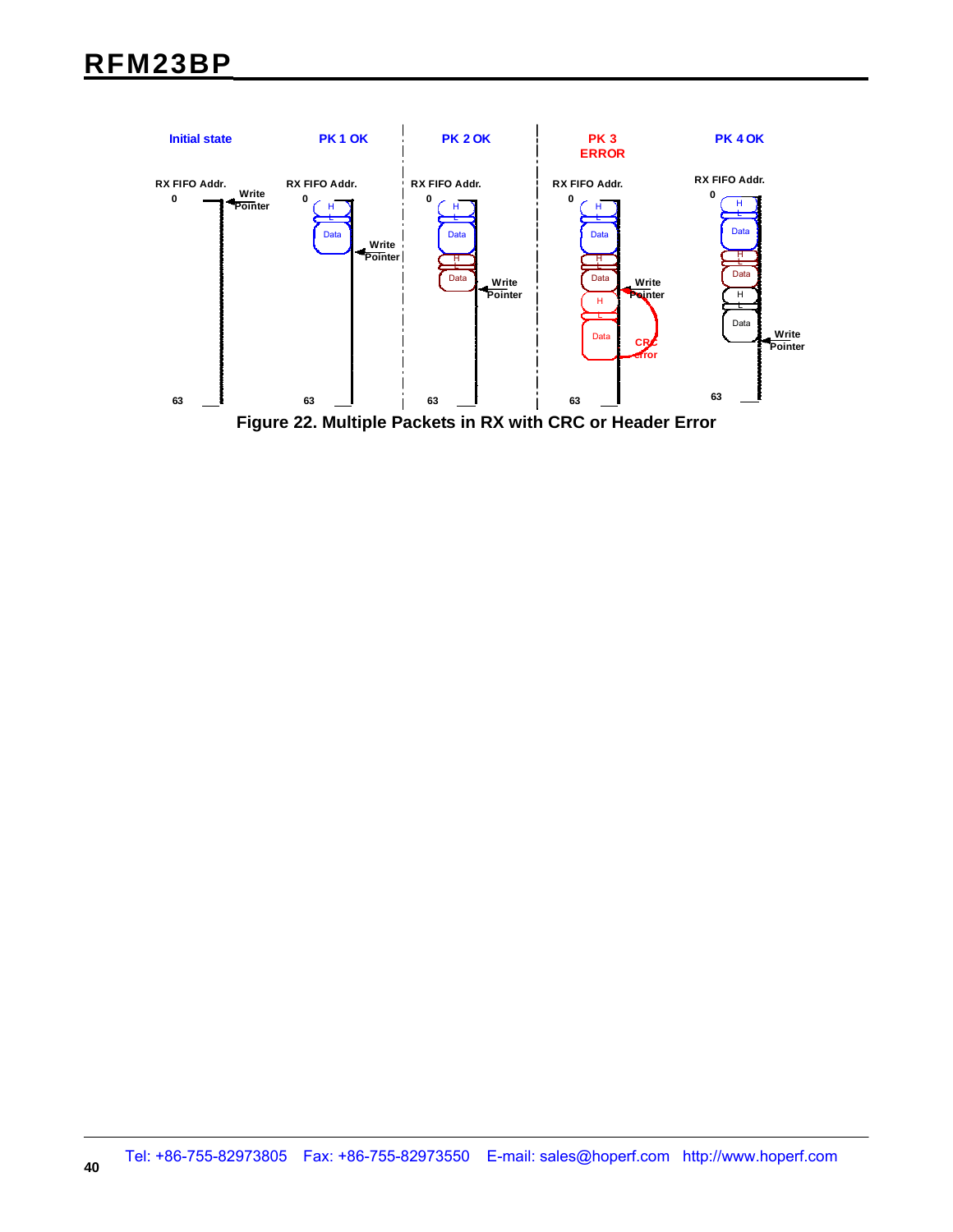| Add | R/W | <b>Function/Description</b>       | D7         | D <sub>6</sub>      | D <sub>5</sub> | D <sub>4</sub> | D <sub>3</sub> | D <sub>2</sub> | D <sub>1</sub> | D <sub>0</sub>      | POR Def.                         |
|-----|-----|-----------------------------------|------------|---------------------|----------------|----------------|----------------|----------------|----------------|---------------------|----------------------------------|
| 30  | R/W | Data Access Control               | enpacrx    | Isbfrst             | crcdonly       | skip2ph        | enpactx        | encrc          | crc[1]         | crc[0]              | 8Dh                              |
| 31  | R   | <b>EzMAC</b> status               | 0          | rxcrc1              | pksrch         | pkrx           | pkvalid        | crcerror       | pktx           | pksent              |                                  |
| 32  | R/W | <b>Header Control 1</b>           |            | bcen[3:0]           |                |                |                | hdch[3:0]      |                | 0Ch                 |                                  |
| 33  | R/W | <b>Header Control 2</b>           | skipsyn    | hdlen[2]            | hdlen[1]       | hdlen[0]       | fixpklen       | synclen[1]     | synclen[0]     | prealen[8]          | 22h                              |
| 34  | R/W | Preamble Length                   | prealen[7] | prealen[6]          | prealen[5]     | prealen[4]     | prealen[3]     | prealen[2]     | prealen[1]     | prealen[0]          | 08h                              |
| 35  | R/W | <b>Preamble Detection Control</b> | preath[4]  | preath[3]           | preath[2]      | preath[1]      | preath[0]      | rssi off[2]    | rssi off[1]    | rssi off[0]         | 2Ah                              |
| 36  | R/W | Sync Word 3                       | sync[31]   | sync[30]            | sync[29]       | sync[28]       | sync[27]       | sync[26]       | sync[25]       | sync[24]            | 2Dh                              |
| 37  | R/W | Sync Word 2                       | sync[23]   | sync[22]            | sync[21]       | sync[20]       | sync[19]       | sync[18]       | sync[17]       | sync[16]            | D <sub>4</sub> h                 |
| 38  | R/W | Sync Word 1                       | sync[15]   | sync[14]            | sync[13]       | sync[12]       | sync[11]       | sync[10]       | sync[9]        | sync[8]             | 00h                              |
| 39  | R/W | Sync Word 0                       | sync[7]    | sync[6]             | sync[5]        | sync[4]        | sync[3]        | sync[2]        | sync[1]        | sync[0]             | 00h                              |
| 3A  | R/W | Transmit Header 3                 | txhd[31]   | txhd[30]            | txhd[29]       | txhd[28]       | txhd[27]       | txhd[26]       | txh d[25]      | txhd[24]            | 00h                              |
| 3B  | R/W | Transmit Header 2                 | txhd[23]   | txhd[22]            | txhd $[21]$    | txhd[20]       | txhd[19]       | txhd[18]       | txhd[17]       | txhd[16]            | 00h                              |
| 3C  | R/W | <b>Transmit Header 1</b>          | txhd[15]   | txhd[14]            | txhd[13]       | txhd[12]       | txhd[11]       | txhd[10]       | txhd[9]        | $txhdf8$ ]          | 00h                              |
| 3D  | R/W | Transmit Header 0                 | txhd[7]    | txhd[6]             | txhd[5]        | txhd[4]        | txhd[3]        | txhd[2]        | txhd[1]        | txhd[0]             | 00h                              |
| 3E  | R/W | <b>Transmit Packet Length</b>     | pklen[7]   | pklen[6]            | pklen[5]       | pklen[4]       | pklen[3]       | pklen[2]       | pklen[1]       | pklen[0]            | 00h                              |
| 3F  | R/W | Check Header 3                    | chhd[31]   | chhd[30]            | chhd[29]       | chhd[28]       | chhd[27]       | chhd[26]       | chhd[25]       | chhd[24]            | 00h                              |
| 40  | R/W | Check Header 2                    | chhd[23]   | chhd[22]            | chhd[21]       | chhd[20]       | chhd[19]       | chhd[18]       | chhd[17]       | chhd[16]            | 00h                              |
| 41  | R/W | Check Header 1                    | chhd[15]   | chhd[14]            | chhd[13]       | chhd[12]       | chhd[11]       | chhd[10]       | chhd[9]        | chhd <sup>[8]</sup> | 00h                              |
| 42  | R/W | Check Header 0                    | chhd[7]    | chhd <sup>[6]</sup> | chhd[5]        | chhd[4]        | chhd[3]        | chhd[2]        | chhd[1]        | chhd[0]             | 00h                              |
| 43  | R/W | Header Enable 3                   | hden[31]   | hden[30]            | hden[29]       | hden[28]       | hden[27]       | hden[26]       | hden[25]       | hden[24]            | FFh                              |
| 44  | R/W | Header Enable 2                   | hden[23]   | hden[22]            | hden[21]       | hden[20]       | hden[19]       | hden[18]       | hden[17]       | hden[16]            | FFh                              |
| 45  | R/W | Header Enable 1                   | hden[15]   | hden[14]            | hden[13]       | hden[12]       | hden[11]       | hden[10]       | hden[9]        | hden[8]             | FFh                              |
| 46  | R/W | Header Enable 0                   | hden[7]    | hden[6]             | hden[5]        | hden[4]        | hden[3]        | hden[2]        | hden[1]        | hden[0]             | <b>FFh</b>                       |
| 47  | R.  | Received Header 3                 | rxhd[31]   | rxhd[30]            | rxhd[29]       | rxhd[28]       | rxhd[27]       | rxhd[26]       | rxhd[25]       | rxhd[24]            |                                  |
| 48  | R   | Received Header 2                 | rxhd[23]   | rxhd[22]            | rxhd[21]       | rxhd[20]       | rxhd[19]       | rxhd[18]       | rxhd[17]       | rxhd[16]            | $\overline{\phantom{m}}$         |
| 49  | R   | <b>Received Header 1</b>          | rxhd[15]   | rxhd[14]            | rxhd[13]       | rxhd[12]       | rxhd[11]       | rxhd[10]       | rxhd[9]        | rxhd[8]             |                                  |
| 4A  | R   | Received Header 0                 | rxhd[7]    | rxhd[6]             | rxhd[5]        | rxhd[4]        | rxhd[3]        | rxhd[2]        | rxhd[1]        | rxhd[0]             | $\overbrace{\phantom{12322111}}$ |
| 4B  | R   | Received Packet Length            | rxplen[7]  | rxplen[6]           | rxplen[5]      | rxplen[4]      | rxplen[3]      | rxplen[2]      | rxplen[1]      | rxplen[0]           |                                  |

#### **Table 13. Packet Handler Registers**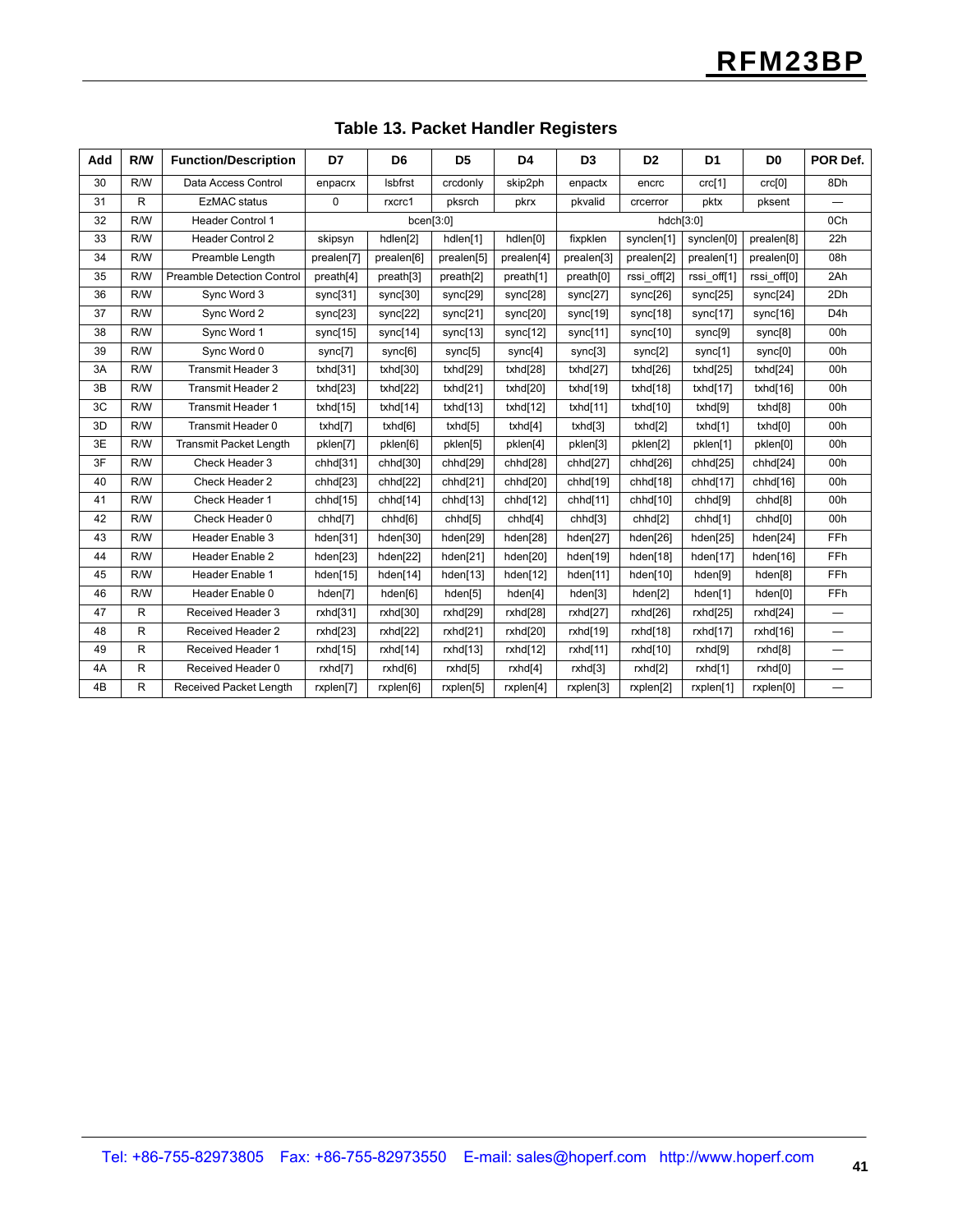### **6.5. Data Whitening, Manchester Encoding, and CRC**

Data whitening can be used to avoid extended sequences of 0s or 1s in the transmitted data stream to achieve a more uniform spectrum. When enabled, the payload data bits are XORed with a pseudorandom sequence output from the built-in PN9 generator. The generator is initialized at the beginning of the payload. The receiver recovers the original data by repeating this operation. Manchester encoding can be used to ensure a dc-free transmission and good synchronization properties. When Manchester encoding is used, the effective datarate is unchanged but the actual datarate (preamble length, etc.) is doubled due to the nature of the encoding. The effective datarate when using Manchester encoding is limited to 128 kbps. The implementation of Manchester encoding is shown in Figure 24. Data whitening and Manchester encoding can be selected with "Register 70h. Modulation Mode Control 1". The CRC is configured via "Register 30h. Data Access Control." Figure 23 demonstrates the portions of the packet which have Manchester encoding, data whitening, and CRC applied. CRC can be applied to only the data portion of the packet or to the data, packet length and header fields. Figure 24 provides an example of how the Manchester encoding is done and also the use of the Manchester invert (enmaniv) function.



**Figure 23. Operation of Data Whitening, Manchester Encoding, and CRC**





#### **6.6. Preamble Detector**

The RFM23BP has integrated automatic preamble detection. The preamble length is configurable from 1–256 bytes using the prealen[7:0] field in "Register 33h. Header Control 2" and "Register 34h. Preamble Length", as described in "6.2. Packet Configuration". The preamble detection threshold, preath[4:0] as set in "Register 35h. Preamble Detection Control 1", is in units of 4 bits. The preamble detector searches for a preamble pattern with a length of preath[4:0].

If a false preamble detect occurs, the receiver will continuing searching for the preamble when no sync word is detected. Once preamble is detected (false or real) then the part will then start searching for sync. If no sync occurs then a timeout will occur and the device will initiate search for preamble again. The timeout period is defined as the sync word length plus four bits and will start after a non-preamble pattern is recognized after a valid preamble detection. The preamble detector output may be programmed onto one of the GPIO or read in the interrupt status registers.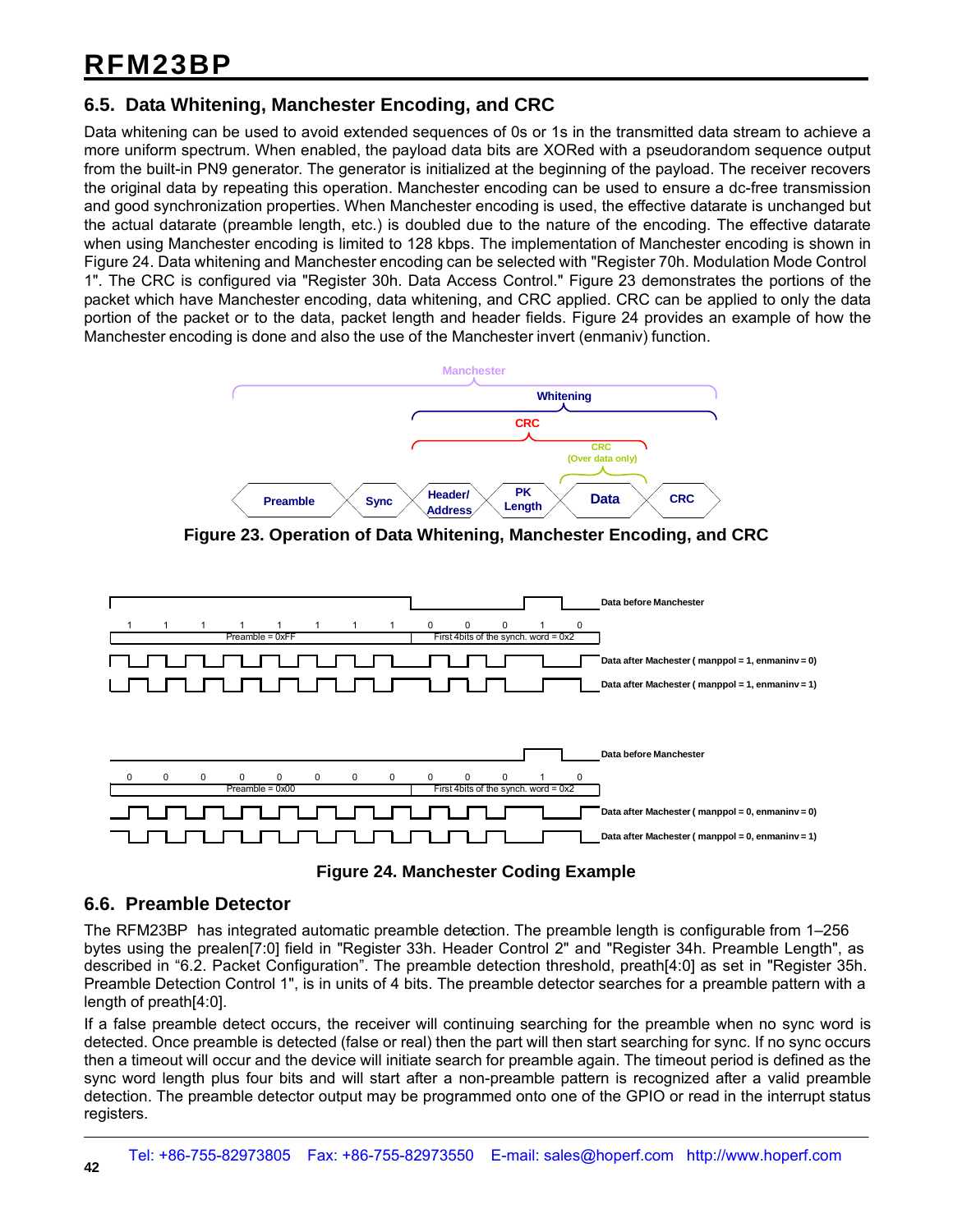### **6.7. Preamble Length**

The preamble detection threshold determines the number of valid preamble bits the radio must receive to qualify a valid preamble. The preamble threshold should be adjusted depending on the nature of the application. The required preamble length threshold will depend on when receive mode is entered in relation to the start of the transmitted packet and the length of the transmit preamble. With a shorter than recommended preamble detection threshold the probability of false detection is directly related to how long the receiver operates on noise before the transmit preamble is received. False detection on noise may cause the actual packet to be missed. The preamble detection threshold is programmed in register 35h. For most applications with a preamble length longer than 32 bits the default value of 20 is recommended for the preamble detection threshold. A shorter Preamble Detection Threshold may be chosen if occasional false detections may be tolerated. When antenna diversity is enabled a 20 bit preamble detection threshold is recommended. When the receiver is synchronously enabled just before the start of the packet, a shorter preamble detection threshold may be used. Table 14 demonstrates the recommended preamble detection threshold and preamble length for various modes.

It is possible to use RFM23BP in a raw mode without the requirement for a 101010 preamble. Contact customer support for further details.

| <b>Mode</b>                                              | Approximate<br><b>Receiver</b><br><b>Settling Time</b> | <b>Recommended Preamble</b><br>Length with 8-Bit<br><b>Detection Threshold</b> | <b>Recommended Preamble</b><br>Length with 20-Bit<br><b>Detection Threshold</b> |
|----------------------------------------------------------|--------------------------------------------------------|--------------------------------------------------------------------------------|---------------------------------------------------------------------------------|
| (G)FSK AFC Disabled                                      | 1 byte                                                 | 20 bits                                                                        | 32 bits                                                                         |
| (G)FSK AFC Enabled                                       | 2 byte                                                 | 28 bits                                                                        | 40 bits                                                                         |
| (G)FSK AFC Disabled +Antenna<br><b>Diversity Enabled</b> | 1 byte                                                 |                                                                                | 64 bits                                                                         |
| (G)FSK AFC Enabled +Antenna<br><b>Diversity Enabled</b>  | 2 byte                                                 |                                                                                | 8 byte                                                                          |
| OOK                                                      | 2 byte                                                 | 3 byte                                                                         | 4 byte                                                                          |
| OOK + Antenna Diversity Enabled                          | 8 byte                                                 |                                                                                | 8 byte                                                                          |

#### **Table 14. Minimum Receiver Settling Time**

**Note:** The recommended preamble length and preamble detection threshold listed above are to achieve 0% PER. They may be shortened when occasional packet errors are tolerable.

#### **6.8. Invalid Preamble Detector**

When scanning channels in a frequency hopping system it is desirable to determine if a channel is valid in the minimum amount of time. The preamble detector can output an invalid preamble detect signal. which can be used to identify the channel as invalid. After a configurable time set in Register 60h[7:4], an invalid preamble detect signal is asserted indicating an invalid channel. The period for evaluating the signal for invalid preamble is defined as (inv\_pre\_th[3:0] x 4) x Bit Rate Period. The preamble detect and invalid preamble detect signals are available in "Register 03h. Interrupt/Status 1" and "Register 04h. Interrupt/Status 2."

#### **6.9. Synchronization Word Configuration**

The synchronization word length for both TX and RX can be configured in Reg 33h, synclen[1:0]. The expected or transmitted sync word can be configured from 1 to 4 bytes as defined below:

- synclen $[1:0]$  = 00—Expected/Transmitted Synchronization Word (sync word) 3.
- synclen $[1:0]$  = 01—Expected/Transmitted Synchronization Word 3 first, followed by sync word 2.
- synclen[1:0] = 10—Expected/Transmitted Synchronization Word 3 first, followed by sync word 2, followed by sync word 1.
- synclen $[1:0]$  = 1—Send/Expect Synchronization Word 3 first, followed by sync word 2, followed by sync word 1, followed by sync word 0.

The sync is transmitted or expected in the following sequence: sync 3→sync 2→sync 1→sync 0. The sync word values can be programmed in Registers 36h–39h. After preamble detection, the part will search for sync for a fixed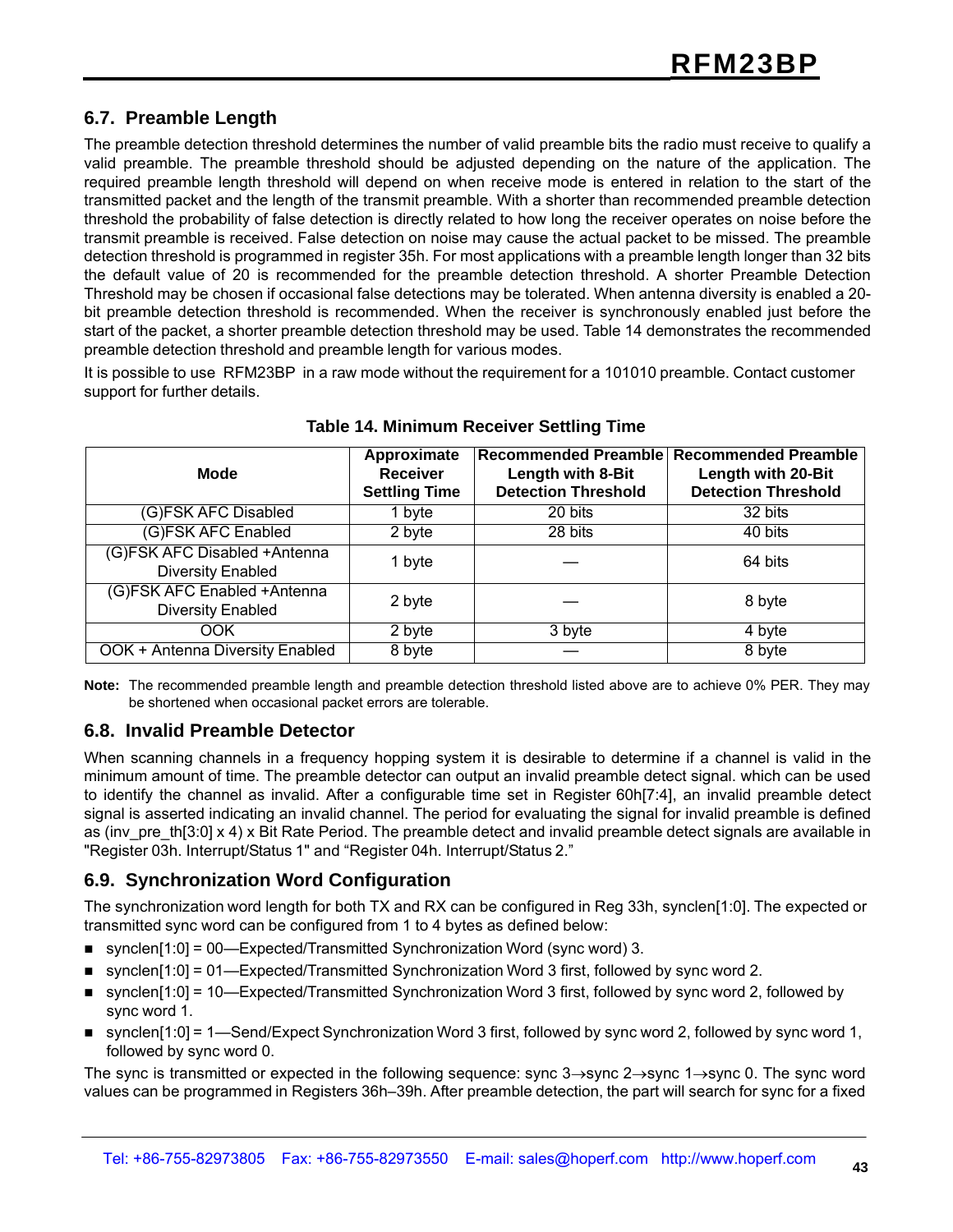period of time. If a sync is not recognized in this period, a timeout will occur, and the search for preamble will be reinitiated. The timeout period after preamble detections is defined as the value programmed into the sync word length plus four additional bits.

#### **6.10. Receive Header Check**

The header check is designed to support 1–4 bytes and broadcast headers. The header length needs to be set in register 33h, hdlen[2:0]. The headers to be checked need to be set in register 32h, hdch[3:0]. For instance, there can be four bytes of header in the packet structure but only one byte of the header is set to be checked (i.e., header 3). For the headers that are set to be checked, the expected value of the header should be programmed in chhd[31:0] in Registers 3F–42. The individual bits within the selected bytes to be checked can be enabled or disabled with the header enables, hden[31:0] in Registers 43–46. For example, if you want to check all bits in header 3 then hden[31:24] should be set to FF but if only the last 4 bits are desired to be checked then it should be set to 00001111 (0F). Broadcast headers can also be programmed by setting bcen[3:0] in Register 32h. For broadcast header check the value may be either "FFh" or the value stored in the Check Header register. A logic equivalent of the header check for Header 3 is shown in Figure 25. A similar logic check will be done for Header 2, Header 1, and Header 0 if enabled.



**Figure 25. Header**

#### **6.11. TX Retransmission and Auto TX**

The RFM23BP is capable of automatically retransmitting the last packet loaded in the TX FIFO. Automatic retransmission is set by entering the TX state with the txon bit without reloading the TX FIFO. This feature is useful for beacon transmission or when retransmission is required due to the absence of a valid acknowledgement. Only packets that fit completely in the TX FIFO can be automatically retransmitted.

An automatic transmission function is available, allowing the radio to automatically start or stop a transmission depending on the amount of data in the TX FIFO.

When autotx is set in "Register 08. Operating & Function Control 2", the transceiver will automatically enter the TX state when the TX FIFO almost full threshold is exceeded. Packets will be transmitted according to the configured packet length. To stop transmitting, clear the packet sent or TX FIFO almost empty interrupts must be cleared by reading register.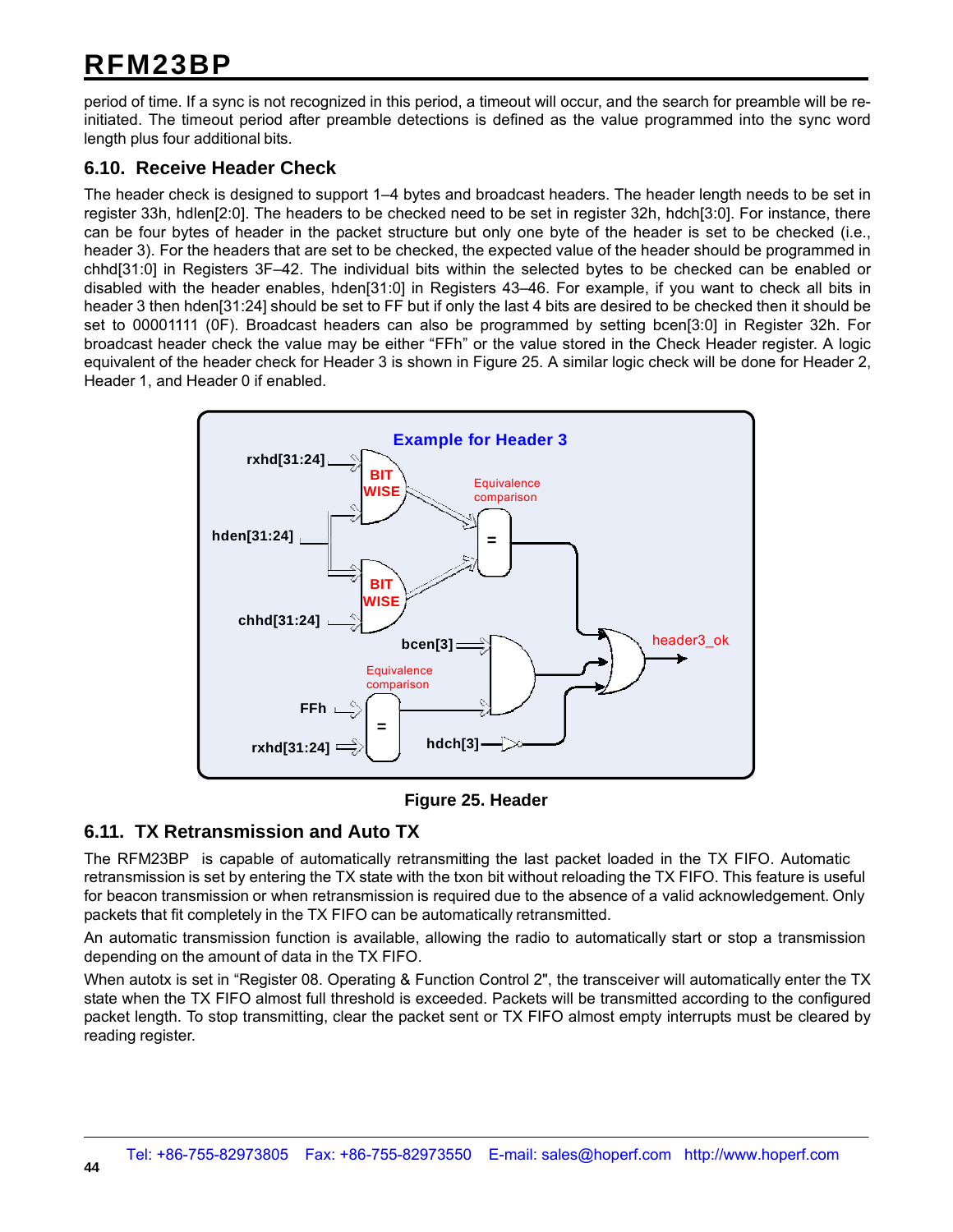### **7. RX Modem Configuration**

A Microsoft Excel (WDS) parameter calculator or Wireless Development Suite (WDS) calculator is provided to determine the proper settings for the modem. The calculator can be found on www.hoperf.com or on the CD provided with the demo kits. An application note is available to describe how to use the calculator and to provide advanced descriptions of the modem settings and calculations.

#### **7.1. Modem Settings for FSK and GFSK**

The modem performs channel selection and demodulation in the digital domain. The channel filter bandwidth is configurable from 2.6 to 620 kHz. The receiver data-rate, modulation index, and bandwidth are set via registers 1C–25h. The modulation index is equal to 2 times the peak deviation divided by the data rate (Rb).

When Manchester coding is disabled, the required channel filter bandwidth is calculated as BW = 2Fd + Rb where Fd is the frequency deviation and Rb is the data rate.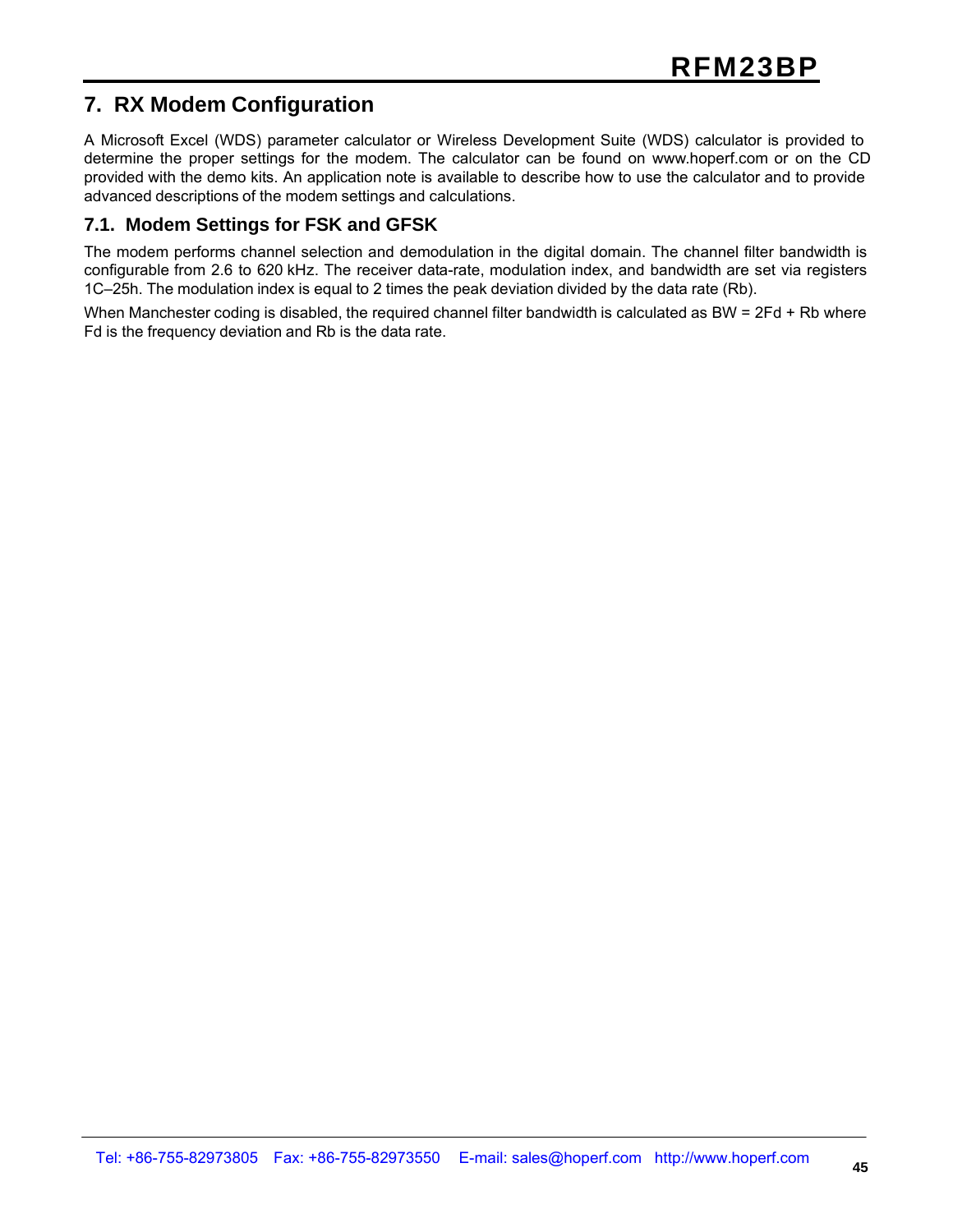### **8. Auxiliary Functions**

#### **8.1. Smart Reset**

The RFM23BP contains an enhanced integrated SMART RESET or POR circuit. The POR circuit contains both a classic level threshold reset as well as a slope detector POR. This reset circuit was designed to produce a reliable reset signal under any circumstances. Reset will be initiated if any of the following conditions occur:

- Initial power on, VDD starts from gnd: reset is active till VDD reaches  $V_{RR}$  (see table);
- When VDD decreases below  $V_{LD}$  for any reason: reset is active till VDD reaches  $V_{RR}$ ;
- A software reset via "Register 08h. Operating Mode and Function Control 2": reset is active for time  $T_{SWRST}$
- On the rising edge of a VDD glitch when the supply voltage exceeds the following time functioned limit:



**Figure 26. POR Glitch Parameters**

| <b>Parameter</b>              | Symbol        | Comment                                                                                                | Min  | <b>Typ</b> | <b>Max</b> | Unit      |
|-------------------------------|---------------|--------------------------------------------------------------------------------------------------------|------|------------|------------|-----------|
| Release Reset Voltage         | <b>VRR</b>    |                                                                                                        | 0.85 | 1.3        | 1.75       | V         |
| Power-On VDD Slope            | <b>SVDD</b>   | tested VDD slope region                                                                                | 0.03 |            | 300        | V/ms      |
| Low VDD Limit                 | <b>VLD</b>    | VLD <vrr guaranteed<="" is="" td=""><td>0.7</td><td>1</td><td>1.3</td><td><math>\vee</math></td></vrr> | 0.7  | 1          | 1.3        | $\vee$    |
| Software Reset Pulse          | <b>TSWRST</b> |                                                                                                        | 50   |            | 470        | <b>us</b> |
| <b>Threshold Voltage</b>      | VTSD          |                                                                                                        |      | 0.4        |            | V         |
| Reference Slope               | k             |                                                                                                        |      | 0.2        |            | V/ms      |
| <b>VDD Glitch Reset Pulse</b> | TP            | Also occurs after SDN, and<br>initial power on                                                         | 5    | 16         | 40         | ms        |

| <b>Table 15. POR Parameters</b> |  |
|---------------------------------|--|
|---------------------------------|--|

The reset will initialize all registers to their default values. The reset signal is also available for output and use by the microcontroller by using the default setting for GPIO\_0. The inverted reset signal is available by default on GPIO\_1.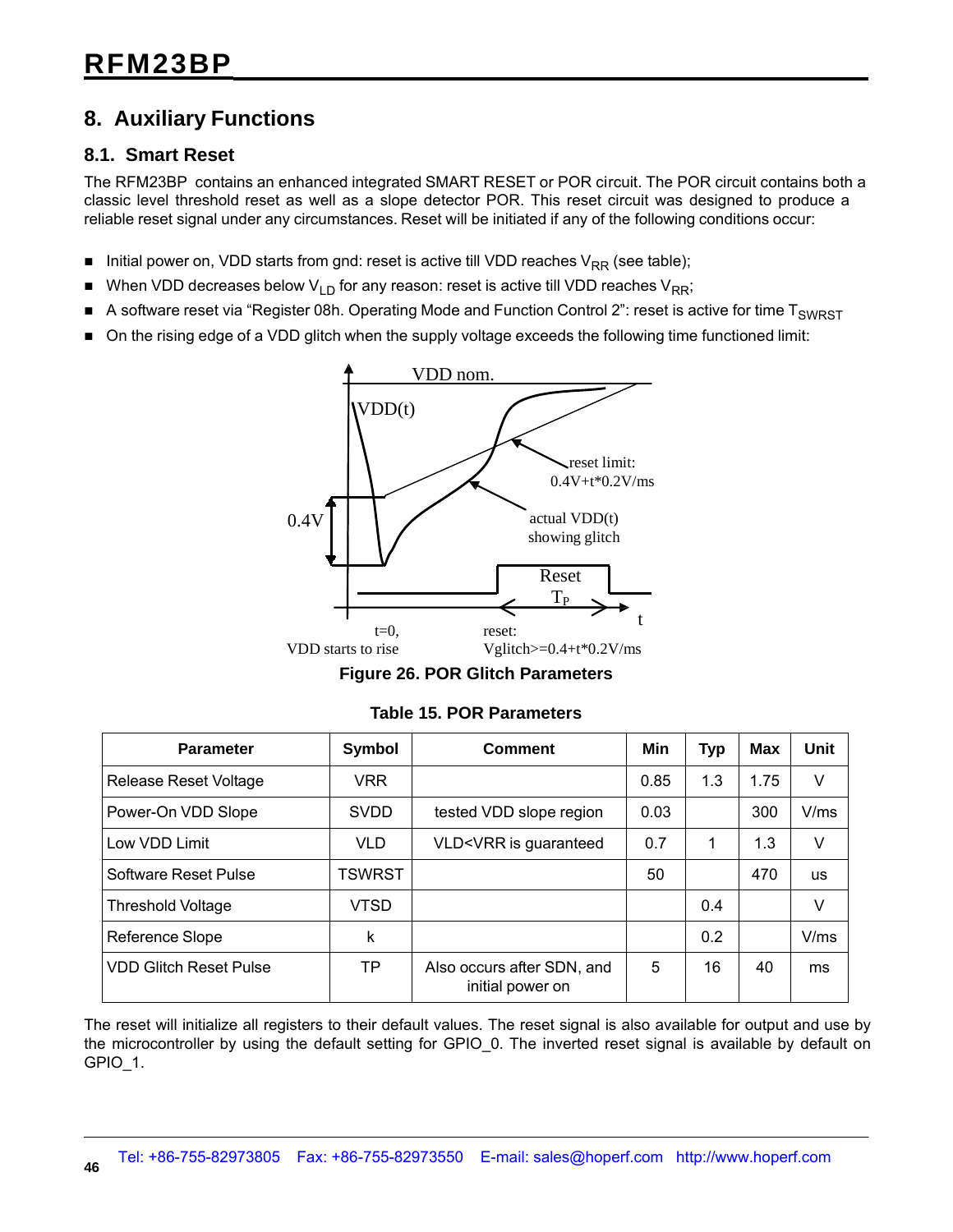#### **8.2. Microcontroller Clock**

The 30 MHz crystal oscillator frequency is divided down internally and may be output to the microcontroller through GPIO2. This feature is useful to lower BOM cost by using only one crystal in the system. The system clock frequency is selectable from one of 8 options, as shown below. Except for the 32.768 kHz option, all other frequencies are derived by dividing the crystal oscillator frequency. The 32.768 kHz clock signal is derived from an internal RC oscillator or an external 32 kHz crystal. The default setting for GPIO2 is to output the microcontroller clock signal with a frequency of 1 MHz.

| Add | R/W | <b>Function/Description</b>  | D7 | D <sub>6</sub> | D <sub>5</sub> | D4                  |       | D2                                  | D1 | D <sub>0</sub> | POR Def. |
|-----|-----|------------------------------|----|----------------|----------------|---------------------|-------|-------------------------------------|----|----------------|----------|
| 0A  | R/W | Microcontroller Output Clock |    |                | clkt[1]        | clkt <sub>[0]</sub> | enlfc | $mclk[2] \mid mclk[1] \mid mclk[0]$ |    |                | 06h      |

| mclk[2:0] | <b>Clock Frequency</b> |
|-----------|------------------------|
| 000       | 30 MHz                 |
| 001       | 15 MHz                 |
| 010       | 10 MHz                 |
| 011       | 4 MHz                  |
| 100       | 3 MHz                  |
| 101       | 2 MHz                  |
| 110       | 1 MHz                  |
| 111       | 32.768 kHz             |

If the microcontroller clock option is being used there may be the need of a system clock for the microcontroller while the RFM23BP is in SLEEP mode. Since the crystal oscillator is disabled in SLEEP mode in order to save current, the low-power 32.768 kHz clock can be automatically switched to become the microcontroller clock. This feature is called enable low frequency clock and is enabled by the enlfc bit in "Register 0Ah. Microcontroller Output Clock." When enlfc = 1 and the chip is in SLEEP mode then the 32.768 kHz clock will be provided to the microcontroller as the system clock, regardless of the setting of mclk[2:0]. For example, if mclk[2:0] = 000, 30 MHz will be provided through the GPIO output pin to the microcontroller as the system clock in all IDLE, TX, or RX states. When the chip enters SLEEP mode, the system clock will automatically switch to 32.768 kHz from the RC oscillator or 32.768 XTAL.

Another available feature for the microcontroller clock is the clock tail, clkt[1:0] in "Register 0Ah. Microcontroller Output Clock." If the low frequency clock feature is not enabled (enlfc  $= 0$ ), then the system clock to the microcontroller is disabled in SLEEP mode. However, it may be useful to provide a few extra cycles for the microcontroller to complete its operation prior to the shutdown of the system clock signal. Setting the clkt[1:0] field will provide additional cycles of the system clock before it shuts off.

| clkt[1:0] | <b>Clock Tail</b> |
|-----------|-------------------|
| 00        | 0 cycles          |
| 01        | 128 cycles        |
| 10        | 256 cycles        |
| 11        | 512 cycles        |

If an interrupt is triggered, the microcontroller clock will remain enabled regardless of the selected mode. As soon as the interrupt is read the state machine will then move to the selected mode. The minimum current consumption will not be achieved until the interrupt is read. For instance, if the chip is commanded to SLEEP mode but an interrupt has occurred the 30 MHz XTAL will not be disabled until the interrupt has been cleared.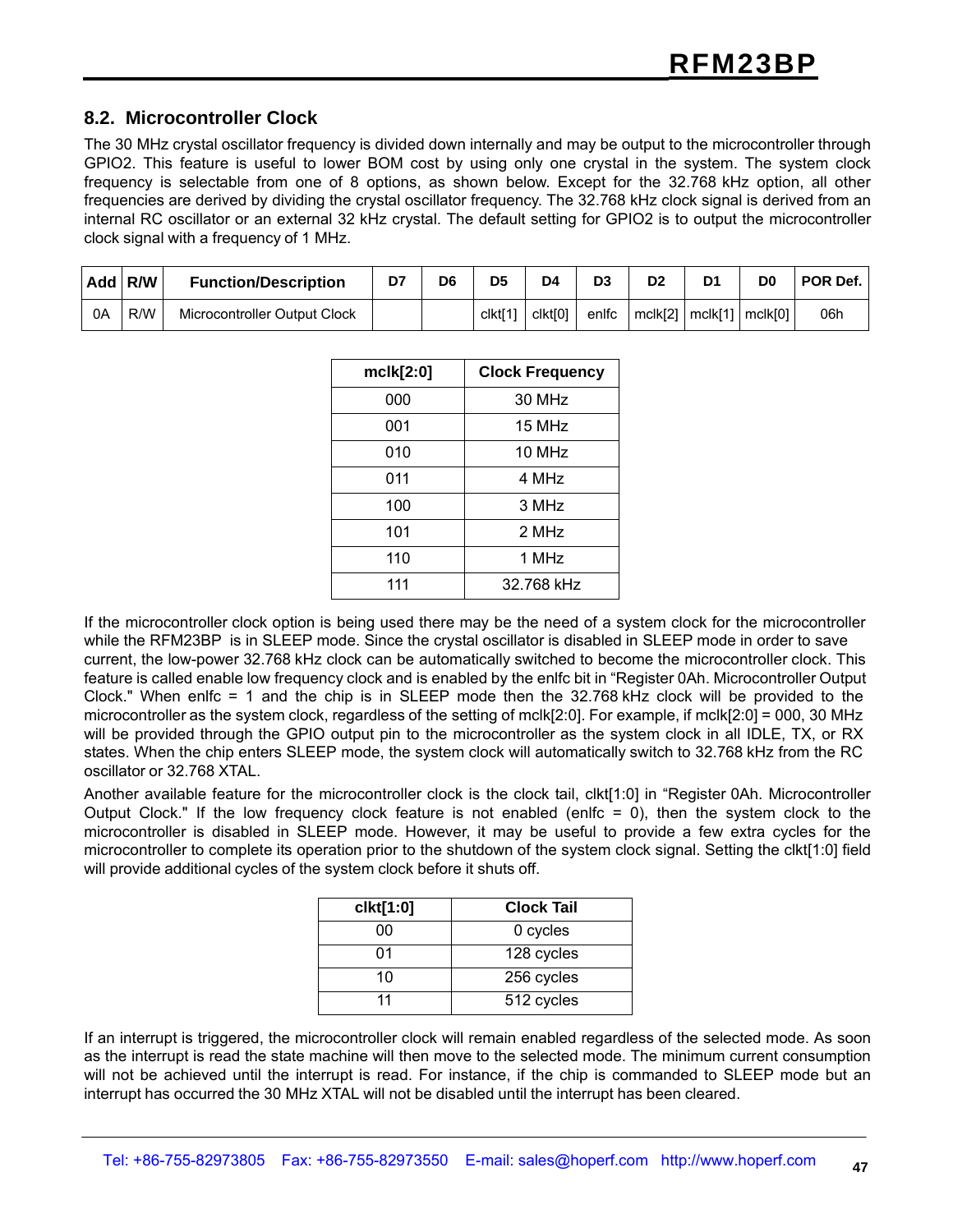.

#### **8.3. General Purpose ADC**

An 8-bit SAR ADC is integrated for general purpose use, as well as for digitizing the on-chip temperature sensor reading. Registers 0Fh "ADC Configuration", 10h "Sensor Offset" and 4Fh "Amplifier Offset" can be used to configure the ADC operation.

Every time an ADC conversion is desired, bit 7 "adcstart/adcbusy" in Register 1Fh "Clock Recovery Gearshift Override" must be set to 1. This is a self clearing bit that will be reset to 0 at the end of the conversion cycle of the ADC. The conversion time for the ADC is 350 µs. After this time or when the "adcstart/adcbusy" bit is cleared, then the ADC value may be read out of "Register 11h. ADC Value."

The architecture of the ADC is shown in Figure 27. The signal and reference inputs of the ADC are selected by adcsel[2:0] and adcref[1:0] in register 0Fh "ADC Configuration", respectively. The default setting is to read out the temperature sensor using the bandgap voltage (VBG) as reference. With the VBG reference the input range of the ADC is from 0-1.02 V with an LSB resolution of 4 mV (1.02/255). Changing the ADC reference will change the LSB resolution accordingly.

A differential multiplexer and amplifier are provided for interfacing external bridge sensors. The gain of the amplifier is selectable by adcgain[1:0] in Register 0Fh. The majority of sensor bridges have supply voltage (VDD) dependent gain and offset. The reference voltage of the ADC can be changed to either  $V_{DD}/2$  or  $V_{DD}/3$ . A programmable  $V_{DD}$ dependent offset voltage can be added using soffs[3:0] in register 10h.



**Figure 27. General Purpose ADC Architecture**

| Add | R/W | <b>Function/Description</b> | D7               | D6     | D <sub>5</sub>        | D <sub>4</sub> | D <sub>3</sub> | D <sub>2</sub> | D <sub>1</sub>       | D <sub>0</sub> | POR Def. |
|-----|-----|-----------------------------|------------------|--------|-----------------------|----------------|----------------|----------------|----------------------|----------------|----------|
| 0F  | R/W | <b>ADC Configuration</b>    | adcstart/adcbusy |        | adcsel[2]   adcsel[1] | adcsel[0]      | adcref[1]      | adcref[0]      | adcgain[1]           | adcgain[0]     | 00h      |
| 10  | R/W | Sensor Offset               |                  |        |                       |                | soffs[3]       | soffs[2]       | soffs <sup>[1]</sup> | soffs[0]       | 00h      |
|     | R   | ADC Value                   | adc[7]           | adc[6] | adc <sup>[5]</sup>    | adc[4]         | adc[3]         | adc[2]         | adc[1]               | adc[0]         |          |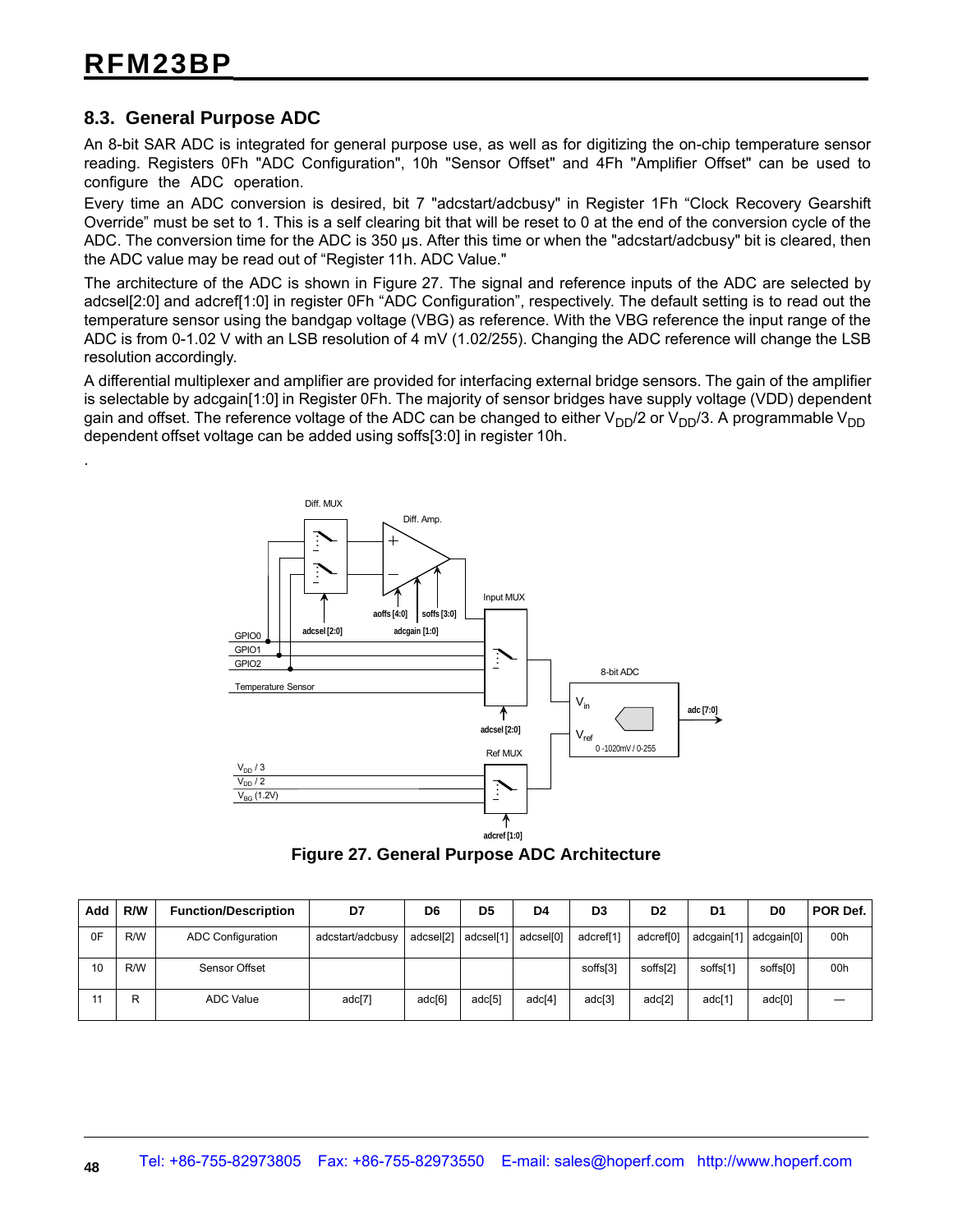#### **8.4. Temperature Sensor**

An integrated on-chip analog temperature sensor is available. The temperature sensor will be automatically enabled when the temperature sensor is selected as the input of the ADC or when the analog temp voltage is selected on the analog test bus. The temperature sensor value may be digitized using the general-purpose ADC and read out over the SPI through "Register 10h. ADC Sensor Amplifier Offset." The range of the temperature sensor is configurable. Table 16 lists the settings for the different temperature ranges and performance.

To use the Temp Sensor:

- 1. Set the input for ADC to the temperature sensor, "Register 0Fh. ADC Configuration"—adcsel[2:0] = 000
- 2. Set the reference for ADC, "Register 0Fh. ADC Configuration"—adcref[1:0] = 00
- 3. Set the temperature range for ADC, "Register 12h. Temperature Sensor Calibration"—tsrange[1:0]
- 4. Set entsoffs = 1, "Register 12h. Temperature Sensor Calibration"
- 5. Trigger ADC reading, "Register 0Fh. ADC Configuration"—adcstart = 1
- 6. Read temperature value—Read contents of "Register 11h. ADC Value"

|    | Add R/W | <b>Function/Description</b>   | D7                     | D6                     | D <sub>5</sub> | D4        | D3                    | D <sub>2</sub>        | D1         | D0                     | <b>POR Def.</b> |
|----|---------|-------------------------------|------------------------|------------------------|----------------|-----------|-----------------------|-----------------------|------------|------------------------|-----------------|
| 12 | R/W     | Temperature<br>Sensor Control | tsrange <sup>[1]</sup> | tsrange <sup>[0]</sup> | entsoffs       | entstrim  | tstrim <sup>[3]</sup> | tstrim <sup>[2]</sup> | vbgtrim[1] | vbatrim <sup>[0]</sup> | 20h             |
| 13 | R/W     | Temperature Value Offset      | tvoffs[7]              | tvoffs[6]              | tvoffs[5]      | tvoffs[4] | tvoffs[3]             | tvoffs <sup>[2]</sup> | tvoffs[1]  | tvoffs[0]              | 00h             |

| entoff | tsrange[1]                                                                                                                 | tsrange[0] | Temp. range | Unit        | <b>Slope</b>                  | <b>ADC8 LSB</b>   |  |
|--------|----------------------------------------------------------------------------------------------------------------------------|------------|-------------|-------------|-------------------------------|-------------------|--|
|        | 0                                                                                                                          | 0          | $-6464$     | $^{\circ}C$ | $8 \text{ mV}$ °C             | 0.5 °C            |  |
|        | 0                                                                                                                          |            | $-64192$    | °C          | 4 mV/ $\mathrm{C}$            | $1^{\circ}$ C     |  |
|        |                                                                                                                            | 0          | 0128        | °C          | $8 \text{ mV}$ C              | 0.5 °C            |  |
|        |                                                                                                                            |            | $-40216$    | °F          | 4 mV/°F                       | 1 $\degree$ F     |  |
| $0^*$  |                                                                                                                            | 0          | 0341        | °K          | $3 \text{ mV}$ <sup>o</sup> K | 1.333 $\degree$ K |  |
|        | *Note: Absolute temperature mode, no temperature shift. This mode is only for test purposes. POR value of<br>EN TOFF is 1. |            |             |             |                               |                   |  |

#### **Table 16. Temperature Sensor Range**

The slope of the temperature sensor is very linear and monotonic. For absolute accuracy better than 10 °C calibration is necessary. The temperature sensor may be calibrated by setting entsoffs = 1 in "Register 12h. Temperature Sensor Control" and setting the offset with the tvoffs[7:0] bits in "Register 13h. Temperature Value Offset." This method adds a positive offset digitally to the ADC value that is read in "Register 11h. ADC Value." The other method of calibration is to use the tstrim which compensates the analog circuit. This is done by setting entstrim = 1 and using the tstrim[2:0] bits to offset the temperature in "Register 12h. Temperature Sensor Control." With this method of calibration, a negative offset may be achieved. With both methods of calibration better than ±3 °C absolute accuracy may be achieved.

The different ranges for the temperature sensor and ADC8 are demonstrated in Figure 28. The value of the ADC8 may be translated to a temperature reading by ADC8Value x ADC8 LSB + Lowest Temperature in Temp Range. For instance for a tsrange = 00, Temp =  $ADC8$ Value x  $0.5 - 64$ .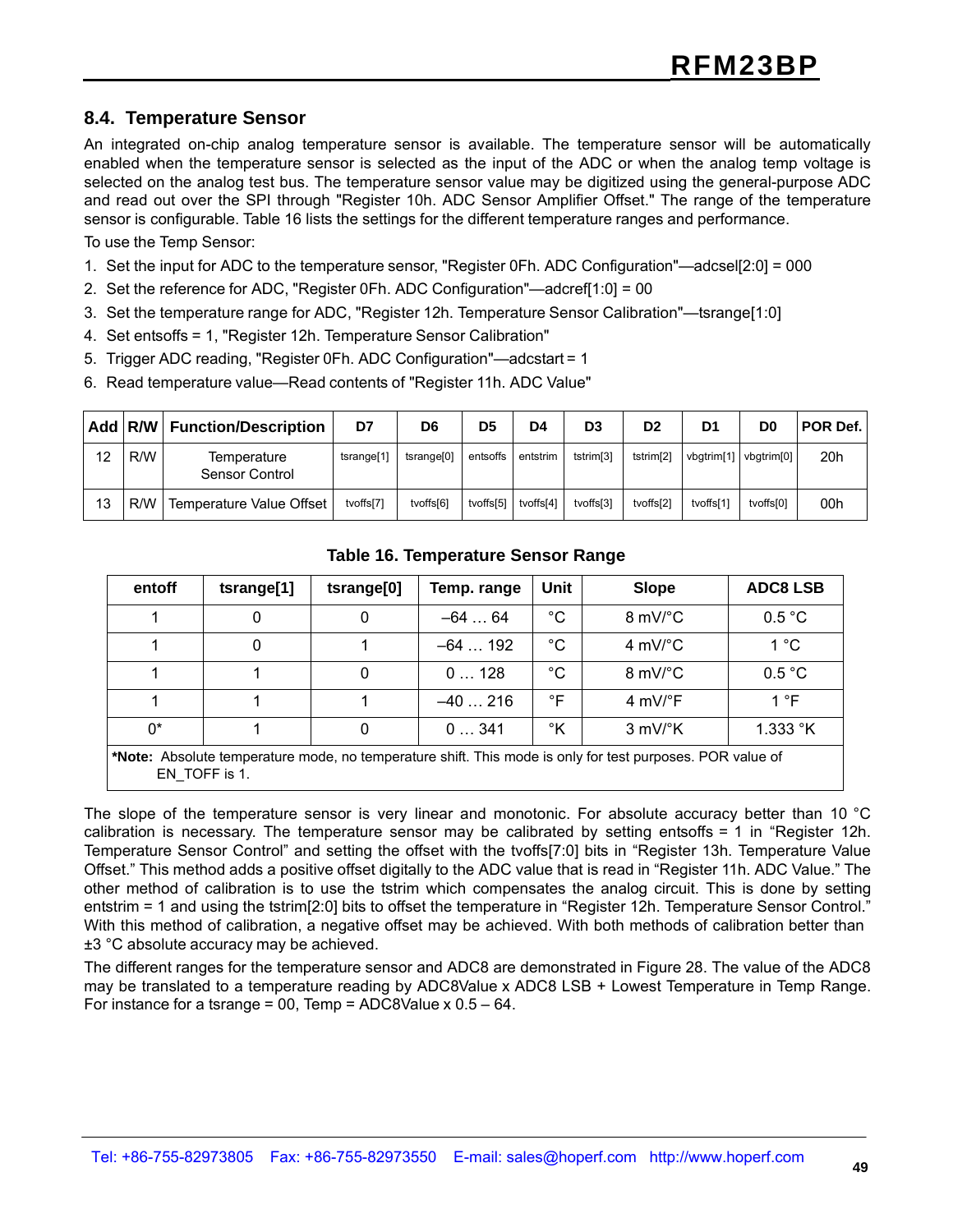

**Figure 28. Temperature Ranges using ADC8**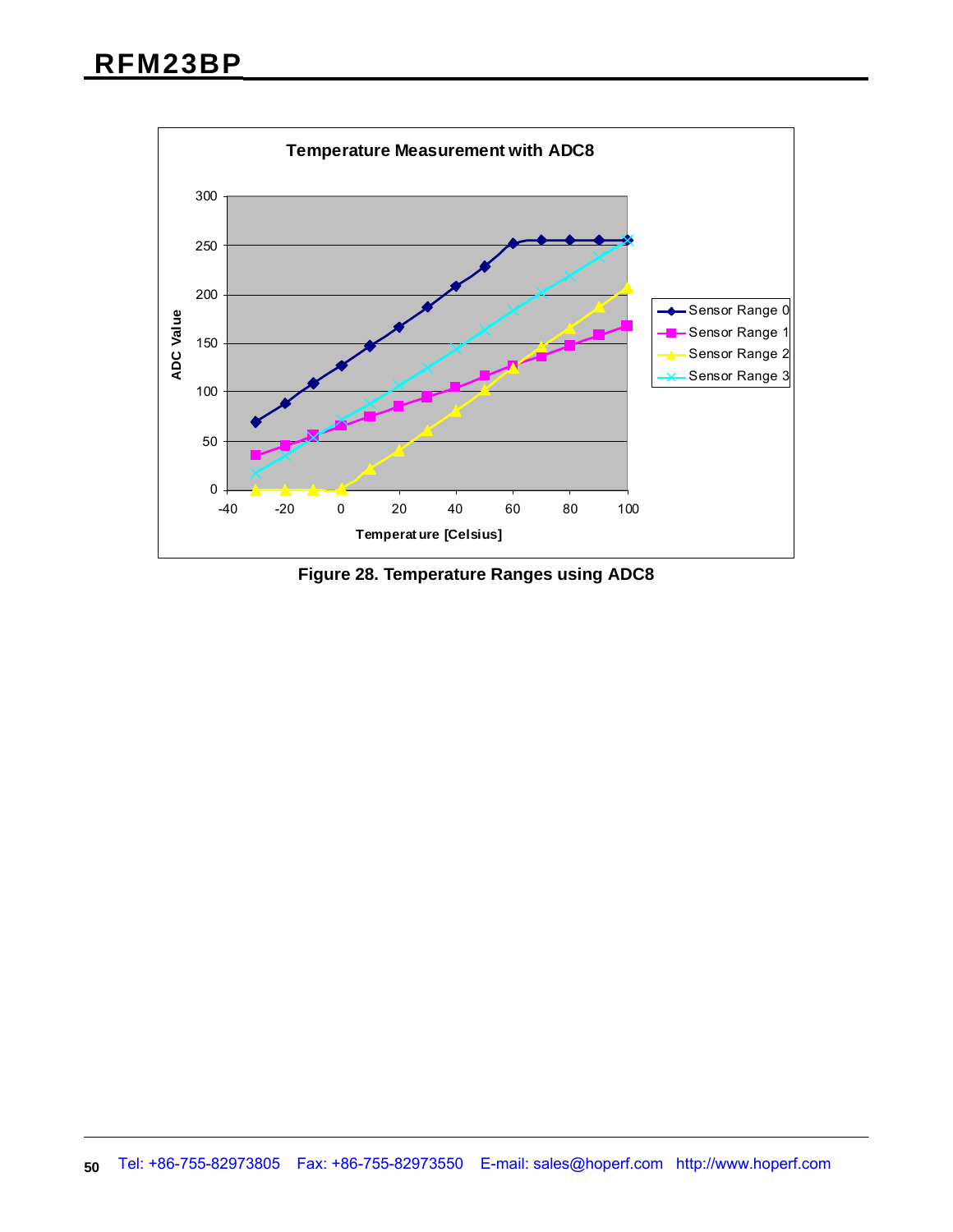#### **8.5. Low Battery Detector**

A low battery detector (LBD) with digital read-out is integrated into the chip. A digital threshold may be programmed into the lbdt[4:0] field in "Register 1Ah. Low Battery Detector Threshold." When the digitized battery voltage reaches this threshold an interrupt will be generated on the nIRQ pin to the microcontroller. The microcontroller can confirm source of the interrupt by reading "Register 03h. Interrupt/Status 1" and "Register 04h. Interrupt/Status 2."

If the LBD is enabled while the chip is in SLEEP mode, it will automatically enable the RC oscillator which will periodically turn on the LBD circuit to measure the battery voltage. The battery voltage may also be read out through "Register 1Bh. Battery Voltage Level" at any time when the LBD is enabled. The low battery detect function is enabled by setting enlbd=1 in "Register 07h. Operating Mode and Function Control 1".

| Ad | R/W | <b>Function/Description</b>    | D7 | D <sub>6</sub> | D <sub>5</sub> | D4      | D <sub>3</sub> | D <sub>2</sub>                                | D <sub>1</sub> | D0                  | POR Def. |
|----|-----|--------------------------------|----|----------------|----------------|---------|----------------|-----------------------------------------------|----------------|---------------------|----------|
| 1A | R/W | Low Battery Detector Threshold |    |                |                | Ibdt[4] | lbdt[3]        | Ibdt[2]                                       | Ibdt[1]        | Ibdt <sub>I01</sub> | 14h      |
| 1B | R   | <b>Battery Voltage Level</b>   |    |                |                | vbat[4] | vbat[3]        | $\mathsf{vbat}[2] \mid \mathsf{vbat}[1] \mid$ |                | vbat <sub>[0]</sub> |          |

The LBD output is digitized by a 5-bit ADC. When the LBD function is enabled (enlbd = 1 in "Register 07h. Operating Mode and Function Control 1") the battery voltage may be read at anytime by reading "Register 1Bh. Battery Voltage Level." A battery voltage threshold may be programmed in "Register 1Ah. Low Battery Detector Threshold." When the battery voltage level drops below the battery voltage threshold an interrupt will be generated on the nIRQ pin to the microcontroller if the LBD interrupt is enabled in "Register 06h. Interrupt Enable 2." The microcontroller will then need to verify the interrupt by reading the interrupt status register, addresses 03 and 04h. The LSB step size for the LBD ADC is 50 mV, with the ADC range demonstrated in the table below. If the LBD is enabled the LBD and ADC will automatically be enabled every 1 s for approximately 250 µs to measure the voltage which minimizes the current consumption in Sensor mode. Before an interrupt is activated four consecutive readings are required.

| <b>ADC Value</b> | <b>VDD Voltage [V]</b> |
|------------------|------------------------|
|                  | < 1.7                  |
|                  | $1.7 - 1.75$           |
| 2                | $1.75 - 1.8$           |
|                  |                        |
| 29               | $3.1 - 3.15$           |
| 30               | $3.15 - 3.2$           |
| 31               | > 3.2                  |

#### *BatteryVoltage* = 1.7 + 50*mV* × *ADCValue*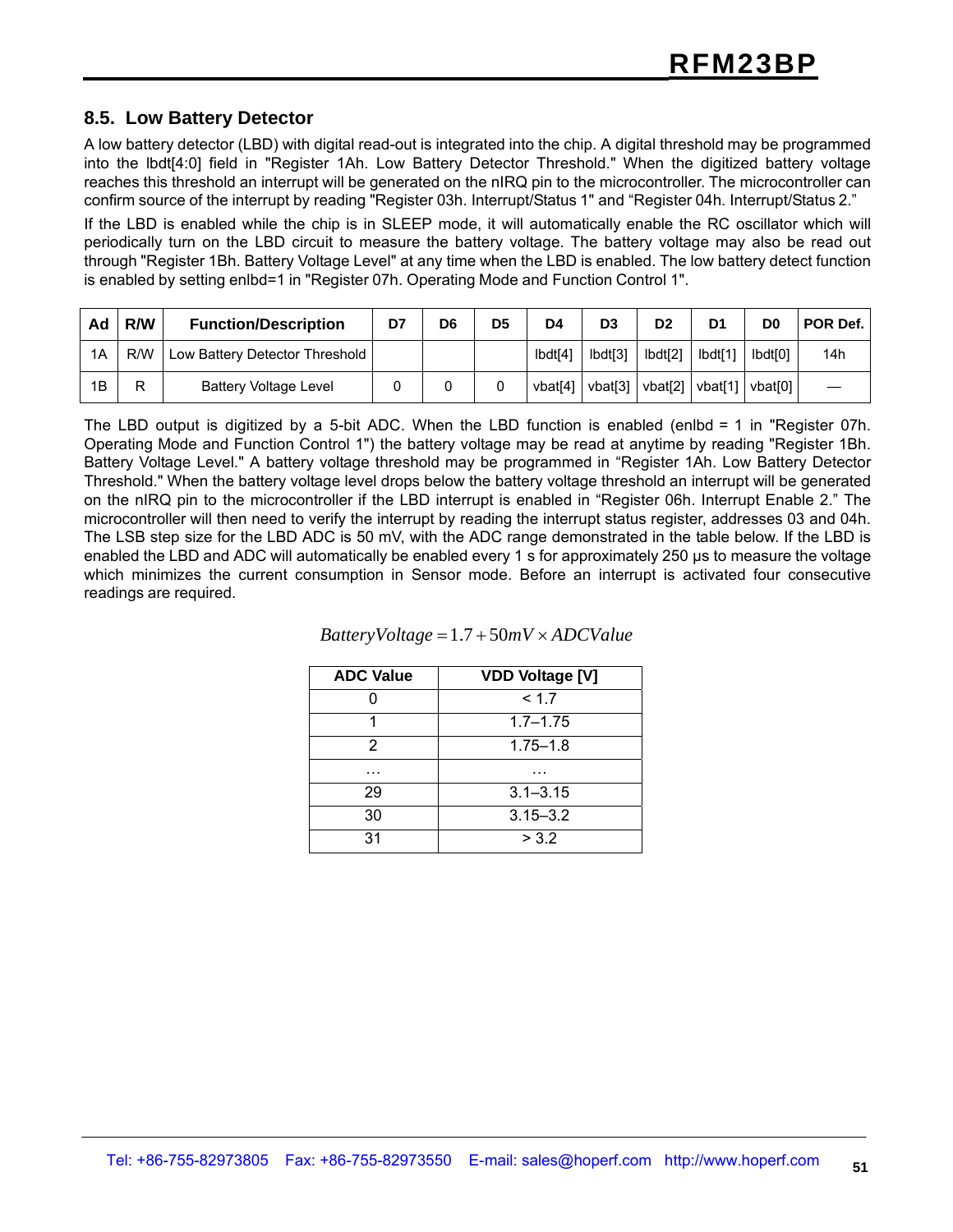#### **8.6. Wake-Up Timer and 32 kHz Clock Source**

The chip contains an integrated wake-up timer which can be used to periodically wake the chip from SLEEP mode. The wake-up timer runs from the internal 32.768 kHz RC Oscillator. The wake-up timer can be configured to run when in SLEEP mode. If enwt = 1 in "Register 07h. Operating Mode and Function Control 1" when entering SLEEP mode, the wake-up timer will count for a time specified defined in Registers 14–16h, "Wake Up Timer Period." At the expiration of this period an interrupt will be generated on the nIRQ pin if this interrupt is enabled. The microcontroller will then need to verify the interrupt by reading the Registers 03h–04h, "Interrupt Status 1 & 2". The wake-up timer value may be read at any time by the wtv[15:0] read only registers 17h–18h.

The formula for calculating the Wake-Up Period is the following:

$$
WUT = \frac{4 \times M \times 2^R}{32.768} \, \text{ms}
$$

| <b>WUT Register</b> | <b>Description</b> |
|---------------------|--------------------|
| wtr $[4:0]$         | R Value in Formula |
| wtm[15:0]           | M Value in Formula |

Use of the D variable in the formula is only necessary if finer resolution is required than can be achieved by using the R value.

| Add | <b>R/W</b> | <b>Function/Description</b> | D7         | D <sub>6</sub> | D <sub>5</sub> | D4                                    | D <sub>3</sub> | D <sub>2</sub> | D1     | D <sub>0</sub> | POR Def. |
|-----|------------|-----------------------------|------------|----------------|----------------|---------------------------------------|----------------|----------------|--------|----------------|----------|
| 14  | R/W        | Wake-Up Timer Period 1      |            |                |                | wtr[4]                                | wtr[3]         | wtr[2]         | wtr[1] | wtr[0]         | 03h      |
| 15  | R/W        | Wake-Up Timer Period 2      |            |                |                | wtm[15]   wtm[14]   wtm[13]   wtm[12] | wtm[11]        | wtm[10]        | wtm[9] | wtm[8]         | 00h      |
| 16  | R/W        | Wake-Up Timer Period 3      | wtm[7]     | wtm[6]         | wtm[5]         | wtm[4]                                | wtm[3]         | wtm[2]         | wtm[1] | wtm[0]         | 00h      |
| 17  | R          | Wake-Up Timer Value 1       | wtv $[15]$ | wtv[14]        | wtv[13]        | wtv[12]                               | wtv $[11]$     | wtv[10]        | wtv[9] | wtv[8]         |          |
| 18  | R          | Wake-Up Timer Value 2       | wtv[7]     | wtv[6]         | wtv[5]         | wtv[4]                                | wtv[3]         | wtv[2]         | wtv[1] | wtv[0]         |          |

There are two different methods for utilizing the wake-up timer (WUT) depending on if the WUT interrupt is enabled in "Register 06h. Interrupt Enable 2." If the WUT interrupt is enabled then nIRQ pin will go low when the timer expires. The chip will also change state so that the 30 MHz XTAL is enabled so that the microcontroller clock output is available for the microcontroller to use to process the interrupt. The other method of use is to not enable the WUT interrupt and use the WUT GPIO setting. In this mode of operation the chip will not change state until commanded by the microcontroller. The different modes of operating the WUT and the current consumption impacts are demonstrated in Figure 29.

A 32 kHz XTAL may also be used for better timing accuracy. By setting the x32 ksel bit in Register 07h "Operating & Function Control 1", GPIO0 is automatically reconfigured so that an external 32 kHz XTAL may be connected to this pin. In this mode, the GPIO0 is extremely sensitive to parasitic capacitance, so only the XTAL should be connected to this pin with the XTAL physically located as close to the pin as possible. Once the x32 ksel bit is set, all internal functions such as WUT, micro-controller clock, and LDC mode will use the 32 kHz XTAL and not the 32 kHz RC oscillator.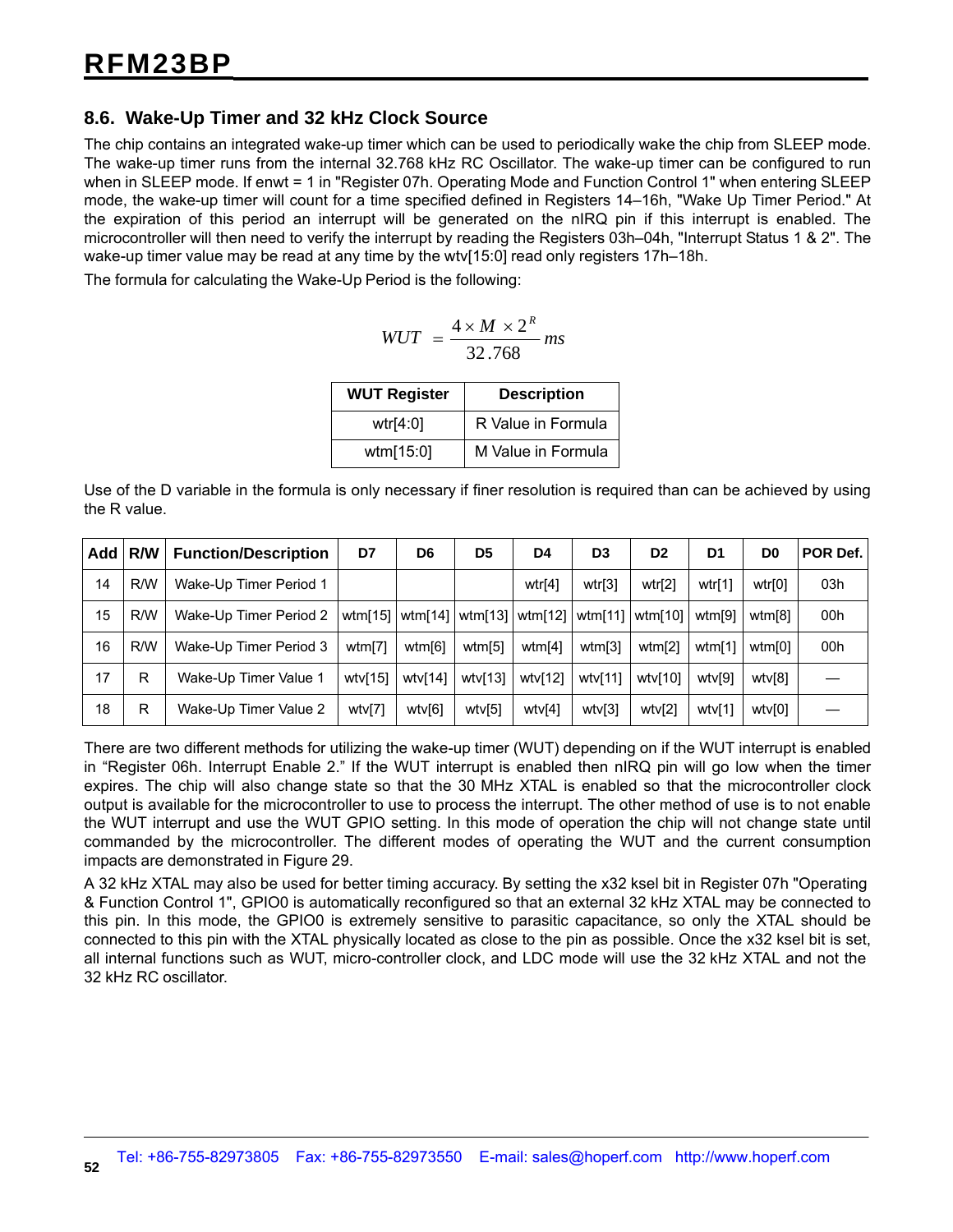**Interrupt Enable enwut =1 ( Reg 06h)**



#### **Figure 29. WUT Interrupt and WUT Operation**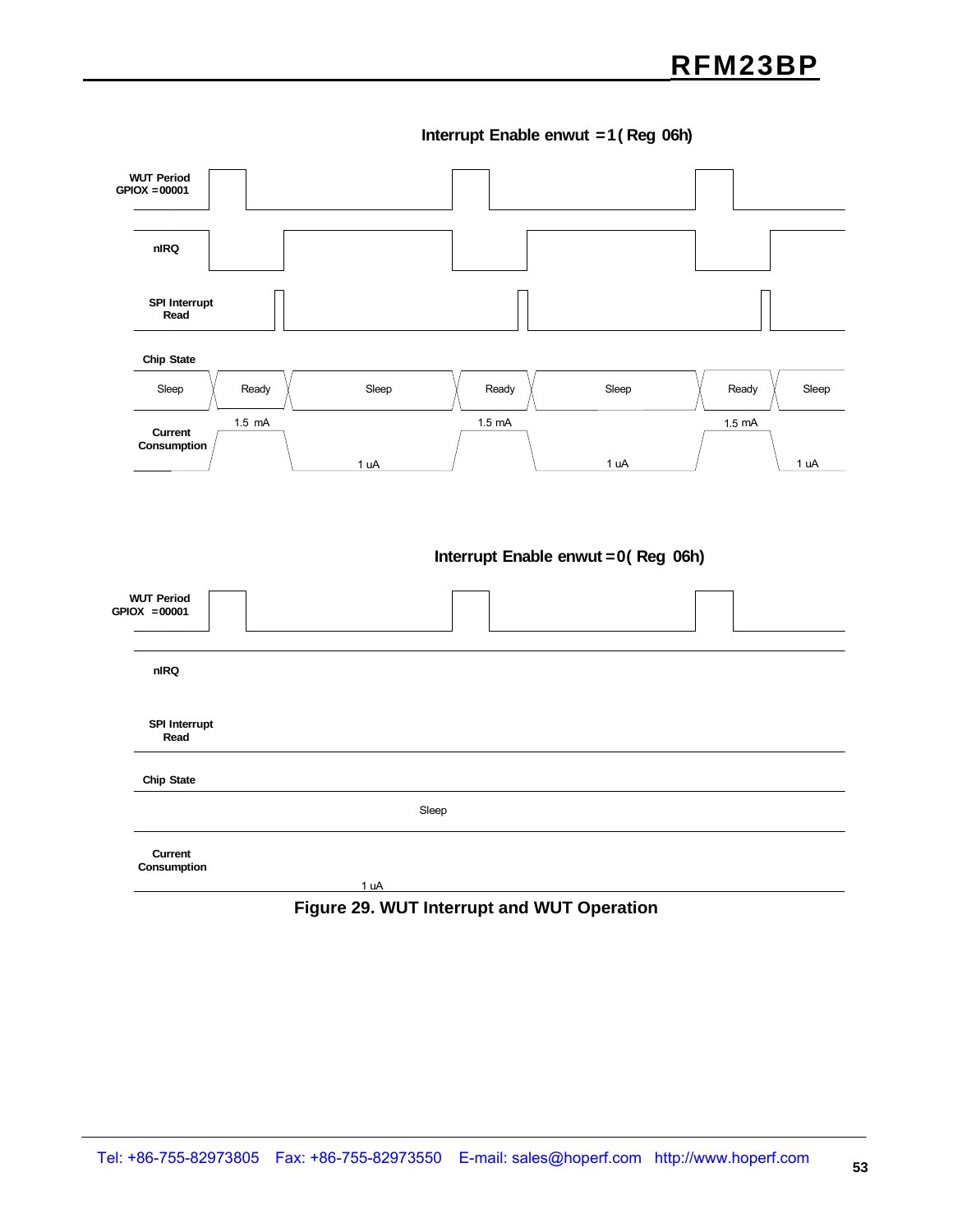#### **8.7. Low Duty Cycle Mode**

The Low Duty Cycle Mode is available to automatically wake-up the receiver to check if a valid signal is available. The basic operation of the low duty cycle mode is demonstrated in the figure below. If a valid preamble or sync word is not detected the chip will return to sleep mode until the beginning of a new WUT period. If a valid preamble and sync are detected the receiver on period will be extended for the low duty cycle mode duration (TLDC) to receive all of the packet. The WUT period must be set in conjunction with the low duty cycle mode duration. The R value ("Register 14h. Wake-up Timer Period 1") is shared between the WUT and the TLDC. The ldc[7:0] bits are located in "Register 19h. Low Duty Cycle Mode Duration." The time of the TLDC is determined by the formula below:



$$
TLOC = ldc [7 : 0] \times \frac{4 \times 2^{R}}{32.768} ms
$$

**Figure 30. Low Duty Cycle Mode**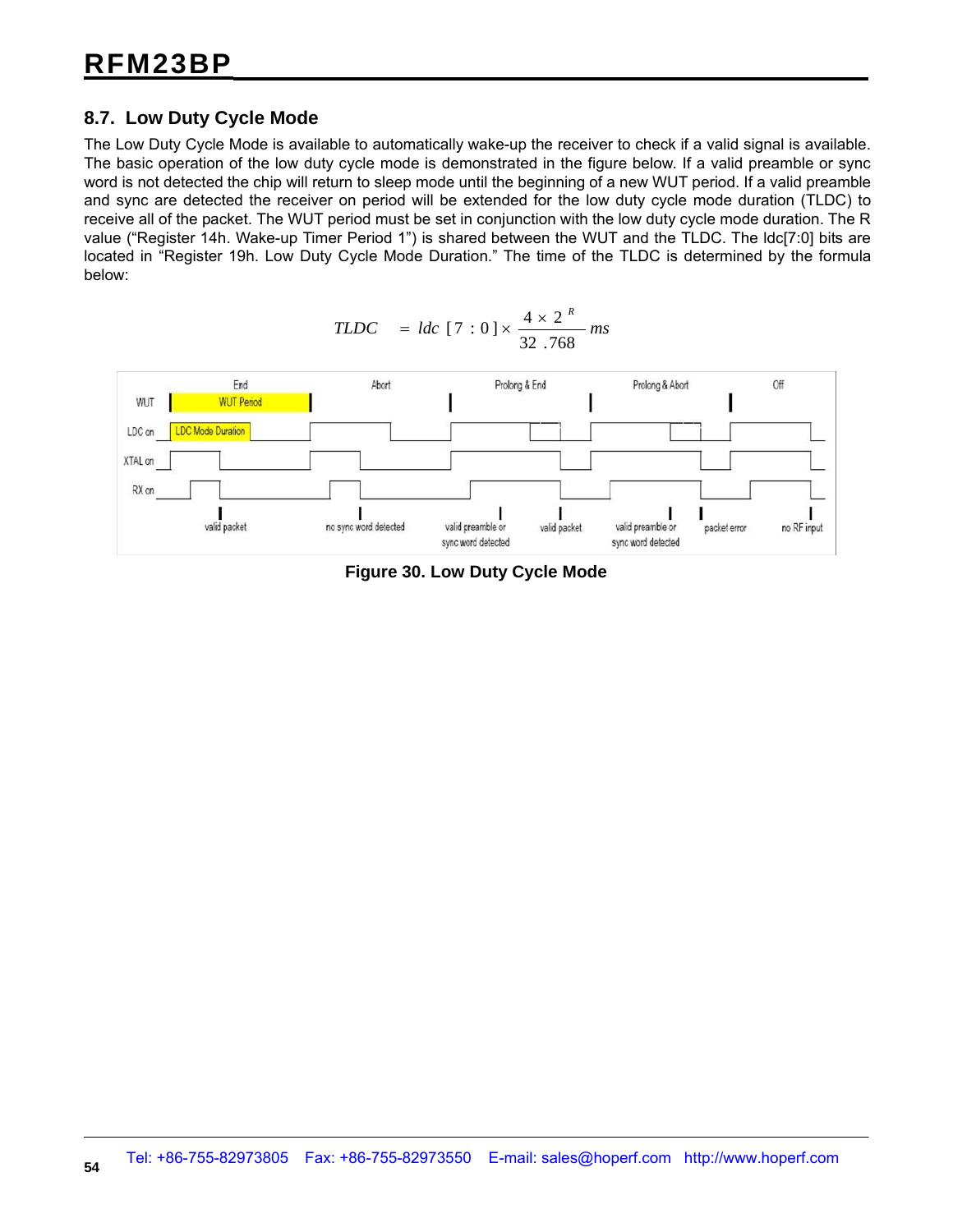#### **8.8. GPIO Configuration**

Three general purpose IOs (GPIOs) are available. Numerous functions such as specific interrupts, TRSW control, Microcontroller Output, etc. can be routed to the GPIO pins as shown in the tables below. When in Shutdown mode all the GPIO pads are pulled low.

**Note:** The ADC should not be selected as an input to the GPIO in standby or sleep modes and will cause excess current consumption.

| Add            | R/W | <b>Function/Des</b><br>cription    | D7          | D <sub>6</sub> | D <sub>5</sub>   | D4         | D <sub>3</sub> | D <sub>2</sub> | D <sub>1</sub> | D <sub>0</sub>   | POR Def. |
|----------------|-----|------------------------------------|-------------|----------------|------------------|------------|----------------|----------------|----------------|------------------|----------|
| 0 <sub>B</sub> | R/W | GPIO0<br>Configuration             | gpio0drv[1] | gpio0drv[0]    | pup <sub>0</sub> | gpio0[4]   | gpio0[3]       | gpio0[2]       | gpio0[1]       | gpio0[0]         | 00h      |
| 0C             | R/W | GPIO1<br>Configuration             | gpio1drv[1] | gpio1drv[0]    | pup1             | gpio1[4]   | gpio1[3]       | gpio1[2]       | gpio1[1]       | gpio1[0]         | 00h      |
| 0D             | R/W | GPIO <sub>2</sub><br>Configuration | gpio2drv[1] | qpio2drv[0]    | pup <sub>2</sub> | gpio2[4]   | gpio2[3]       | gpio2[2]       | gpio2[1]       | gpio2[0]         | 00h      |
| 0E             | R/W | I/O Port<br>Configuration          |             | extitst[2]     | extitst[1]       | extitst[0] | itsdo          | dio2           | dio1           | dio <sub>0</sub> | 00h      |

The GPIO settings for GPIO1 and GPIO2 are the same as for GPIO0 with the exception of the 00000 default setting. The default settings for each GPIO are listed below:

| <b>GPIO</b>       | 00000-Default Setting |
|-------------------|-----------------------|
| GPIO0             | <b>POR</b>            |
| GPIO1             | <b>POR Inverted</b>   |
| GPIO <sub>2</sub> | Microcontroller Clock |

The GPIO drive strength may be adjusted with the gpioXdrv[1:0] bits. Setting a higher value will increase the drive strength and current capability of the GPIO by changing the driver size. Special care should be taken in setting the drive strength and loading on GPIO2 when the microcontroller clock is used. Excess loading or inadequate drive may contribute to increased spurious emissions.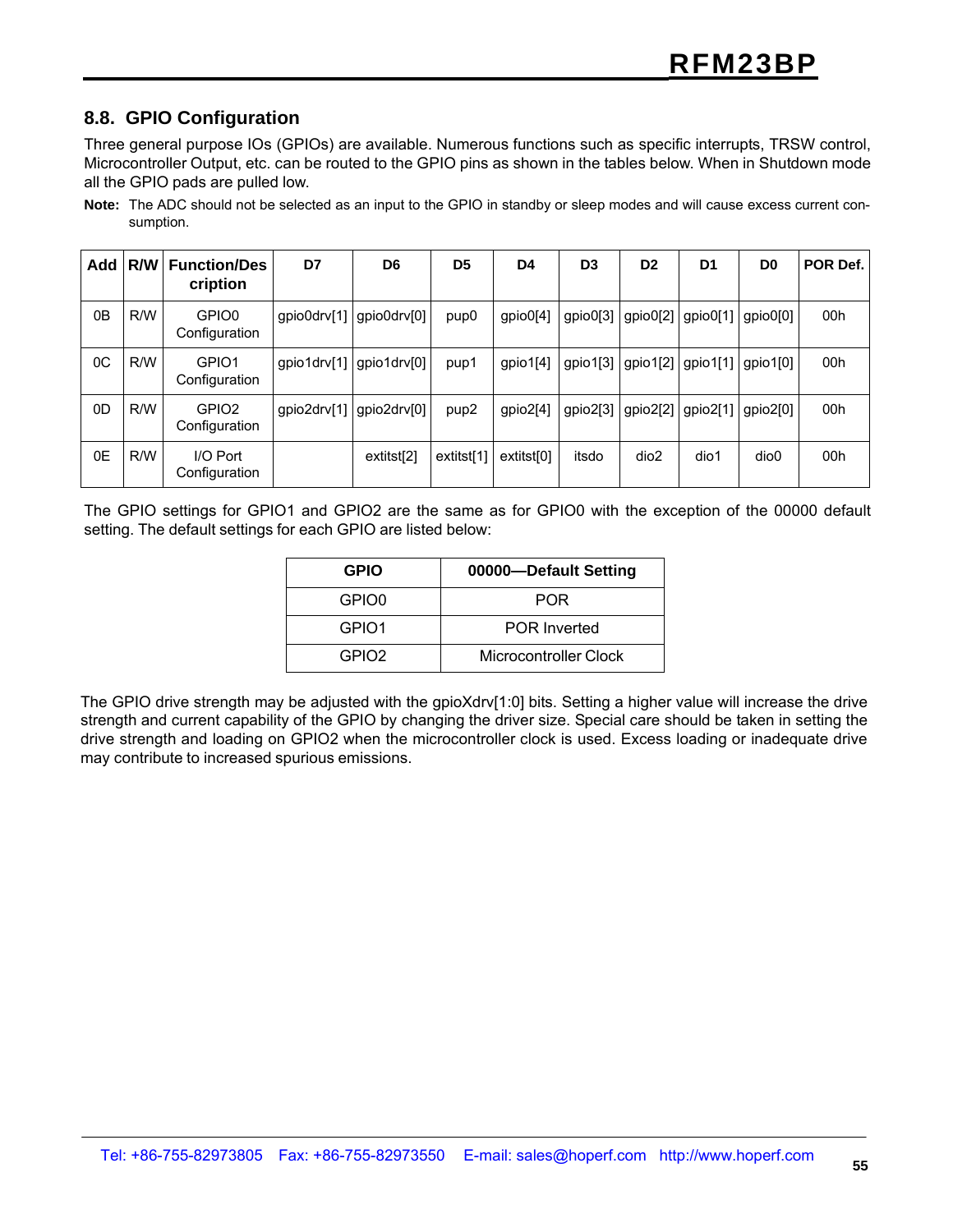#### **8.9. Antenna Diversity**

To mitigate the problem of frequency-selective fading due to multi-path propagation, some transceiver systems use a scheme known as antenna diversity. In this scheme, two antennas are used. Each time the transceiver enters RX mode the receive signal strength from each antenna is evaluated. This evaluation process takes place during the preamble portion of the packet. The antenna with the strongest received signal is then used for the remainder of that RX packet. The same antenna will also be used for the next corresponding TX packet.

This chip fully supports antenna diversity with an integrated antenna diversity control algorithm. The required signals needed to control an external SPDT RF switch (such as PIN diode or GaAs switch) are available on the GPIOx pins. The operation of these GPIO signals is programmable to allow for different antenna diversity architectures and configurations. The antdiv[2:0] bits are found in register 08h "Operating & Function Control 2." The GPIO pins are capable of sourcing up to 5 mA of current, so it may be used directly to forward-bias a PIN diode if desired.

The antenna diversity algorithm will automatically toggle back and forth between the antennas until the packet starts to arrive. The recommended preamble length for optimal antenna selection is 8 bytes. A special antenna diversity algorithm (antdiv[2:0] = 110 or 111) is included that allows for shorter preamble lengths for beacon mode in TDMA-like systems where the arrival of the packet is synchronous to the receiver enable. The recommended preamble length to obtain optimal antenna selection for synchronous mode is 4 bytes.

|    |     | Add R/W Function/Description      | D7                                                  | D6 | D <sub>5</sub> | D4 | D <sub>3</sub> | D <sub>2</sub> | D <sub>1</sub> | D <sub>0</sub> | <b>POR Def.</b> |
|----|-----|-----------------------------------|-----------------------------------------------------|----|----------------|----|----------------|----------------|----------------|----------------|-----------------|
| 08 | R/W | Operating & Function<br>Control 2 | antdiv[2] $ $ antdiv[1] $ $ antdiv[0] $ $ rxmpk $ $ |    |                |    | autotx         | $l$ enidm $l$  | ffclrrx        | ffclrtx        | 00h             |

| antdiv $[2:0]$ |                                            | <b>RX/TX State</b> | <b>Non RX/TX State</b> |                  |  |  |
|----------------|--------------------------------------------|--------------------|------------------------|------------------|--|--|
|                | <b>GPIO Ant1</b><br><b>GPIO Ant2</b>       |                    | <b>GPIO Ant1</b>       | <b>GPIO Ant2</b> |  |  |
| 000            |                                            |                    |                        |                  |  |  |
| 001            |                                            | 0                  |                        | 0                |  |  |
| 010            |                                            |                    |                        |                  |  |  |
| 011            |                                            |                    |                        |                  |  |  |
| 100            | Antenna Diversity Algorithm                |                    |                        | 0                |  |  |
| 101            | Antenna Diversity Algorithm                |                    |                        |                  |  |  |
| 110            | Antenna Diversity Algorithm in Beacon Mode |                    |                        |                  |  |  |
| 111            | Antenna Diversity Algorithm in Beacon Mode |                    |                        |                  |  |  |

#### **Table 17. Antenna Diversity Control**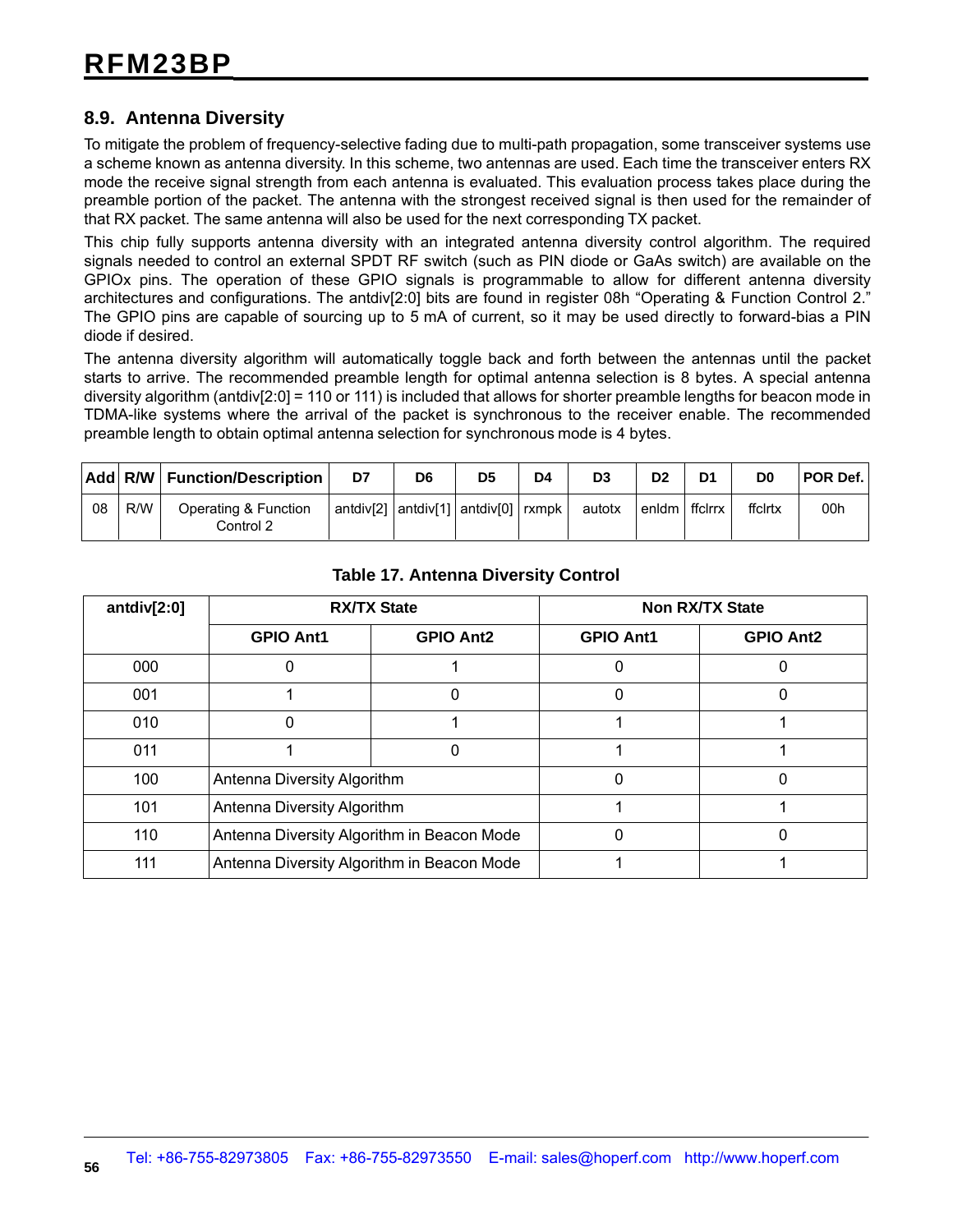#### **8.10. RSSI and Clear Channel Assessment**

Received signal strength indicator (RSSI) is an estimate of the signal strength in the channel to which the receiver is tuned. The RSSI value can be read from an 8-bit register with 0.5 dB resolution per bit. Figure 31 demonstrates the relationship between input power level and RSSI value. The absolute value of the RSSI will change slightly depending on the modem settings. The RSSI may be read at anytime, but an incorrect error may rarely occur. The RSSI value may be incorrect if read during the update period. The update period is approximately 10 ns every 4 Tb. For 10 kbps, this would result in a 1 in 40,000 probability that the RSSI may be read incorrectly. This probability is extremely low, but to avoid this, one of the following options is recommended: majority polling, reading the RSSI value within 1 Tb of the RSSI interrupt, or using the RSSI threshold described in the next paragraph for Clear Channel Assessment (CCA).

| Add | R/W | <b>Function/Description</b>                | D7        | D6                  | D5        | D4                  | D <sub>3</sub> | D <sub>2</sub> | D <sub>1</sub>      | D0        | POR Def. |
|-----|-----|--------------------------------------------|-----------|---------------------|-----------|---------------------|----------------|----------------|---------------------|-----------|----------|
| 26  | R   | Received Signal Strength Indicator         | rssi[7]   | rssi <sub>[6]</sub> | rssi[5]   | rssi <sup>[4]</sup> | rssi[3]        | rssi[2]        | rssi <sup>[1]</sup> | rssi[0]   |          |
| 27  | R/W | RSSI Threshold for Clear Channel Indicator | rssith[7] | rssith[6]           | rssith[5] | rssith[4]           | rssith[3]      | rssith[2]      | rssith[1]           | rssith[0] | 00h      |

For CCA, threshold is programmed into rssith[7:0] in "Register 27h. RSSI Threshold for Clear Channel Indicator." After the RSSI is evaluated in the preamble, a decision is made if the signal strength on this channel is above or below the threshold. If the signal strength is above the programmed threshold then the RSSI status bit, irssi, in "Register 04h. Interrupt/Status 2" will be set to 1. The RSSI status can also be routed to a GPIO line by configuring the GPIO configuration register to GPIOx[3:0] = 1110.



**Figure 31. RSSI Value vs. Input Power**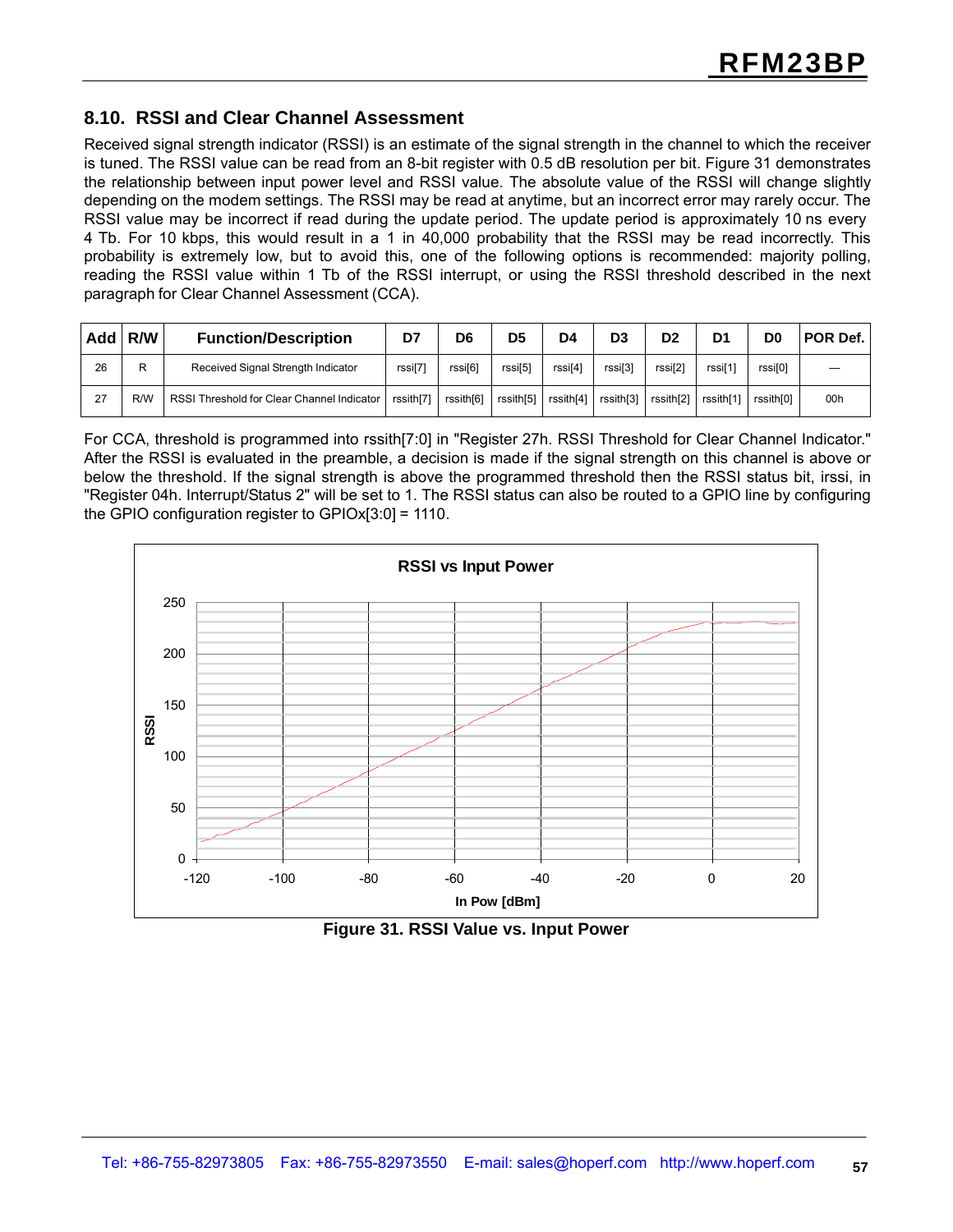### **9. Reference Design**



**Figure32A.RFM23BP Reference Design Schematic**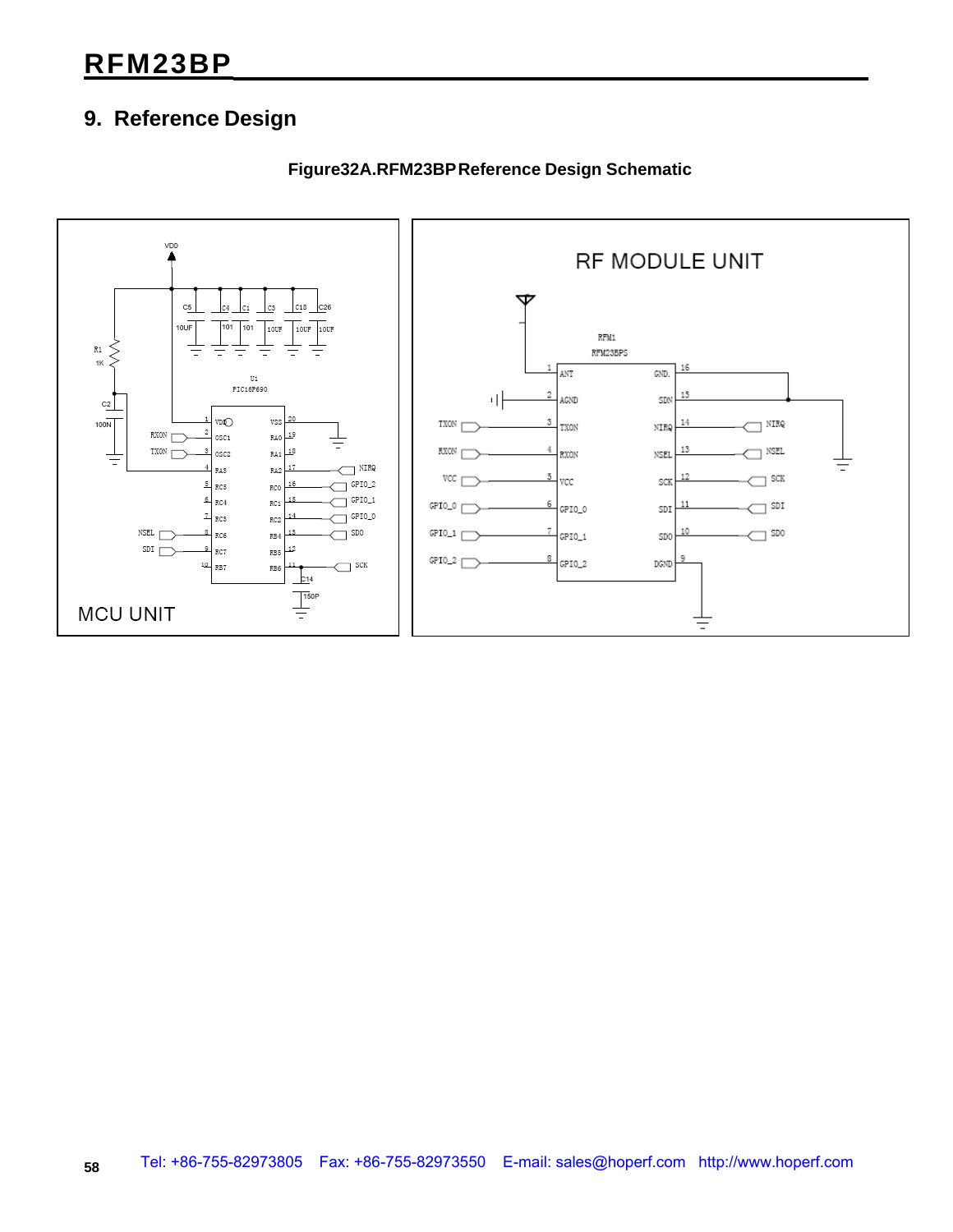### **10. Register Table and Descriptions**

#### **Table 18. Register Descriptions**

| Add    | R/W          | <b>Function/Desc</b>                          | Data                  |                |                       |                |                       |                       |                |                        | <b>POR</b>               |
|--------|--------------|-----------------------------------------------|-----------------------|----------------|-----------------------|----------------|-----------------------|-----------------------|----------------|------------------------|--------------------------|
|        |              |                                               | D7                    | D <sub>6</sub> | D <sub>5</sub>        | D <sub>4</sub> | D <sub>3</sub>        | D <sub>2</sub>        | D <sub>1</sub> | D <sub>0</sub>         | <b>Default</b>           |
| $00\,$ | R            | Device Type                                   | 0                     | $\mathbf 0$    | $\mathbf 0$           | dt[4]          | dt[3]                 | dt[2]                 | dt[1]          | dt[0]                  | 00111                    |
| 01     | R            | Device Version                                | 0                     | $\Omega$       | $\mathbf 0$           | vc[4]          | vc[3]                 | vc[2]                 | vc[1]          | vc[0]                  | 06h                      |
| 02     | $\mathsf{R}$ | Device Status                                 | ffovfl                | ffunfl         | rxffem                | headerr        | reserved              | reserved              | cps[1]         | cps[0]                 | $\overline{\phantom{0}}$ |
| 03     | R            | Interrupt Status 1                            | ifferr                | itxffafull     | itxffaem              | irxffafull     | iext                  | ipksent               | ipkvalid       | icrcerror              | $\overline{\phantom{0}}$ |
| 04     | $\mathsf{R}$ | Interrupt Status 2                            | iswdet                | ipreaval       | ipreainval            | irssi          | iwut                  | ilbd                  | ichiprdy       | ipor                   | —                        |
| 05     | R/W          | Interrupt Enable 1                            | enfferr               | entxffafull    | entxffaem             | enrxffafull    | enext                 | enpksent              | enpkvalid      | encrcerror             | 00h                      |
| 06     | R/W          | Interrupt Enable 2                            | enswdet               | enpreaval      | enpreainval           | enrssi         | enwut                 | enlbd                 | enchiprdy      | enpor                  | 03h                      |
| 07     | R/W          | Operating & Function Control 1                | swres                 | enlbd          | enwt                  | x32ksel        | txon                  | rxon                  | pllon          | xton                   | 01h                      |
| 08     | R/W          | Operating & Function Control 2                | antdiv[2]             | antdiv[1]      | antdiv[0]             | rxmpk          | autotx                | enldm                 | ffclrrx        | ffclrtx                | 00h                      |
| 09     | R/W          | <b>Crystal Oscillator Load</b><br>Capacitance | xtalshft              | x c[6]         | xlc[5]                | x c[4]         | x c[3]                | x c[2]                | x c[1]         | xlc[0]                 | 7Fh                      |
| 0A     | R/W          | Microcontroller Output Clock                  | Reserved              | Reserved       | clkt[1]               | clkt[0]        | enlfc                 | mclk[2]               | mclk[1]        | mclk[0]                | 06h                      |
| 0B     | R/W          | <b>GPIO0 Configuration</b>                    | gpio0drv[1]           | gpio0drv[0]    | pup <sub>0</sub>      | gpio0[4]       | gpio0[3]              | gpio0[2]              | gpio0[1]       | gpio0[0]               | 00h                      |
| 0C     | R/W          | GPIO1 Configuration                           | gpio1drv[1]           | gpio1drv[0]    | pup1                  | gpio1[4]       | gpio1[3]              | gpio1[2]              | gpio1[1]       | gpio1[0]               | 00h                      |
| 0D     | R/W          | GPIO2 Configuration                           | gpio2drv[1]           | gpio2drv[0]    | pup2                  | gpio2[4]       | gpio2[3]              | gpio2[2]              | gpio2[1]       | gpio2[0]               | 00h                      |
| 0E     | R/W          | I/O Port Configuration                        | Reserved              | extitst[2]     | extitst[1]            | extitst[0]     | itsdo                 | dio <sub>2</sub>      | dio1           | dio <sub>0</sub>       | 00h                      |
| 0F     | R/W          | <b>ADC Configuration</b>                      | adcstart/adc-<br>done | adcsel[2]      | adcsel[1]             | adcsel[0]      | adcref[1]             | adcref[0]             | adcgain[1]     | adcgain[0]             | 00h                      |
| 10     | R/W          | ADC Sensor Amplifier Offset                   | Reserved              | Reserved       | Reserved              | Reserved       | adcoffs[3]            | adcoffs[2]            | adcoffs[1]     | adcoffs[0]             | 00h                      |
| 11     | $\mathsf{R}$ | <b>ADC Value</b>                              | adc[7]                | adc[6]         | adc[5]                | adc[4]         | adc[3]                | adc[2]                | adc[1]         | adc[0]                 | $\overline{\phantom{0}}$ |
| 12     | R/W          | <b>Temperature Sensor Control</b>             | tsrange[1]            | tsrange[0]     | entsoffs              | entstrim       | tstrim[3]             | tstrim <sup>[2]</sup> | tstrim[1]      | tstrim <sup>[0]</sup>  | 20h                      |
| 13     | R/W          | Temperature Value Offset                      | tvoffs[7]             | tvoffs[6]      | tvoffs[5]             | tvoffs[4]      | tvoffs[3]             | tvoffs[2]             | tvoffs[1]      | tvoffs[0]              | 00h                      |
| 14     | R/W          | Wake-Up Timer Period 1                        | Reserved              | Reserved       | Reserved              | wtr[4]         | wtr[3]                | wtr[2]                | wtr[1]         | wtr[0]                 | 03h                      |
| 15     | R/W          | Wake-Up Timer Period 2                        | wtm $[15]$            | wtm[14]        | wtm $[13]$            | wtm[12]        | wtm[11]               | wtm[10]               | wtm[9]         | wtm[8]                 | 00h                      |
| 16     | R/W          | Wake-Up Timer Period 3                        | wtm[7]                | wtm[6]         | wtm[5]                | wtm[4]         | wtm[3]                | wtm[2]                | wtm $[1]$      | wtm[0]                 | 01h                      |
| 17     | $\mathsf{R}$ | Wake-Up Timer Value 1                         | wtv[15]               | wtv[14]        | wtv[13]               | wtv[12]        | wtv[11]               | wtv[10]               | wtv[9]         | wtv[8]                 |                          |
| 18     | $\mathsf{R}$ | Wake-Up Timer Value 2                         | wtv[7]                | wtv[6]         | wtv[5]                | wtv[4]         | wtv[3]                | wtv[2]                | wtv[1]         | wtv[0]                 |                          |
| 19     | R/W          | Low-Duty Cycle Mode Duration                  | Idc[7]                | Idc[6]         | Idc[5]                | ldc[4]         | Idc[3]                | Idc[2]                | Idc[1]         | Idc[0]                 | 00h                      |
| 1A     | R/W          | Low Battery Detector Threshold                | Reserved              | Reserved       | Reserved              | Ibdt[4]        | lbdt[3]               | lbdt[2]               | Ibdt[1]        | Ibdt[0]                | 14h                      |
| 1B     | $\mathsf{R}$ | <b>Battery Voltage Level</b>                  | $\Omega$              | 0              | 0                     | vbat[4]        | vbat[3]               | vbat[2]               | vbat[1]        | vbat[0]                | $\equiv$                 |
| 1C     | R/W          | IF Filter Bandwidth                           | dwn3_bypass           | ndec[2]        | ndec[1]               | ndec[0]        | filset[3]             | filset[2]             | filset[1]      | filset[0]              | 01h                      |
| 1D     | R/W          | AFC Loop Gearshift Override                   | afcbd                 | enafc          | afcgearh[2]           | afcgearh[1]    | afcgearh[0]           | 1p5 bypass            | matap          | ph0size                | 40h                      |
| 1E     | R/W          | <b>AFC Timing Control</b>                     | swait timer[1]        | swait timer[0] | shwait[2]             | shwait[1]      | shwait[0]             | anwait[2]             | anwait[1]      | anwait[0]              | 0Ah                      |
| 1F     | R/W          | <b>Clock Recovery Gearshift</b><br>Override   | Reserved              | Reserved       | crfast <sup>[2]</sup> | crfast[1]      | crfast <sup>[0]</sup> | crslow[2]             | crslow[1]      | crslow[0]              | 03h                      |
| 20     | R/W          | <b>Clock Recovery Oversampling</b><br>Ratio   | rxosr[7]              | rxosr[6]       | rxosr[5]              | rxosr[4]       | rxosr[3]              | rxosr[2]              | rxosr[1]       | rxosr[0]               | 64h                      |
| 21     | R/W          | Clock Recovery Offset 2                       | rxosr[10]             | rxosr[9]       | rxosr[8]              | stallctrl      | ncoff[19]             | ncoff[18]             | ncoff[17]      | ncoff[16]              | 01h                      |
| 22     | R/W          | Clock Recovery Offset 1                       | ncoff[15]             | ncoff[14]      | ncoff[13]             | ncoff[12]      | ncoff[11]             | ncoff[10]             | ncoff[9]       | ncoff[8]               | 47h                      |
| 23     | R/W          | Clock Recovery Offset 0                       | ncoff[7]              | ncoff[6]       | ncoff[5]              | ncoff[4]       | ncoff[3]              | ncoff[2]              | ncoff[1]       | ncoff[0]               | AEh                      |
| 24     | R/W          | Clock Recovery Timing Loop<br>Gain 1          | Reserved              | Reserved       | Reserved              | rxncocomp      | crgain2x              | crgain[10]            | crgain[9]      | crgain[8]              | 02h                      |
| 25     | R/W          | Clock Recovery Timing Loop<br>Gain 0          | crgain[7]             | crgain[6]      | crgain[5]             | crgain[4]      | crgain[3]             | crgain[2]             | crgain[1]      | crgain[0]              | 8Fh                      |
| 26     | R            | Received Signal Strength Indi-<br>cator       | rssi[7]               | rssi[6]        | rssi[5]               | rssi[4]        | rssi[3]               | rssi[2]               | rssi[1]        | rssi[0]                | $\qquad \qquad$          |
| 27     | R/W          | RSSI Threshold for Clear<br>Channel Indicator | rssith[7]             | rssith[6]      | rssith[5]             | rssith[4]      | rssith[3]             | rssith[2]             | rssith[1]      | rssith[0]              | 1Eh                      |
| 28     | R            | Antenna Diversity Register 1                  | adrssi1[7]            | adrssia[6]     | adrssia[5]            | adrssia[4]     | adrssia[3]            | adrssia[2]            | adrssia[1]     | adrssia <sup>[0]</sup> |                          |
| 29     | ${\sf R}$    | Antenna Diversity Register 2                  | adrssib[7]            | adrssib[6]     | adrssib[5]            | adrssib[4]     | adrssib[3]            | adrssib[2]            | adrssib[1]     | adrssib[0]             |                          |
| 2A     | R/W          | <b>AFC Limiter</b>                            | Afclim[7]             | Afclim[6]      | Afclim[5]             | Afclim[4]      | Afclim[3]             | Afclim[2]             | Afclim[1]      | Afclim[0]              | 00h                      |
| 2B     | R            | <b>AFC Correction Read</b>                    | afc corr[9]           | afc_corr[8]    | afc_corr[7]           | afc corr[6]    | afc_corr[5]           | afc_corr[4]           | afc_corr[3]    | afc corr[2]            | 00h                      |
| 2C     | R/W          | OOK Counter Value 1                           | afc_corr[9]           | afc_corr[9]    | ookfrzen              | peakdeten      | madeten               | ookcnt[10]            | ookcnt[9]      | ookcnt[8]              | 18h                      |
| 2D     | R/W          | OOK Counter Value 2                           | ookcnt[7]             | ookcnt[6]      | ookcnt[5]             | ookcnt[4]      | ookcnt[3]             | ookcnt[2]             | ookcnt[1]      | ookcnt[0]              | <b>BCh</b>               |
| 2E     | R/W          | Slicer Peak Hold                              | Reserved              | attack[2]      | attack[1]             | attack[0]      | decay[3]              | decay[2]              | decay[1]       | decay[0]               | 26h                      |
| 2F     |              |                                               |                       |                | Reserved              |                |                       |                       |                |                        |                          |
| 30     | R/W          | Data Access Control                           | enpacrx               | Isbfrst        | crcdonly              | skip2ph        | enpactx               | encrc                 | crc[1]         | crc[0]                 | 8Dh                      |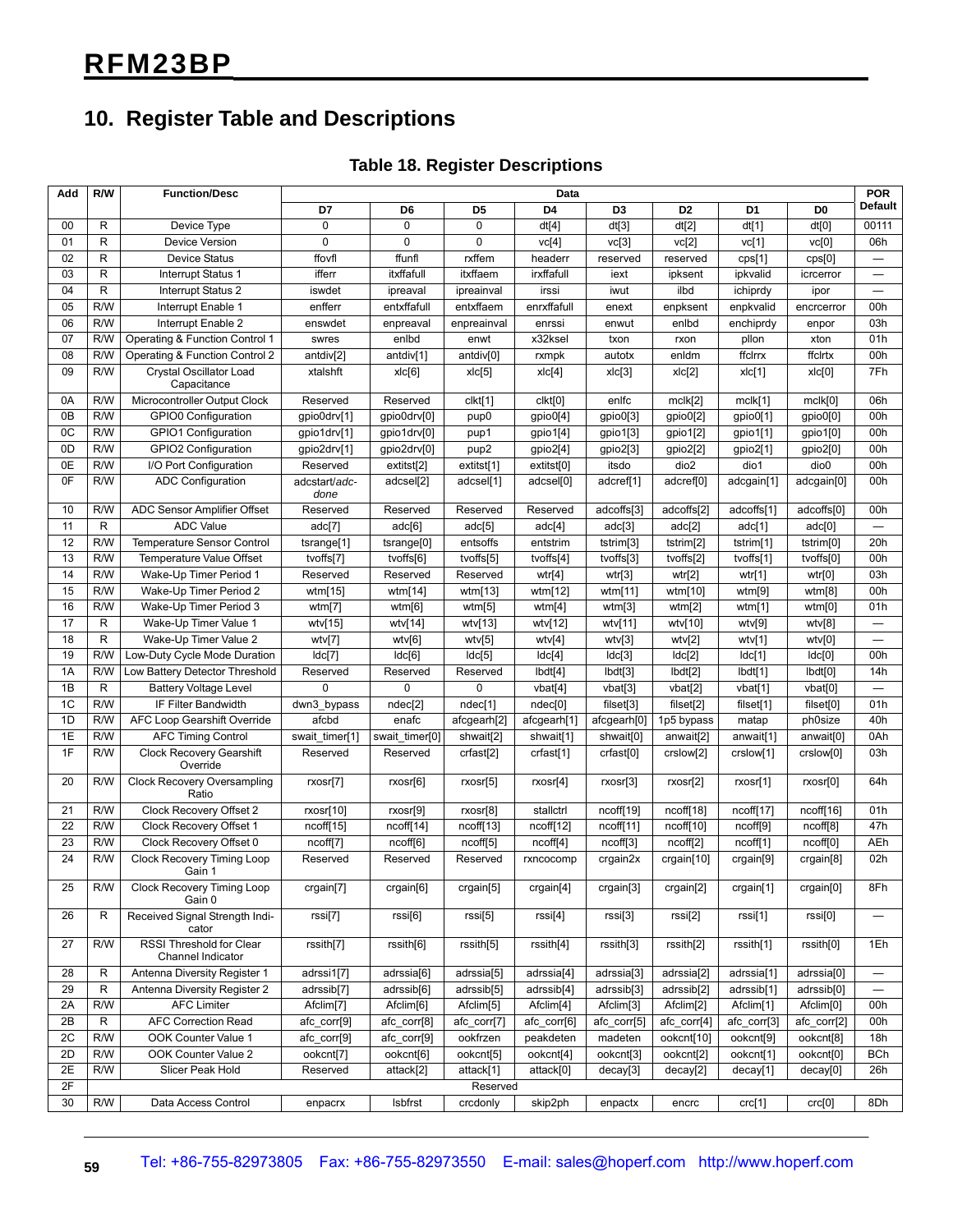#### **Table 18. Register Descriptions (Continued)**

| Add                | R/W | <b>Function/Desc</b>                | Data          |                |                                               |                      |                |                |                     |                         | <b>POR</b>               |
|--------------------|-----|-------------------------------------|---------------|----------------|-----------------------------------------------|----------------------|----------------|----------------|---------------------|-------------------------|--------------------------|
|                    |     |                                     | D7            | D <sub>6</sub> | D <sub>5</sub>                                | D <sub>4</sub>       | D <sub>3</sub> | D <sub>2</sub> | D <sub>1</sub>      | D <sub>0</sub>          | Default                  |
| 31                 | R   | <b>EzMAC</b> status                 | $\Omega$      | rxcrc1         | pksrch                                        | pkrx                 | pkvalid        | crcerror       | pktx                | pksent                  |                          |
| 32                 | R/W | <b>Header Control 1</b>             |               | bcen[3:0]      |                                               |                      |                |                | hdch[3:0]           |                         | 0Ch                      |
| 33                 | R/W | <b>Header Control 2</b>             | skipsyn       | hdlen[2]       | hdlen[1]                                      | hdlen[0]             | fixpklen       | synclen[1]     | synclen[0]          | prealen[8]              | 22h                      |
| 34                 | R/W | Preamble Length                     | prealen[7]    | prealen[6]     | prealen[5]                                    | prealen[4]           | prealen[3]     | prealen[2]     | prealen[1]          | prealen[0]              | 08h                      |
| 35                 | R/W | <b>Preamble Detection Control</b>   | preath[4]     | preath[3]      | preath[2]                                     | preath[1]            | preath[0]      | rssi_off[2]    | rssi_off[1]         | rssi_off[0]             | 2Ah                      |
| 36                 | R/W | Sync Word 3                         | sync[31]      | sync[30]       | sync[29]                                      | sync[28]             | sync[27]       | sync[26]       | sync[25]            | sync[24]                | 2Dh                      |
| 37                 | R/W | Sync Word 2                         | sync[23]      | sync[22]       | sync[21]                                      | sync[20]             | sync[19]       | sync[18]       | sync[17]            | sync[16]                | D4h                      |
| 38                 | R/W | Sync Word 1                         | sync[15]      | sync[14]       | sync[13]                                      | sync[12]             | sync[11]       | sync[10]       | sync[9]             | sync[8]                 | 00h                      |
| 39                 | R/W | Sync Word 0                         | sync[7]       | sync[6]        | sync[5]                                       | sync[4]              | sync[3]        | sync[2]        | sync[1]             | sync[0]                 | 00h                      |
| 3A                 | R/W | Transmit Header 3                   | txhd[31]      | txhd[30]       | txhd[29]                                      | txhd[28]             | txhd[27]       | txhd[26]       | txhd[25]            | txhd[24]                | 00h                      |
| 3B                 | R/W | Transmit Header 2                   | txhd[23]      | txhd[22]       | txhd[21]                                      | txhd[20]             | txhd[19]       | txhd[18]       | txhd $[17]$         | txhd[16]                | 00h                      |
| 3C                 | R/W | <b>Transmit Header 1</b>            | txhd[15]      | txhd[14]       | txhd[13]                                      | txhd[12]             | txhd[11]       | txhd[10]       | txhd[9]             | txhd[8]                 | 00h                      |
| 3D                 | R/W | Transmit Header 0                   | txhd[7]       | txhd[6]        | txhd[5]                                       | txhd[4]              | txhd[3]        | txhd[2]        | txhd[1]             | txhd[0]                 | 00h                      |
| 3E                 | R/W | <b>Transmit Packet Length</b>       | pklen[7]      | pklen[6]       | pklen[5]                                      | pklen[4]             | pklen[3]       | pklen[2]       | pklen[1]            | pklen[0]                | 00h                      |
| 3F                 | R/W | Check Header 3                      | chhd[31]      | chhd[30]       | chhd[29]                                      | chhd[28]             | chhd[27]       | chhd[26]       | chhd[25]            | chhd[24]                | 00h                      |
| 40                 | R/W | Check Header 2                      | chhd[23]      | chhd[22]       | chhd[21]                                      | chhd[20]             | chhd[19]       | chhd[18]       | chhd[17]            | chhd[16]                | 00h                      |
| 41                 | R/W | Check Header 1                      | chhd[15]      | chhd[14]       | chhd[13]                                      | chhd[12]             | chhd[11]       | chhd[10]       | chhd <sup>[9]</sup> | chhd <sup>[8]</sup>     | 00h                      |
| 42                 | R/W | Check Header 0                      | chhd[7]       | chhd[6]        | chhd[5]                                       | chhd <sup>[4]</sup>  | chhd[3]        | chhd[2]        | chhd[1]             | chhd[0]                 | 00h                      |
| 43                 | R/W | Header Enable 3                     | hden[31]      | hden[30]       | hden[29]                                      | hden[28]             | hden[27]       | hden[26]       | hden[25]            | hden[24]                | FFh                      |
| 44                 | R/W | Header Enable 2                     | hden[23]      | hden[22]       | hden[21]                                      | hden[20]             | hden[19]       | hden[18]       | hden[17]            | hden[16]                | FFh                      |
| 45                 | R/W | Header Enable 1                     | hden[15]      | hden[14]       | hden[13]                                      | hden[12]             | hden[11]       | hden[10]       | hden[9]             | hden[8]                 | FFh                      |
| 46                 | R/W | Header Enable 0                     | hden[7]       | hden[6]        | hden[5]                                       | hden[4]              | hden[3]        | hden[2]        | hden[1]             | hden[0]                 | FFh                      |
| 47                 | R   | Received Header 3                   | rxhd[31]      | rxhd[30]       | rxhd[29]                                      | rxhd[28]             | rxhd[27]       | rxhd[26]       | rxhd[25]            | rxhd[24]                | —                        |
| 48                 | R   | <b>Received Header 2</b>            | rxhd[23]      | rxhd[22]       | rxhd[21]                                      | rxhd[20]             | rxhd[19]       | rxhd[18]       | rxhd[17]            | rxhd[16]                |                          |
| 49                 | R   | Received Header 1                   | rxhd[15]      | rxhd[14]       | rxhd[13]                                      | rxhd[12]             | rxhd[11]       | rxhd[10]       | rxhd[9]             | rxhd[8]                 | $\overline{\phantom{0}}$ |
| 4A                 | R   | Received Header 0                   | rxhd[7]       | rxhd[6]        | rxhd[5]                                       | rxhd[4]              | rxhd[3]        | rxhd[2]        | rxhd[1]             | rxhd[0]                 | $\overline{\phantom{0}}$ |
| 4B<br>4C-4E        | R   | Received Packet Length              | rxplen[7]     | rxplen[6]      | rxplen[5]                                     | rxplen[4]            | rxplen[3]      | rxplen[2]      | rxplen[1]           | rxplen[0]               |                          |
| 4F                 | R/W | <b>ADC8 Control</b>                 |               |                | Reserved                                      |                      |                |                |                     |                         | 10 <sub>h</sub>          |
| $50-5\overline{F}$ |     |                                     | Reserved      | Reserved       | adc8[5]<br>Reserved                           | adc8[4]              | adc8[3]        | adc8[2]        | adc8[1]             | adc8[0]                 |                          |
| 60                 | R/W | <b>Channel Filter Coefficient</b>   | Inv_pre_th[3] |                | Inv_pre_th[2]   Inv_pre_th[1]   Inv_pre_th[0] |                      | chfiladd[3]    | chfiladd[2]    | chfiladd[1]         | chfiladd <sup>[0]</sup> | 00h                      |
|                    |     | Address                             |               |                |                                               |                      |                |                |                     |                         |                          |
| 61                 |     |                                     |               |                | Reserved                                      |                      |                |                |                     |                         |                          |
| 62                 | R/W | Crystal Oscillator/Control Test     | pwst[2]       | pwst[1]        | pwst[0]                                       | clkhyst              | enbias2x       | enamp2x        | bufovr              | enbuf                   | 24h                      |
| 63-68              |     |                                     |               |                | Reserved                                      |                      |                |                |                     |                         |                          |
| 69                 | R/W | <b>AGC Override 1</b>               | Reserved      | sgi            | agcen                                         | Inagain              | pga3           | pga2           | pga1                | pga0                    | 20h                      |
| $6A-6C$            |     |                                     |               |                | Reserved                                      |                      |                |                |                     |                         |                          |
| 6D                 | R/W | <b>TX Power</b>                     | papeakval     | papeaken       | papeaklvl[1]                                  | papeaklvl[0]         | Ina_sw         | txpow[2]       | txpow[1]            | txpow[0]                | 18h                      |
| 6E                 | R/W | TX Data Rate 1                      | txdr[15]      | txdr $[14]$    | txdr[13]                                      | txdr[12]             | txdr[11]       | txdr[10]       | txdr[9]             | txdr[8]                 | 0Ah                      |
| 6F                 | R/W | TX Data Rate 0                      | txdr[7]       | txdr[6]        | txdr[5]                                       | txdr[4]              | txdr[3]        | txdr[2]        | txdr[1]             | txdr[0]                 | 3Dh                      |
| 70                 | R/W | <b>Modulation Mode Control 1</b>    | Reserved      | Reserved       | txdtrtscale                                   | enphpwdn             | manppol        | enmaninv       | enmanch             | enwhite                 | 0Ch                      |
| 71                 | R/W | Modulation Mode Control 2           | trclk[1]      | trclk[0]       | dtmod[1]                                      | dtmod <sup>[0]</sup> | eninv          | fd[8]          | modtyp[1]           | modtyp[0]               | 00h                      |
| 72                 | R/W | <b>Frequency Deviation</b>          | fd[7]         | fd[6]          | fd[5]                                         | fd[4]                | fd[3]          | fd[2]          | fd[1]               | fd[0]                   | 20h                      |
| 73                 | R/W | Frequency Offset 1                  | fo[7]         | fo[6]          | fo[5]                                         | fo[4]                | fo[3]          | fo[2]          | fo[1]               | fo[0]                   | 00h                      |
| 74                 | R/W | Frequency Offset 2                  | Reserved      | Reserved       | Reserved                                      | Reserved             | Reserved       | Reserved       | fo[9]               | fo[8]                   | 00h                      |
| 75                 | R/W | <b>Frequency Band Select</b>        | Reserved      | sbsel          | hbsel                                         | fb[4]                | fb[3]          | fb[2]          | fb[1]               | fb[0]                   | 75h                      |
| 76                 | R/W | Nominal Carrier Frequency 1         | fc[15]        | fc[14]         | fc[13]                                        | fc[12]               | fc[11]         | fc[10]         | fc[9]               | fc[8]                   | BBh                      |
| 77                 | R/W | Nominal Carrier Frequency 0         | fc[7]         | fc[6]          | fc[5]                                         | fc[4]                | fc[3]          | fc[2]          | fc[1]               | fc[0]                   | 80h                      |
| 78                 |     |                                     |               |                | Reserved                                      |                      |                |                |                     |                         |                          |
| 79                 | R/W | Frequency Hopping Channel<br>Select | fhch[7]       | f hch[6]       | f hch[5]                                      | f hch[4]             | fhch[3]        | fhch[2]        | f hch[1]            | f hch[0]                | 00h                      |
| 7A                 | R/W | Frequency Hopping Step Size         | fhs[7]        | fhs[6]         | fhs[5]                                        | fhs[4]               | fhs[3]         | fhs[2]         | fhs $[1]$           | fhs[0]                  | 00h                      |
| 7B                 |     |                                     |               |                | Reserved                                      |                      |                |                |                     |                         |                          |
| 7C                 | R/W | TX FIFO Control 1                   | Reserved      | Reserved       | txafthr[5]                                    | txafthr[4]           | txafthr[3]     | txafthr[2]     | txafthr[1]          | txafthr[0]              | 37h                      |
| 7D                 | R/W | TX FIFO Control 2                   | Reserved      | Reserved       | txaethr[5]                                    | txaethr[4]           | txaethr[3]     | txaethr[2]     | txaethr[1]          | txaethr[0]              | 04h                      |
| 7E                 | R/W | RX FIFO Control                     | Reserved      | Reserved       | rxafthr[5]                                    | rxafthr[4]           | rxafthr[3]     | rxafthr[2]     | rxafthr[1]          | rxafthr[0]              | 37h                      |
| 7F                 | R/W | <b>FIFO Access</b>                  | fifod[7]      | fifod[6]       | fifod[5]                                      | fifod <sup>[4]</sup> | fifod[3]       | fifod[2]       | fifod[1]            | fifod[0]                |                          |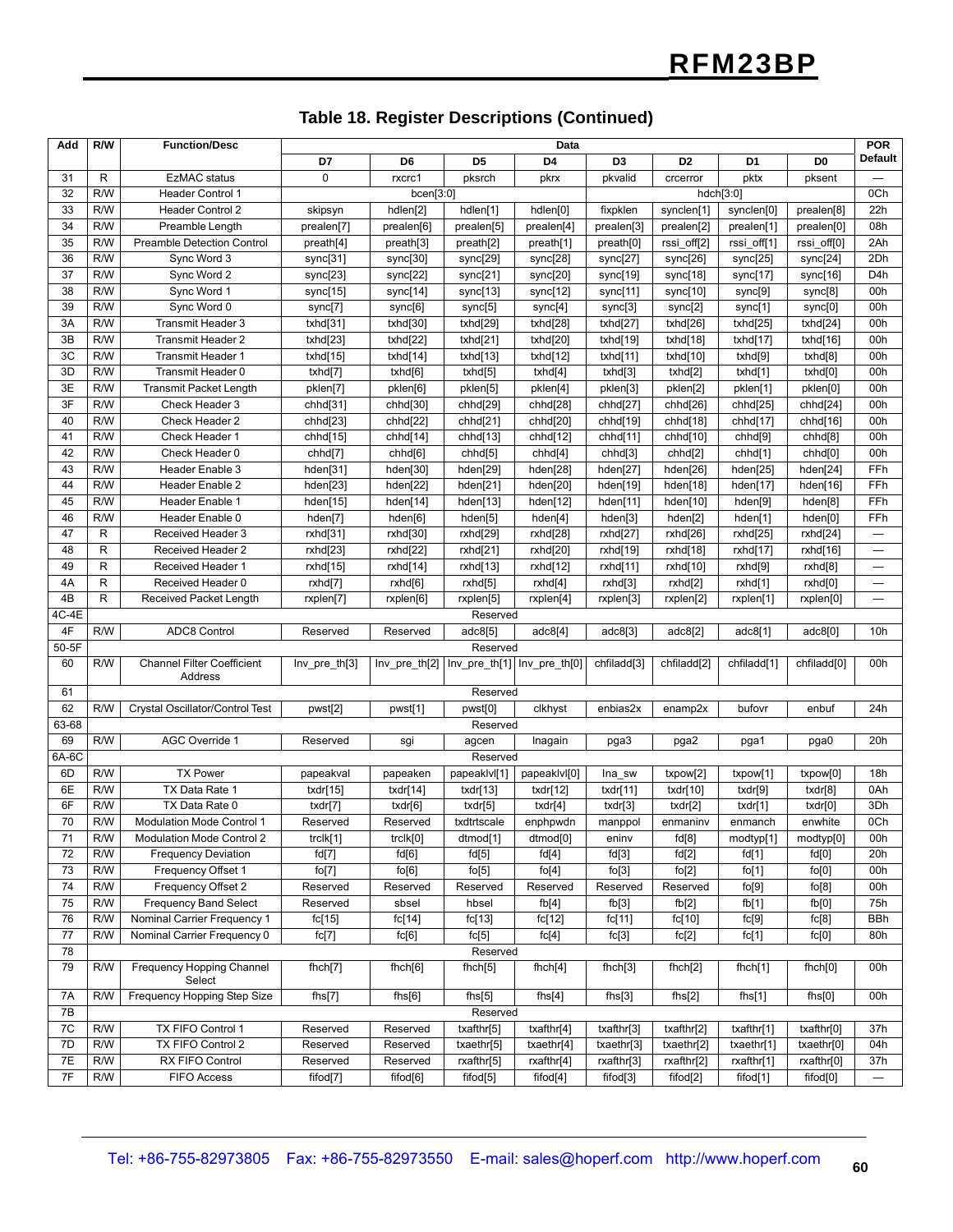| <b>VCC</b>  | S            | +3.3 to +6 V supply voltage. The recommended Vcc supply voltage is +5V.                            |
|-------------|--------------|----------------------------------------------------------------------------------------------------|
| <b>GND</b>  | S            | Ground reference.                                                                                  |
| GPIO_0      | I/O          | General Purpose Digital I/O that may be configured through the registers to perform various        |
| GPIO_1      | I/O          | functions including: Microcontroller Clock Output, FIFO status, POR, Wake-Up timer, Low            |
|             |              | Battery Detect, TRSW, AntDiversity control, etc. See the SPI GPIO Configuration Registers,         |
| GPIO_2      | I/O          | Address 0Bh, 0Ch, and 0Dh for more information.                                                    |
| SDO         | O            | 0-Vcc V digital output that provides a serial readback function of the internal control            |
|             |              | registers.                                                                                         |
|             | L            | Serial Data input. 0-VCC V digital input. This pin provides the serial data stream for the 4-line  |
| SDI         |              | serial data bus.                                                                                   |
|             |              | Serial Clock input. 0-VDD V digital input. This pin provides the serial data clock function for    |
| <b>SCLK</b> | L            | the 4-line serial data bus. Data is clocked into the RFM23PS on positive edge transitions.         |
|             | L            | Serial Interface Select input. 0– Vcc V digital input. This pin provides the Select/Enable         |
| nSEL        |              | function for the 4-line serial data bus. The signal is also used to signify burst read/write mode. |
|             | O            | General Microcontroller Interrupt Status output. When the RFM23PS exhibits anyone of the           |
|             |              | Interrupt Events the nIRQ pin will be set low=0. Please see the Control Logic registers            |
| nIRQ        |              | section for more information on the Interrupt Events. The Microcontroller can then determine       |
|             |              | the state of the interrupt by reading a corresponding SPI Interrupt Status Registers, Address      |
|             |              | 03h and 04h.                                                                                       |
|             | $\mathbf{I}$ | Shutdown input pin. 0-Vcc V digital input. SDN should be = 0 in all modes except Shutdown          |
| SDN         |              | mode. When SDN =1 the chip will be completely shutdown and the contents of the registers           |
|             |              | will be lost.                                                                                      |
|             | $\mathbf{I}$ | Tx ON select input pin, When RFM23BP is TX state, TX_ON should be = 0, RX_ON                       |
| TX_ON       |              | should be $= 1$                                                                                    |
|             | L            | Rx ON select input pin, When RFM23BPS is RX state, RX_ON should be = 0, TX_ON                      |
| RX_ON       |              | should be $= 1$                                                                                    |
|             |              |                                                                                                    |
| ANT         | I/O          | RF signal output/input.(50 OHM output /input Impedance)                                            |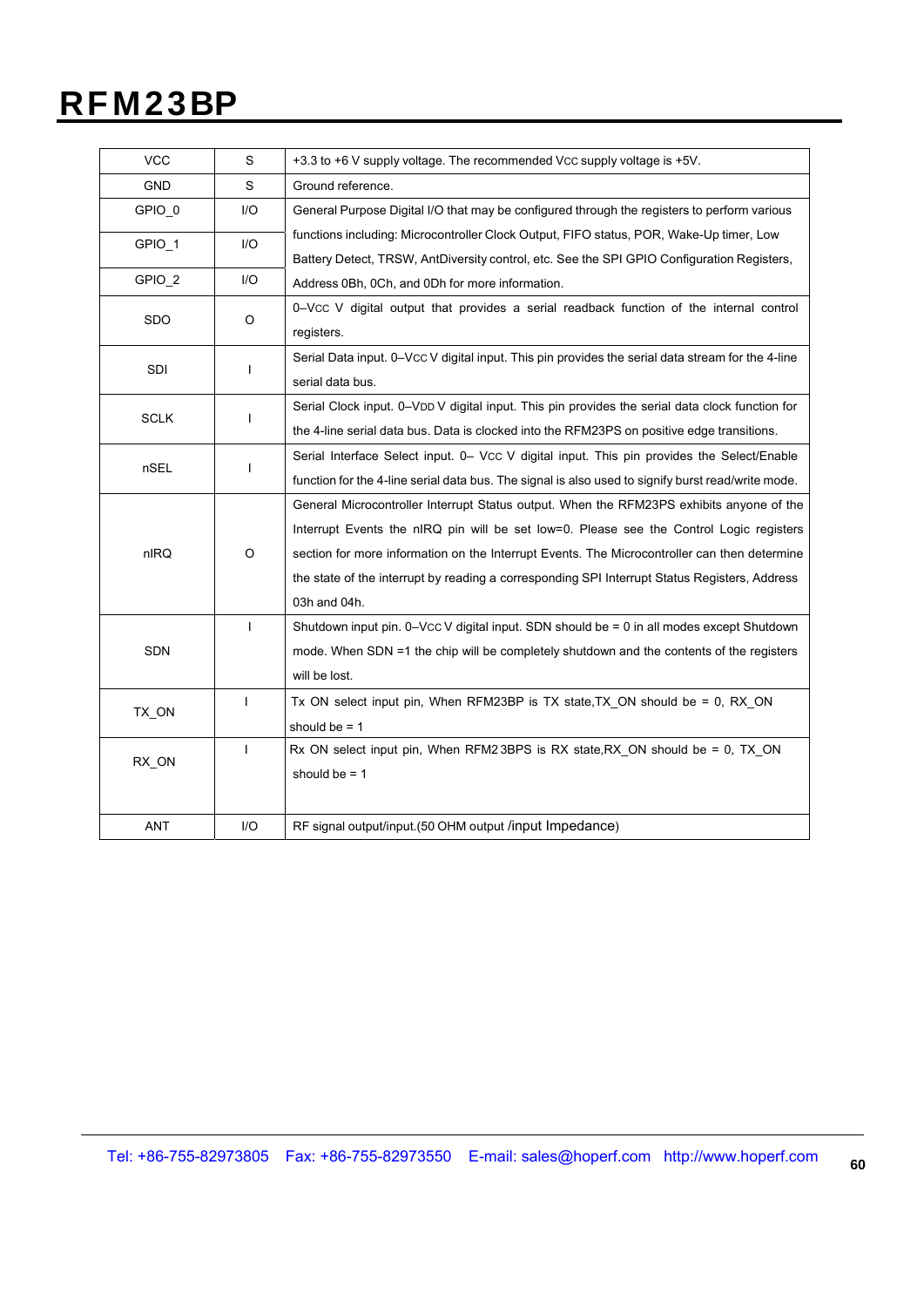#### **12.2 Mechanical Dimension:RFM23BP**

**SMD PACKAGE**(**S2**)



61